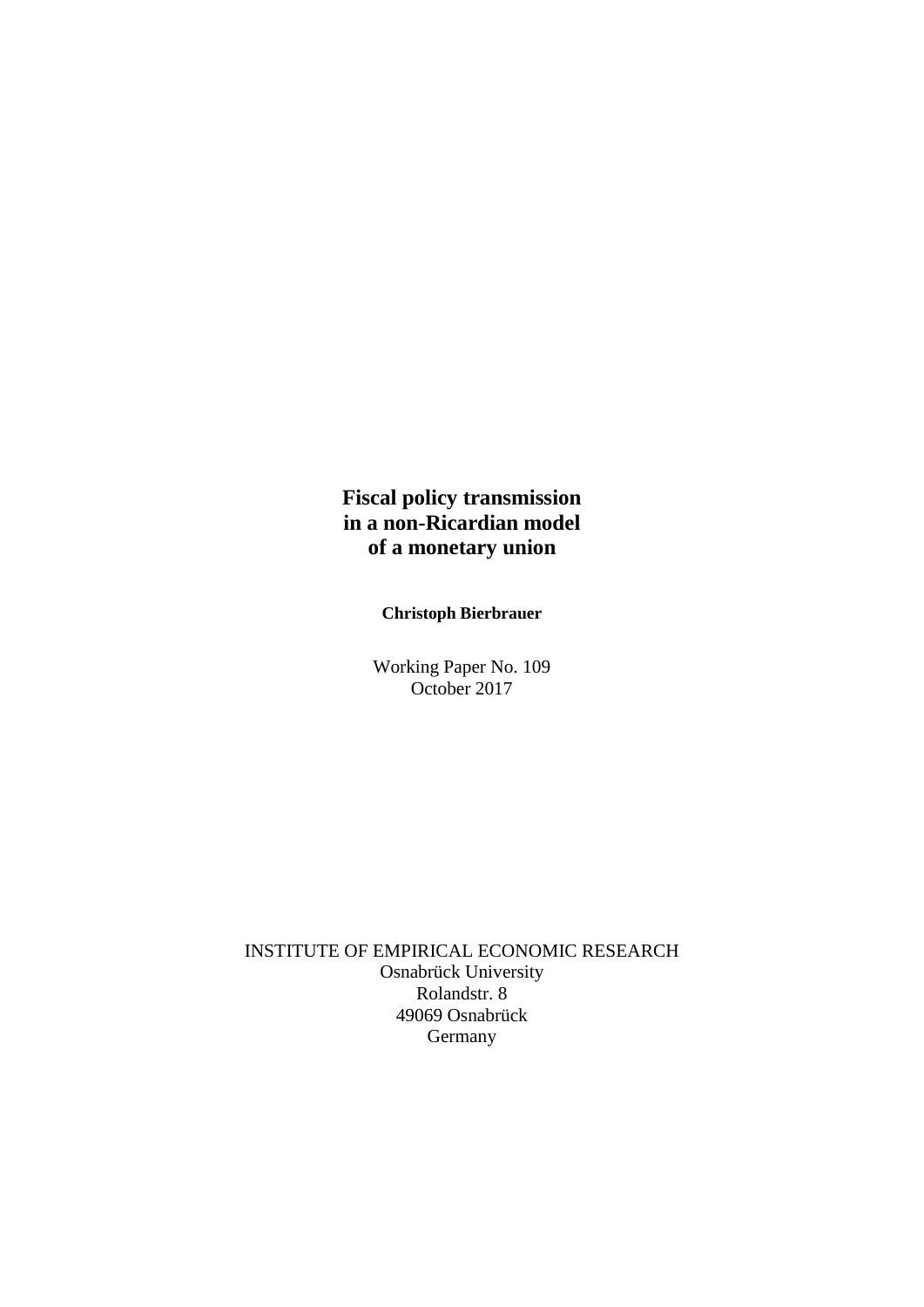# Fiscal policy transmission in a non-Ricardian model of a monetary union

Dr. Christoph Bierbrauer <sup>∗</sup>

Hochschule Darmstadt

This Draft: October 29, 2017

We present an analytically tractable two-country New Open Economy Macroeconomics model of a currency union featuring an overlapping generations structure of the Blanchard (1985)-Yaari (1965) type. It enables us to study the transmission and spillover effects of a wider range of fiscal shocks in comparison to the standard model.

We show that, depending on the financing decision of the government, fiscal policy measures can have very different effects on key macroeconomic variables such as consumption and output. Moreover, the spillovers of national fiscal policy depend on the composition of government spending, the type of the fiscal measure and the cross-country substitutability between goods.

Keywords: Overlapping generations; New open economy macroeconomics; Public Debt; Decentralized fiscal policy; Monetary union.

JEL Classification Numbers: E62, F33, F41, H31, H50, H63.

<sup>∗</sup>Address: Hochschule Darmstadt, Fachbereich Gesellschaftswissenschaften - SuK, Haardtring 100, D-64295 Darmstadt, Mail: christoph.bierbrauer@h-da.de.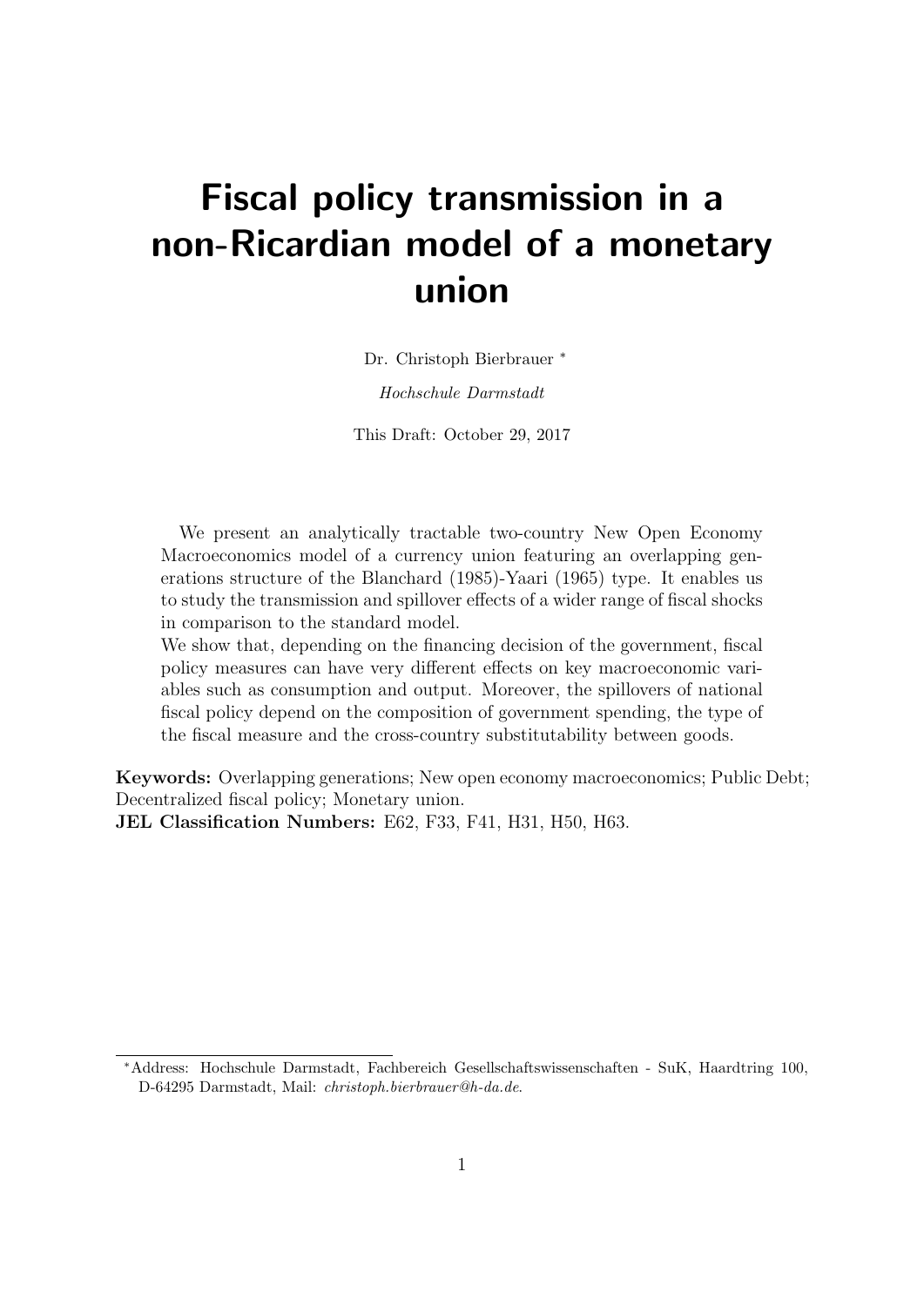## 1 Introduction

The formation of the European Monetary Union (EMU) has raised a notable debate on the role of fiscal policy within a currency union. The EMU membership comes at the cost of loosing monetary autonomy and flexible exchange rates between the member countries. The European Central Bank (ECB) decides on monetary policy on a supranational level, targeting an average of the inflation rates of the member countries. Thus, the ECB is ill-equipped to respond to asymmetric inflation rate developments or structural differences among the member countries which imply differences in the propagation of common shocks as well as shocks to individual member countries.

The EMU features neither a common fiscal authority with the ability to enact fiscal law on its own nor a substantial union-budget. It is well-known that the intertemporal budget constraint of the government requires that either monetary policy or the fiscal authorities have to sufficiently respond to the stock of public liabilities as to guarantee the uniqueness and existence of equlibria.

According to Leeper (1991), this type of policy authority is characterized as being passive while the remaining declared as being active and free to pursue policy objectives beyond the stabilization of the public debt stock. Awareness of this constraint has led to the introduction of the Stability and Growth Pact (SGP) which aims at limiting the member country's annual new indebtedness and thus restricting the accumulated stock of government debt.

In any case, fiscal policy remains as the only flexible tool to conduct short run stabilization policies on a national level. But national fiscal policies do not leave the remaining members of the monetary union unaffected as there are spillover effects of fiscal measures. Directly related to such considerations is the idea that fiscal policy can serve as a substitute for national monetary policy and flexible exchange rates.

The European Commission (2008) based itself on strong stabilizing effects of fiscal policy when proposing the European Economic Recovery Plan (EERP) as a response to the economic crisis of 2007. The EERP strongly encouraged the implementation of expansive fiscal measures in all member countries simultaneously to amplify the benefits of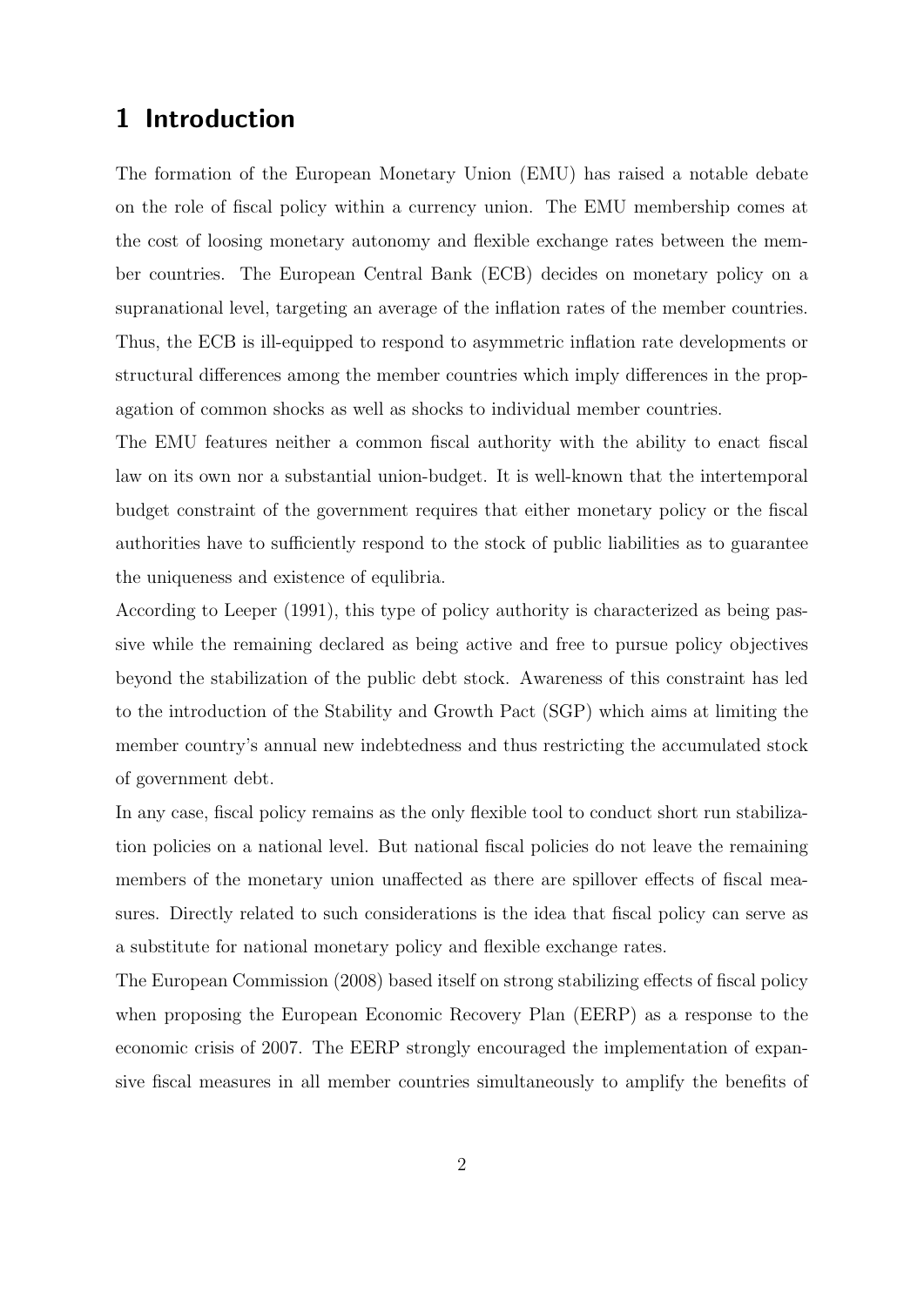fiscal stabilization by mutual spillovers within the EMU. Expecting that expansive fiscal measures would not only hold but reverse an upcoming recession, the OECD (2009) demonstrated a similar degree of confidence in the effectiveness of fiscal policy.

Another example for the confidence that policymakers display when it comes to the effectiveness of fiscal policy as a tool to gauge macroeconomic variables is the Macroeconomic Imbalance Procedure (MIP) of the European Commission (2012). The MIP was introduced in response to the Great Recession and monitors the development of macroeconomic variables such as the national current accounts in order to prevent the development of imbalances between member countries early on. One example for a potential source for macroeconomic risk under the MIP are prolonged current account imbalances. In case of Germany, a prolonged current account surplus. The European Commission (2014) provided an in-depth analysis along with detailed policy recommendations, such as increased public spending, to mitigate the surplus.

The national effects of fiscal policy on macroeconomic variables, such as consumption and output, are a prominent area of empirical research. The work of Ramey and Shapiro (1998), Blanchard and Perotti (2002), Mountford and Uhlig (2005, 2009) are the seminal contributions in this field with numerous studies following up. This literature is strongly focused on identifying fiscal shocks from data on the spending side of public budgets. A notable exception of this common practice is Mountford and Uhlig (2005, 2009) who identify fiscal shocks by looking at both the revenue and spending side of the government budget.

Blanchard and Perotti (2002) estimate the effects of shocks to taxes and government spending on household consumption and output. They find that fiscal expansions have positive effects on output and consumption while an increase in taxation has opposite effects.

Mountford and Uhlig (2005) identify three different fiscal policy shocks: Balanced budget changes in public spending, deficit spending and debt-financed tax cuts. They find that the responses of consumption and output depend on the type of the fiscal shock. In the aftermath of a balanced budget increase in public spending, output and consump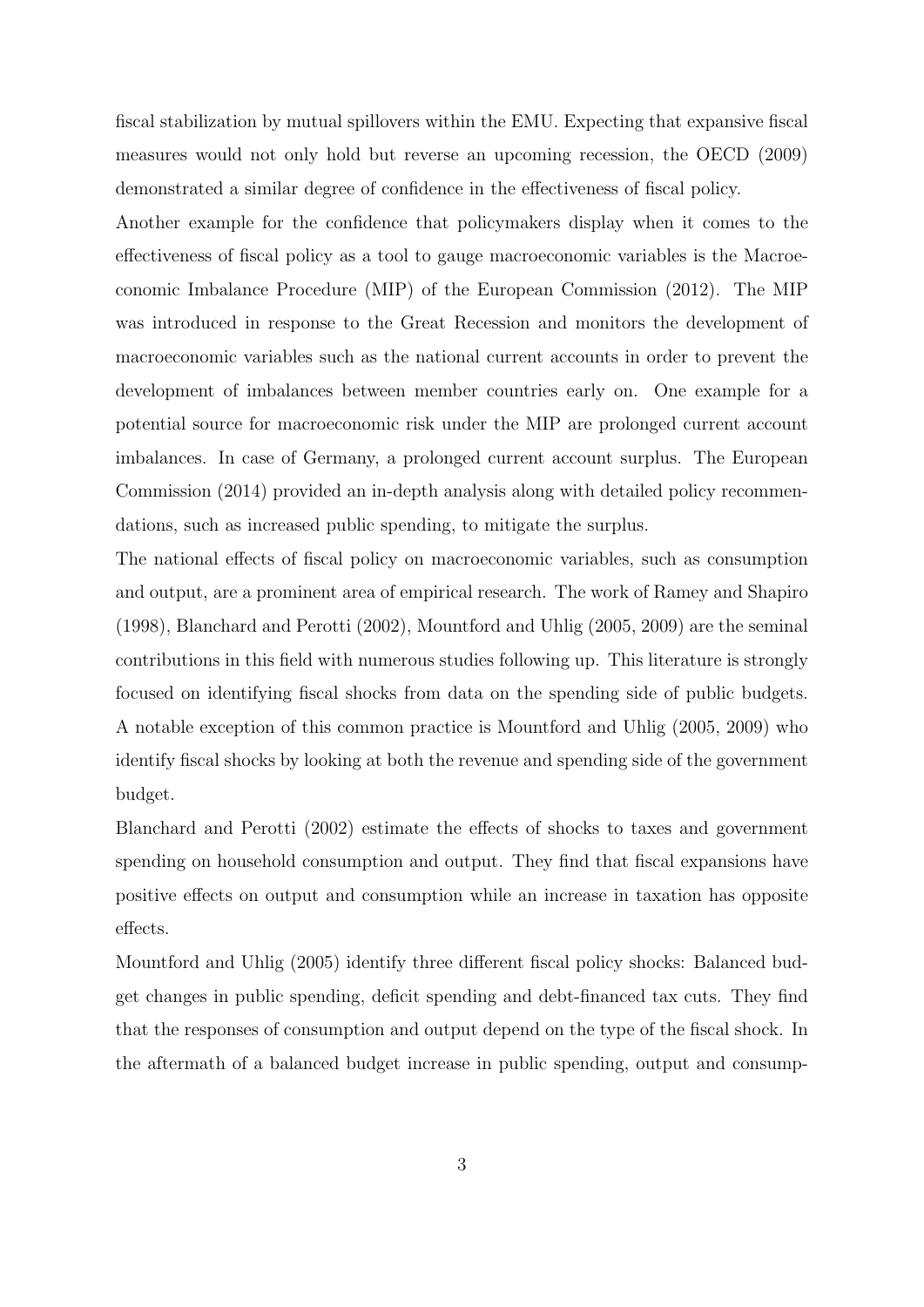tion fall. The depressing effect of the tax increase dominates the fiscal stimulus. Deficit spending stimulates output and consumption only weakly. A debt-financed tax cut has a significant positive effect on consumption and output. Mountford and Uhlig (2005) conclude the best fiscal stimulus is a debt-financed tax cut. Both of the above mentioned studies apply VAR estimation techniques to quarterly US data.

Ramey and Shapiro (1998) and Ramey (2009) identify fiscal measures by studying contemporaneous press reports and focus on war expenses in so-called Ramey-Shapiro episodes. Using annual US data, Ramey (2009) finds that increases in public demand are partially offset by a negative response of consumption. Overall, they observe a small positive response of output. This is not necessarily a contradiction to the empirical evidence from the VAR approach. Blanchard and Perotti (2002) and Mountford and Uhlig (2005) emphasize that it is the financing decision of the government that matters. The estimates of Ramey (2009) which are based on a small number of observations with different underlying financing decisions of the government support this notion. For a extensive discussion, see Perotti (2007). Overall, the empirical evidence suggests that the response of consumption and output to fiscal expansions depends on the financing decisions of the government.

In the aftermath of the Great Recession a number of studies estimated the impact of fiscal stabilization policies suggested by the EERP. Cwik and Wieland (2010) focus on the impact of an exogenous increase in public consumption which is financed by future taxation and find no support for the use of public consumption as an instrument to boost aggregate demand in standard new Keynesian models.

Coenen et al. (2012, 2013) expand the European Central Bank's New Area-Wide Model by allowing for a complex public sector. They find that increases in public spending have the potential for Keynesian multipliers on output and private consumption, provided that public and private consumption complement each other. As the EERP did not exclusively focus on such measures, its overall impact on output is not estimated to be more than one-to-one. The results of Coenen et al. (2012, 2013) provide further evidence that distinct fiscal measures lead to different multiplier effects.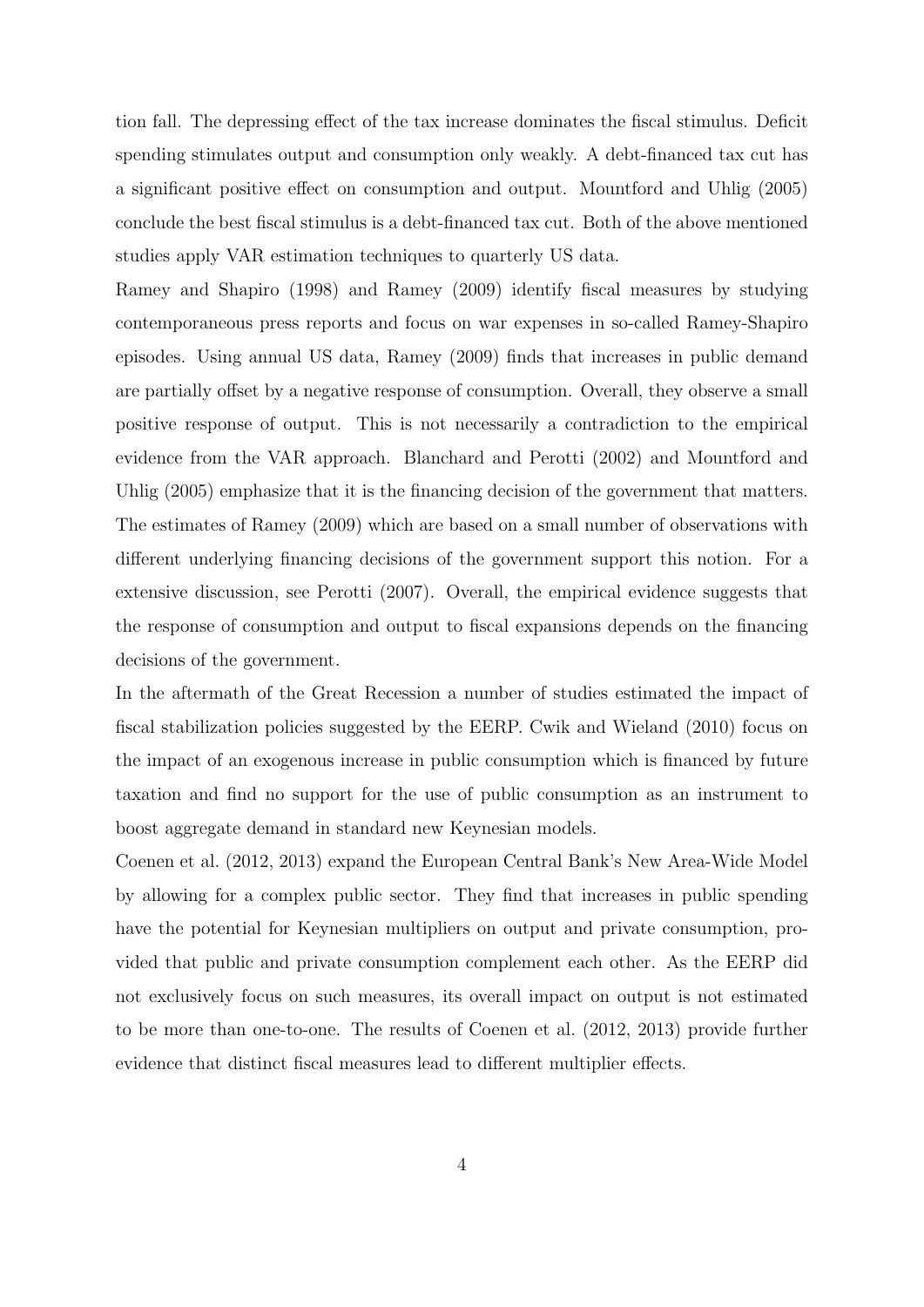Regarding spillovers of fiscal expansions among EU member states, Beetsma et al. (2006) find that fiscal expansions boost economic activity in the implementing country and have positive spillover effects on its trading partners. Thus, one should expect substantial spillovers among the members of the EMU as they are highly integrated by both, the single European market and a common currency.

Corsetti et al. (2010) evaluate fiscal expansions followed by spending reversals in a two-country model, while in 't Veld (2013) evaluate fiscal consolidations applying the QUEST-model of the European Commission. Both find evidence for positive spillovers. However, Cwik and Wieland (2011) estimate the impact of fiscal stabilization policies suggested by the EERP. They focus on the impact of an exogenous increase in public consumption which is financed by future taxation and report negligible or even negative spillover effects.

Finally, Gadatsch et al. (2015) provide a Bayesian estimation of a three-region-model where two countries form a monetary union and the remaining region represents the rest of the world. Their focus is on spending- and revenue-side measures implemented by the German government and their implied spillovers on the remaining members of the EMU as well as the rest of the world. Gadatsch et al. (2015) find that, in general, these spillovers are small and depend on the fiscal instrument chosen.

These results indicate that the precise composition of fiscal policy, i.e. the spending as well as the financing decision matter for the size and sign of the spillovers.

Beetsma and Jensen (2005), Gali and Monacelli (2008) and Ferrero (2009) are prominent examples for theoretical work on fiscal policy in a currency union. Beetsma and Jensen (2005) explore the interaction between fiscal and monetary policy in a twocountry DSGE model of a monetary union. Gali and Monacelli (2008) study optimal monetary and fiscal policy in a DSGE model of a monetary union that consists of a continuum of infinitesimally small open economies. There is also Ferrero (2009)'s model which is similar to Beetsma and Jensen (2005). He studies the optimal financing decision for a given level of public spending where the choice is between distortionary taxation and public debt.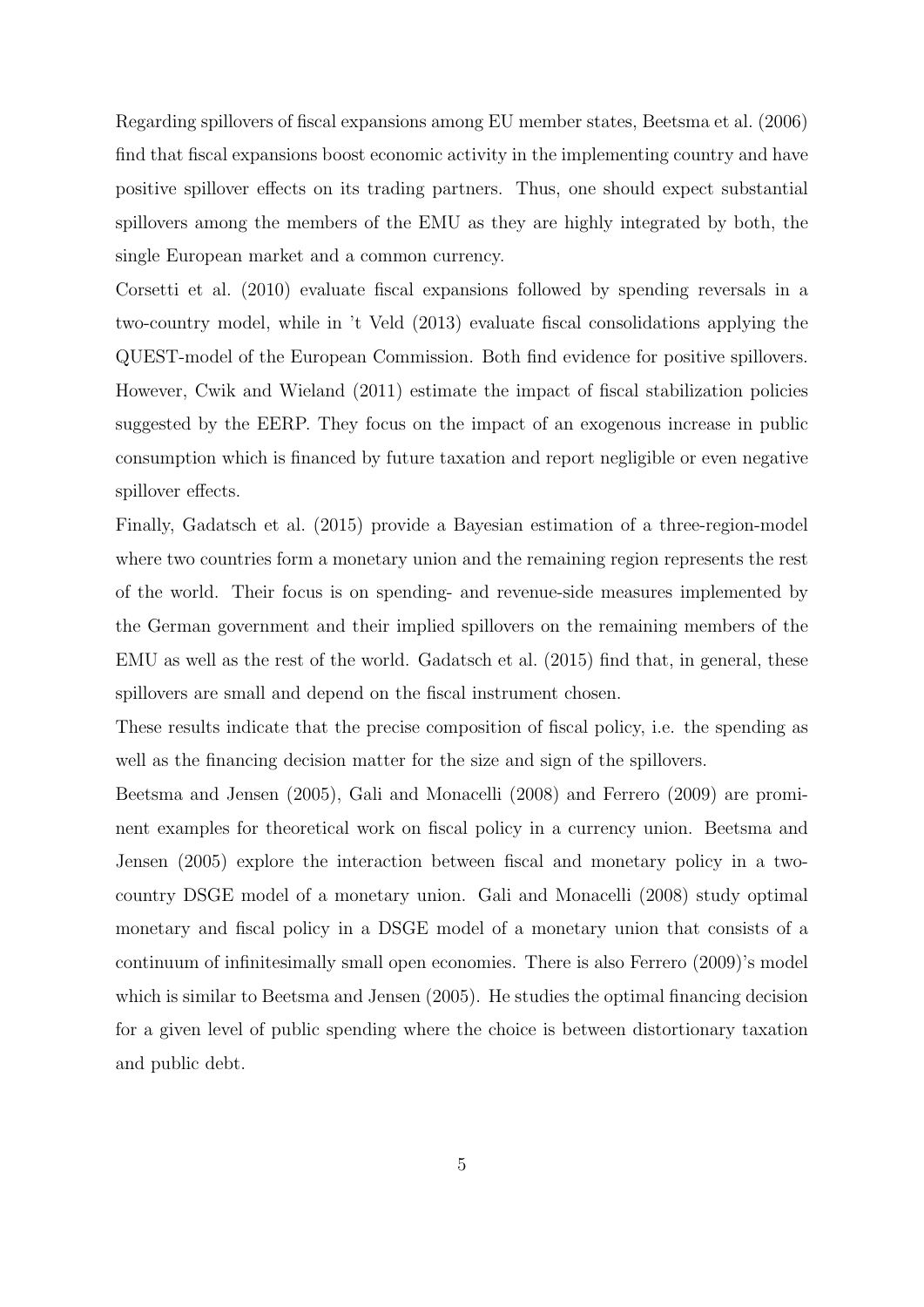Beetsma and Jensen (2005) find considerable gains from fiscal stabilization and the coordination of fiscal policy, while these are small in Gali and Monacelli (2008). Both models feature infinitely-lived representative agents. Thus, the Ricardian equivalence holds which implies that debt and taxation are equivalent financing decisions of the government. Consequently, an increase of government spending financed by taxes, increases the demand for output and decreases private consumption. The overall response of output is positive.

Ferrero (2009) allows for distortionary taxation. He explores the optimal choice between debt and distortionary taxation to finance a given level of public spending. His result is that changes in the level of the public debt stock induce less disutility than variations in distortionary taxation.

Debt-financed increases in public consumption and debt-financed tax cuts are among the measures frequently taken to stimulate the economy. In particular, these policy measures were included in the EERP and suggested by the OECD (2009).

The characterizing properties of fiscal policy in standard models, which are the restriction to dissipative public consumption, fiscal policy enters as an exogenous process, the Ricardian equivalence property and, implied by that, a high variance of tax rates, are difficult to reconcile with empirical evidence. Moreover, real world policy making routinely applies not only a wider variety of fiscal measures but also assumes that the response of key macroeconomic variables depends on the chosen fiscal measure.

Taking these shortcomings into account, a lively theoretical literature has emerged that tries to move the predictions of DGE models closer to the empirical evidence. This literature mainly focuses on the failure of theoretical models to predict expansions of public consumption to crowd-in private demand and thus deliver Keynesian output multipliers. Here, the predominant theoretical approach was popularized by Gali et al. (2007), who attempts to diminish the difference between the Keynesian model and its modern successors by distorting the intertemporal optimization behavior of households. In Gali et al. (2007), a fraction of households, so-called rule-of-thumb consumers, cannot participate in intertemporal consumption-savings decisions as they have no access to capital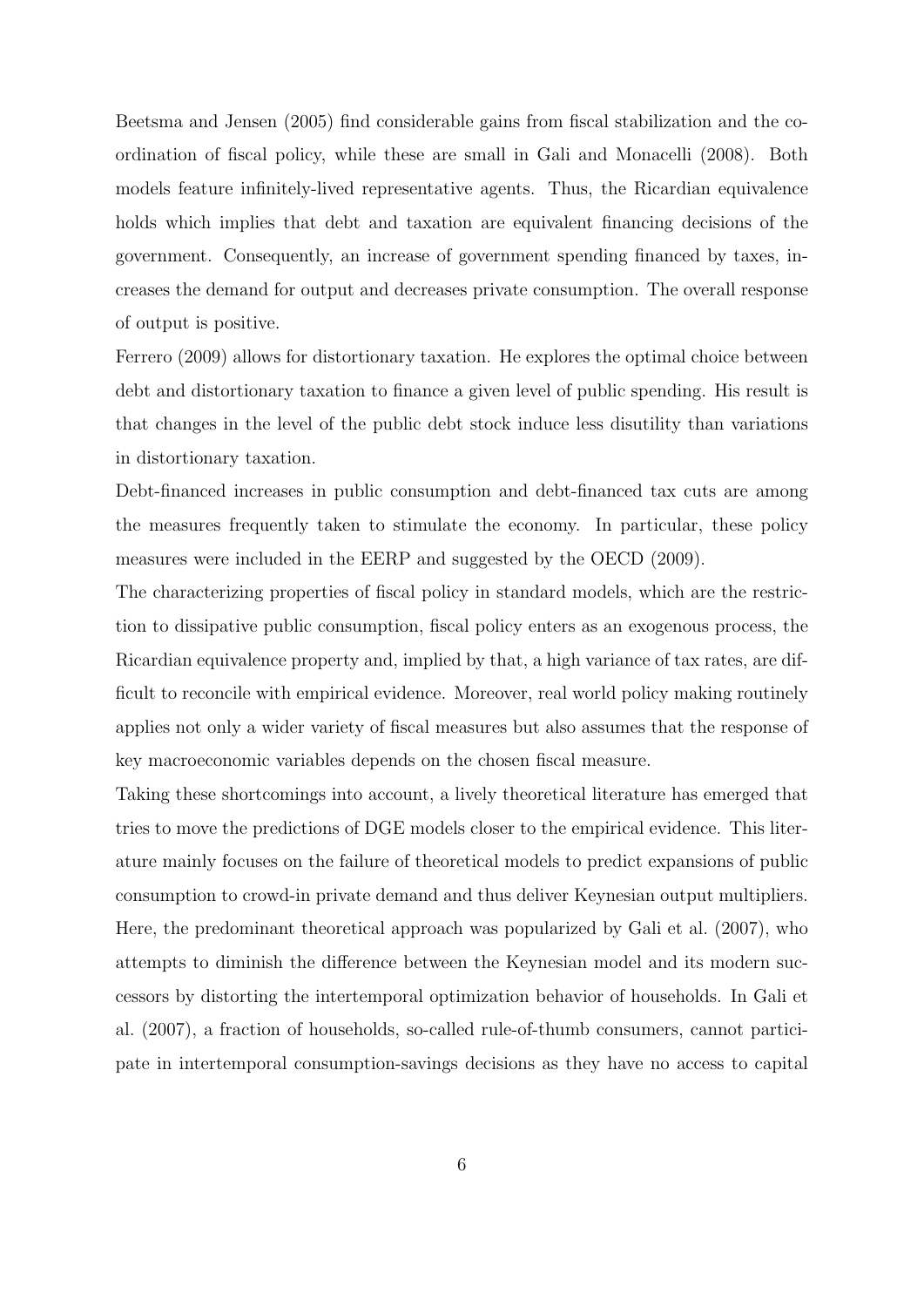markets. To obtain crowding-in effects, models need to assume a large share of rule-ofthumb consumers which can hardly be confirmed by empirical evidence.

A priori it is not obvious that DGE models fail to predict crowding-in effects because of the intertemporal optimizing behavior of households. Among the model characteristics at odds with the empirical findings, there are the assumptions that public spending is restricted to purely dissipative consumption of goods and that fiscal policy is exogenous. Linnemann and Schabert (2006) show that the introduction of productive government spending in an otherwise standard new Keynesian model enables fiscal expansions to crowd-in private demand.

Corsetti et al. (2009) model an endogenous response of public consumption to the state of public finances. They find that increases in public consumption will potentially crowd-in household consumption, if they are subsequently financed, at least partially, by future decreases in public spending below trend, so-called spending reversals.

Overall, the theoretical literature related to the conduct of fiscal policy is focused on the effects of exogenous changes in public consumption. The main route taken to reconcile theory and empirical evidence is to extend standard DGE models to allow for failures of the Ricardian equivalence. However, researchers typically need to assume deviations from the paradigm of intertemporally optimizing agents, which cannot be confirmed empirically either. Thus, the predominant approach to move the predictions of standard DGE models closer to empirical findings, conflicts with another strand of empirical research.

We propose a two-country NOEM model of a currency union featuring overlapping generations (OLG) of the Blanchard (1985)-Yaari (1965) type. This enables us to study a wider range of fiscal measures including different ways of financing a given level of public spending. Our model features failures of the Ricardian equivalence. Debt and taxation are not equivalent policy instruments.

We assume that the government chooses a certain level of public spending and decides on how to finance it. Depending on the financing decision, we are interested in the effects of fiscal policy on national consumption and output as well as in the spillovers.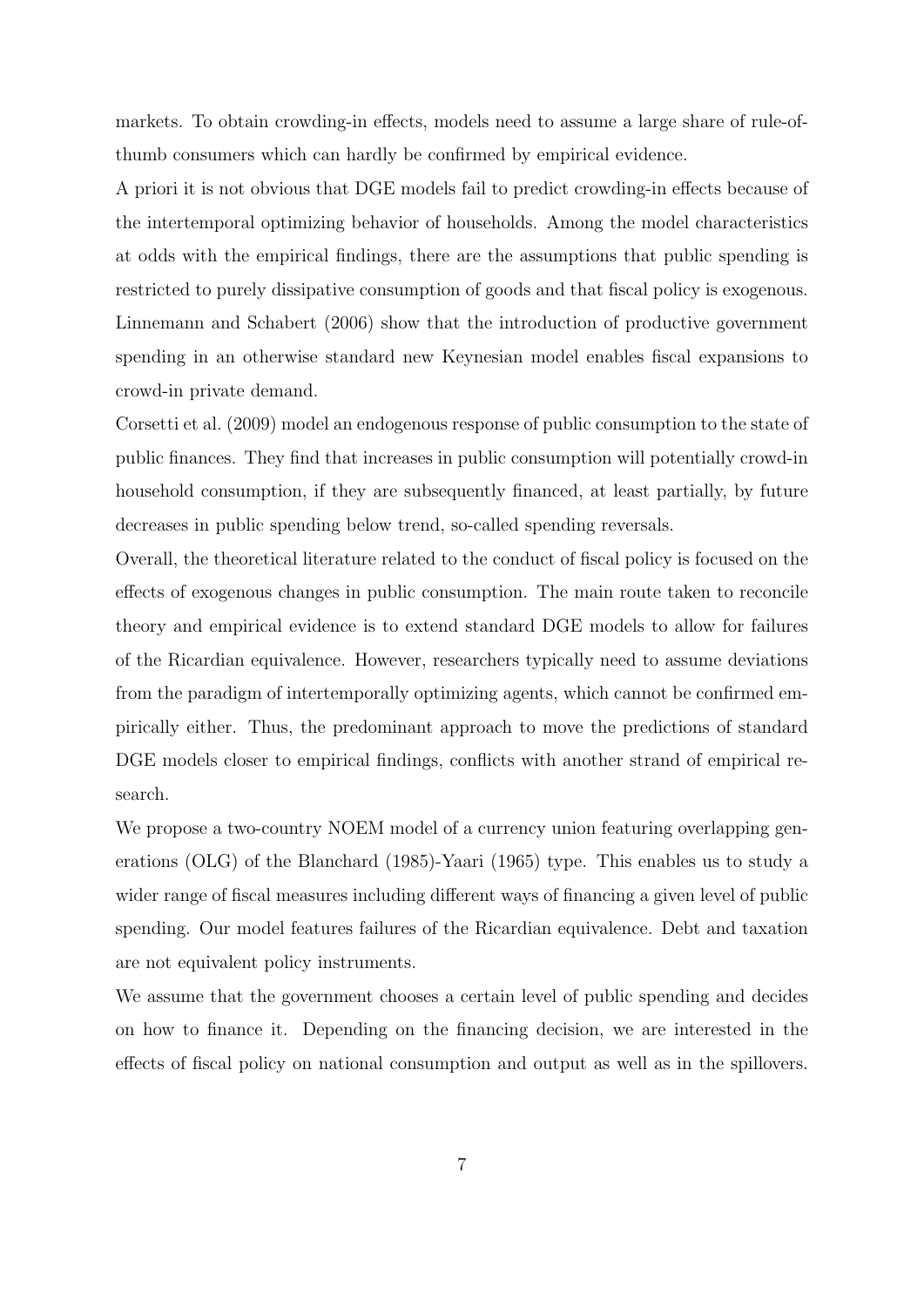We abstract from distortions other than failures of the Ricardian equivalence.

Our main objective is to explore the transmission of various fiscal measures in a twocountry model of a monetary union. We show that using debt as a policy instrument can be welfare improving and consumption as well as output stimulating at the same time, even if alternative financing decisions are non-distortionary.

Moreover, Gali and Monacelli (2008) emphasize the empirical evidence for home bias in public spending. In fact, the assumption of complete home bias in public spending is common to all theoretical models mentioned above. We address the issue by allowing for government spending with and without home bias and explore the transmission of four different fiscal measures. These are temporary as well as permanent balanced budget changes in public spending, deficit spending and a debt-financed tax cut in the domestic country.

We find that the response of household consumption and output in the domestic country and the spillovers on the foreign country depend on the precise type of the fiscal shock and the composition of government spending.

A balanced budget increase in public consumption always leads to a decrease in domestic consumption and an increase in home production, in the short and long run. If the government spends exclusively on domestic goods, the spillover will be negative for all time horizons. If there is no home bias in public spending, the spillover is reversed. Deficit spending has similar effects. However, these are weaker and depend on the assumptions we make regarding the financing decision of the implementing government. In particular, the intertemporal dispersion of the spending and financing decision determine the effects of deficit-spending on household consumption and utility. This is true for all debt-financed fiscal measures.

Finally, a debt-financed tax cut implies an increase in consumption at home and abroad in the short run. Output increases in both countries. In the long run, domestic households have to repay the accumulated public debt and suffer from a decrease in net foreign assets. Foreign households benefit from the increased real income while the opposite is true for the home country in the long run.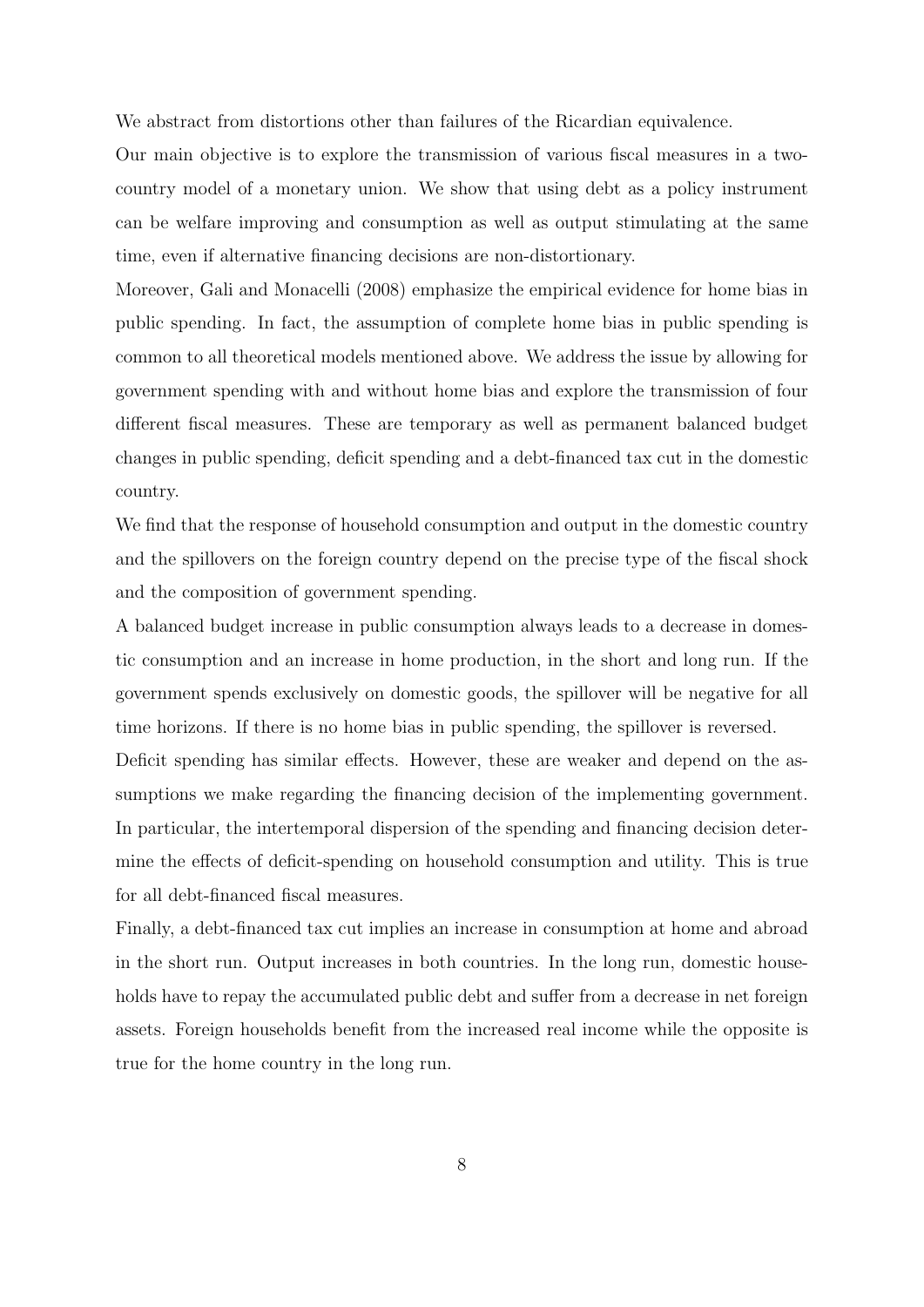The welfare effects of fiscal policy can also be very different. While balanced budget changes in government spending always imply welfare losses, which is not necessarily true for debt-financed fiscal expansions. Thus, we conclude that the proposed modelling strategy allows us to bring theoretical models closer to empirical evidence.

The paper is organized as follows. Section 2 sets out a two-country Blanchard (1985)- Yaari (1965) OLG of a currency union. In section 3 we analyze the positive aspects of various fiscal policy measures including policy transmission and spillover effects. We discuss the normative aspects of fiscal actions in section 4. Finally, section 5 presents the conclusions.

## 2 The Model

We develop a dynamic, two-country, general equilibrium model of a monetary union with sticky prices and monopolistic competition in the goods market. Households are introduced in the form of overlapping generations following the discrete-time version of the Blanchard (1985)-Yaari (1965) OLG by Frenkel et al. (1996).

We identify one country as the domestic country  $H$ , while the other country is referred to as the foreign country F. In the domestic country, a cohort of  $n \in [0,1]$  households is born in each period whereas  $(1 - n)$  agents are born abroad. All agents face a constant probability of death  $(1 - \gamma)$  in each period. Therefore, the population in the domestic country is  $\sum_{a=0}^{\infty} \gamma^a n = \frac{n}{1-n}$  $\frac{n}{1-\gamma}$  while  $\frac{1-n}{1-\gamma}$  is the population abroad. This implies a constant world population that is normalized to one.

Households have no bequest motive. Finite lifespans imply that an intertemporal redistribution of wealth potentially changes the expected permanent income in the remaining lifespan of an individual and thus, leads to failures of the Ricardian equivalence.

#### 2.1 Households

Domestic households share identical preferences and maximize their utility over consumption C, real balances  $\frac{M}{P}$  and leisure  $(1 - L)$ . We restrict our attention to the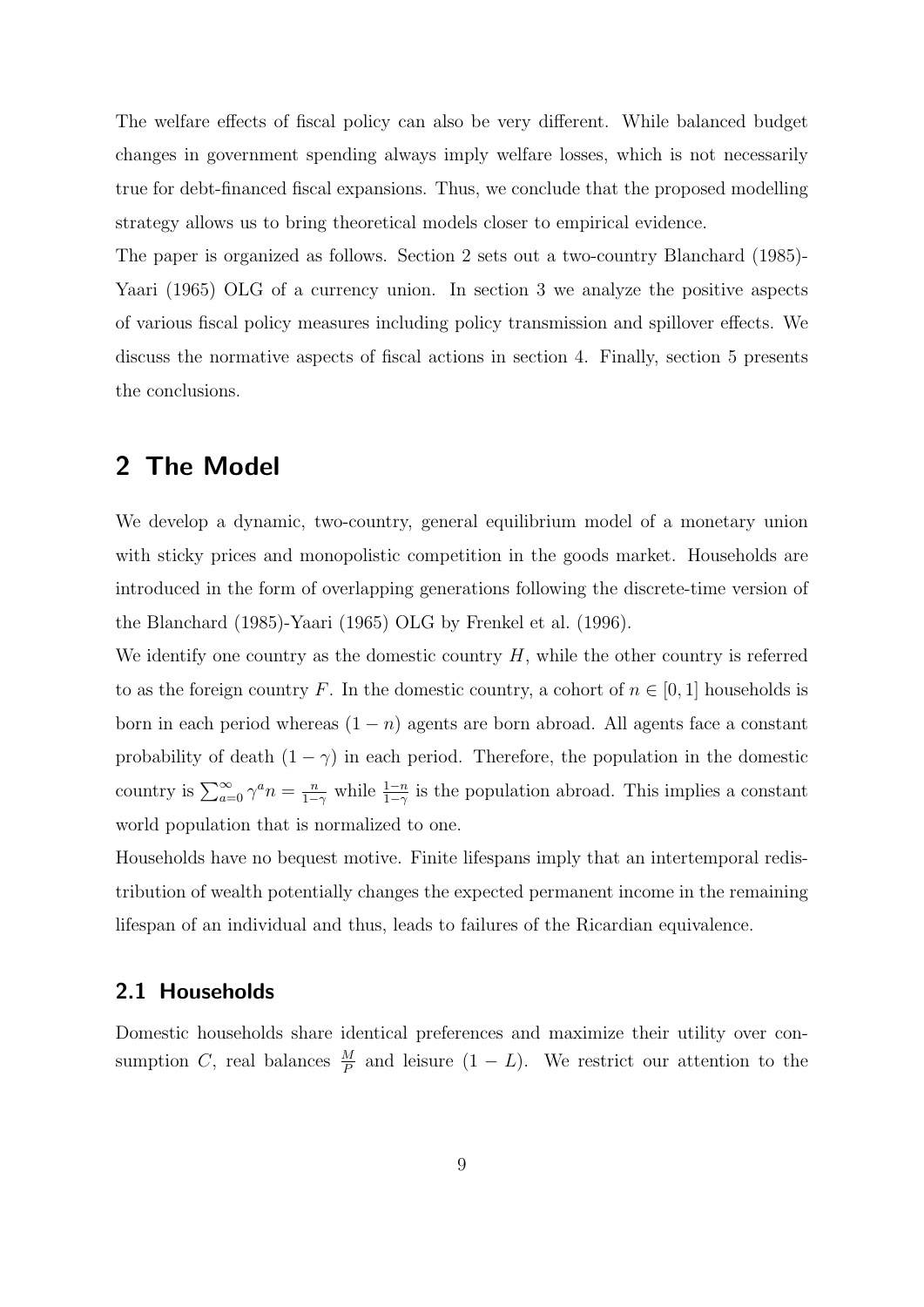domestic country with the notion that similar expressions hold for the foreign country. The certainty equivalent utility function of an individual domestic household reads

$$
U_t = \sum_{s=t}^{\infty} (\gamma \beta)^{s-t} \left[ \ln C_{a+s-t,s} + \chi \ln \left( \frac{M_{a+s-t,s}}{P_s} \right) + \psi \ln \left( 1 - L_{a+s-t,s} \right) \right]
$$
(1)

where  $\beta, \chi, \psi > 0$  and  $\gamma \in [0, 1]$  is the probability to survive until the next period. Preferences are homothetic and additively separable over consumption, real balances and leisure. The household's endowment of time in each period is normalized to one, therefore  $(1 - L)$ ,  $L \in [0, 1]$  denotes leisure. The parameter  $\psi > 0$  measures the utility of time spent out of work.

The individual real flow budget constraint of a domestic household of age a reads

$$
F_{a,t+1} + \frac{M_{a,t}}{P_t} + C_{a,t} = \frac{1}{\gamma} \left[ \frac{M_{a-1,t-1}}{P_t} + (1+r_t) F_{a-1,t} \right] + \frac{W_{a,t}}{P_t} L_{a,t} + \frac{\Pi_t}{P_t} - T_t
$$
 (2)

where  $W$  is the nominal wage,  $F$  denotes the agents total asset holdings,  $T$  is a lumpsum tax and  $r_t$  the real interest rate known at  $t-1$  and paid on bond holdings between  $t-1$  and t. Households owe a portfolio of bonds denominated in units of the composite consumption good and issued either by the national government or households abroad.  $\Pi_t$  $\frac{\Pi_t}{P_t} = \pi_t(h)(1-\gamma)$  is the per-capita share of the profit of domestic producers received by an domestic individual. We assume that households receive an equal share of national profits independent of age<sup>1</sup>.

Productivity and consumption preferences are assumed to be independent of age. This allows us to calculate per-capita variables by aggregating across ages and then dividing by population size. Individual and per-capita variables coincide in the model. Variables without age a index denote per-capita values. The domestic households' optimizing behavior yields the consumption function

$$
C_t = \frac{1 - \gamma \beta}{1 + \chi + \psi} T W_t \tag{3}
$$

where the coefficient  $\frac{1-\gamma\beta}{1+\chi+\psi}$  is the agent's marginal propensity to consume out of total wealth. Domestic per-capita demand for real balances is given by

$$
\frac{M_t}{P_t} = \chi \frac{1 + i_{t+1}}{i_{t+1}} C_t \tag{4}
$$

where  $i$  denotes the nominal interest rate which is symmetric across countries and equal to the real interest rate, plus expected inflation,

$$
L_t = 1 - \kappa \frac{P_t}{W_t} C_t \tag{5}
$$

<sup>&</sup>lt;sup>1</sup>A representative domestic producer earns  $\pi_t(h)$ . Aggregating across domestic producers we obtain  $n\pi_t(h)$ , dividing by the population size  $\frac{n}{1-\gamma}$  yields  $\pi_t(h)(1-\gamma)$  the share of domestic profits received by any domestic agent independently of age.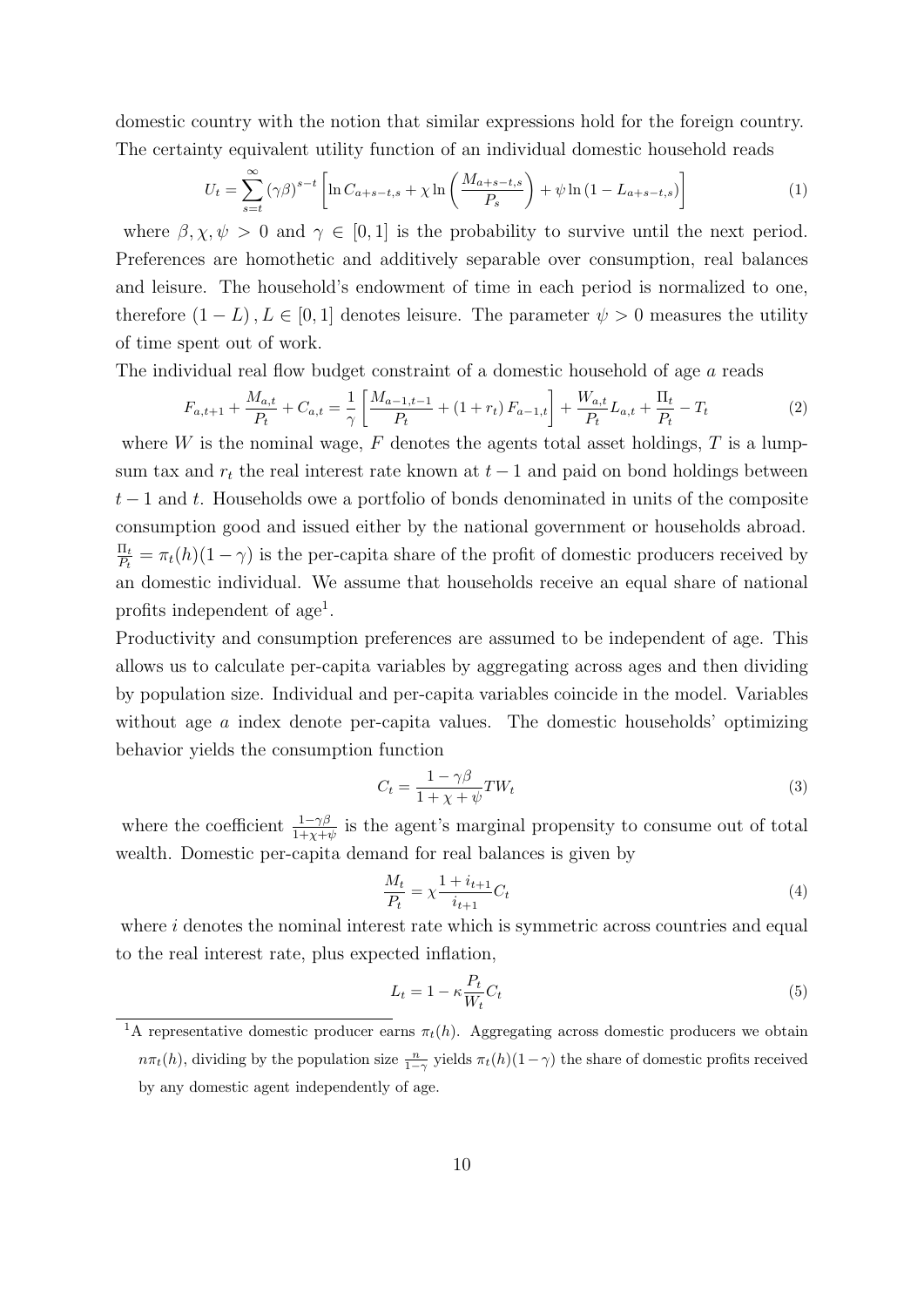is the labor-leisure trade-off equation and

$$
C_{t+1} = \left(\frac{1 - \gamma\beta}{1 + \chi + \psi}\right)(1 - \gamma)H_{t+1} + (1 + r_{t+1})\gamma\beta C_t
$$
\n(6)

the Euler equation for the optimal intertemporal allocation of consumption. We define

$$
H_t = \sum_{s=t}^{\infty} \alpha_{s,t} \gamma^{s-t} \left[ \frac{W_s}{P_s} + \frac{\Pi_s}{P_s} - \tau_s \right] \quad \text{with} \quad \alpha_{s,t} = \begin{cases} \alpha_{s,t} = 1 & \text{if} \quad s = t \\ \alpha_{s,t} = \frac{1}{(1+r_{t+1}) \dots (1+r_{t+s})} & \text{if} \quad s > t \end{cases} \tag{7}
$$

as the human wealth,  $\alpha$  is the present value factor and

$$
TW_t = \frac{1}{\gamma} \left( \frac{1}{1 + i_t} \frac{M_{t-1}}{P_{t-1}} + F_t \right) (1 + r_t) + H_t \tag{8}
$$

the total wealth in per-capita terms. Human wealth is the present discounted value of gross earnings net of taxes over the expected lifespan of households. Total wealth is the sum of combined financial and human wealth.

We assume that each country in the world economy specializes in the production of one type of good. For each type there exists a continuum of brands. The consumption basket of an domestic individual of age a reads

$$
C_{a,t} = \left[ n^{\frac{1}{\theta}} C^{\frac{\theta-1}{\theta}}_{H,a,t} + (1-n)^{\frac{1}{\theta}} C^{\frac{\theta-1}{\theta}}_{F,a,t} \right]^{\frac{\theta}{\theta-1}}
$$
(9)

where

$$
C_{H,a,t} = \left(n^{-\frac{1}{\phi}} \int_0^n c_{a,t}(h)^{\frac{\phi-1}{\phi}} dh\right)^{\frac{\phi}{\phi-1}}
$$
 
$$
C_{F,a,t} = \left((1-n)^{-\frac{1}{\phi}} \int_n^1 c_{a,t}(f)^{\frac{\phi-1}{\phi}} df\right)^{\frac{\phi}{\phi-1}}
$$
 (10)

Following Tille (2001), we refer to  $\theta$  as the cross-country substitutability.  $\phi > 1, \theta < \phi$  is the within-country substitutability which is assumed to be symmetric across countries. The corresponding consumer price index is defined as the minimum expenditure required to buy one unit of the composite consumption good which is given by

$$
P_t = P_t^* = \left[ n P_{H,t}^{1-\theta} + (1-n) P_{F,t}^{1-\theta} \right]^{\frac{1}{1-\theta}}
$$
\n(11)

where

$$
P_{H,t} \equiv \left(\frac{1}{n} \int_0^n p_t(h)^{1-\phi} dh\right)^{\frac{1}{1-\phi}} \qquad P_{F,t} \equiv \left(\frac{1}{1-n} \int_n^1 p_t(f)^{1-\phi} df\right)^{\frac{1}{1-\phi}}
$$
(12)

We assume no impediments to trade. Hence, the law of one price  $p(h) = p^*(h)$  holds for every single good. Home and foreign agents are assumed to have symmetric preferences which are invariant across ages. Throughout, we assume that  $n = 0.5$ . Thus, the law of one price, together with the consumption-based CPI implies that  $P = P^*$  holds in every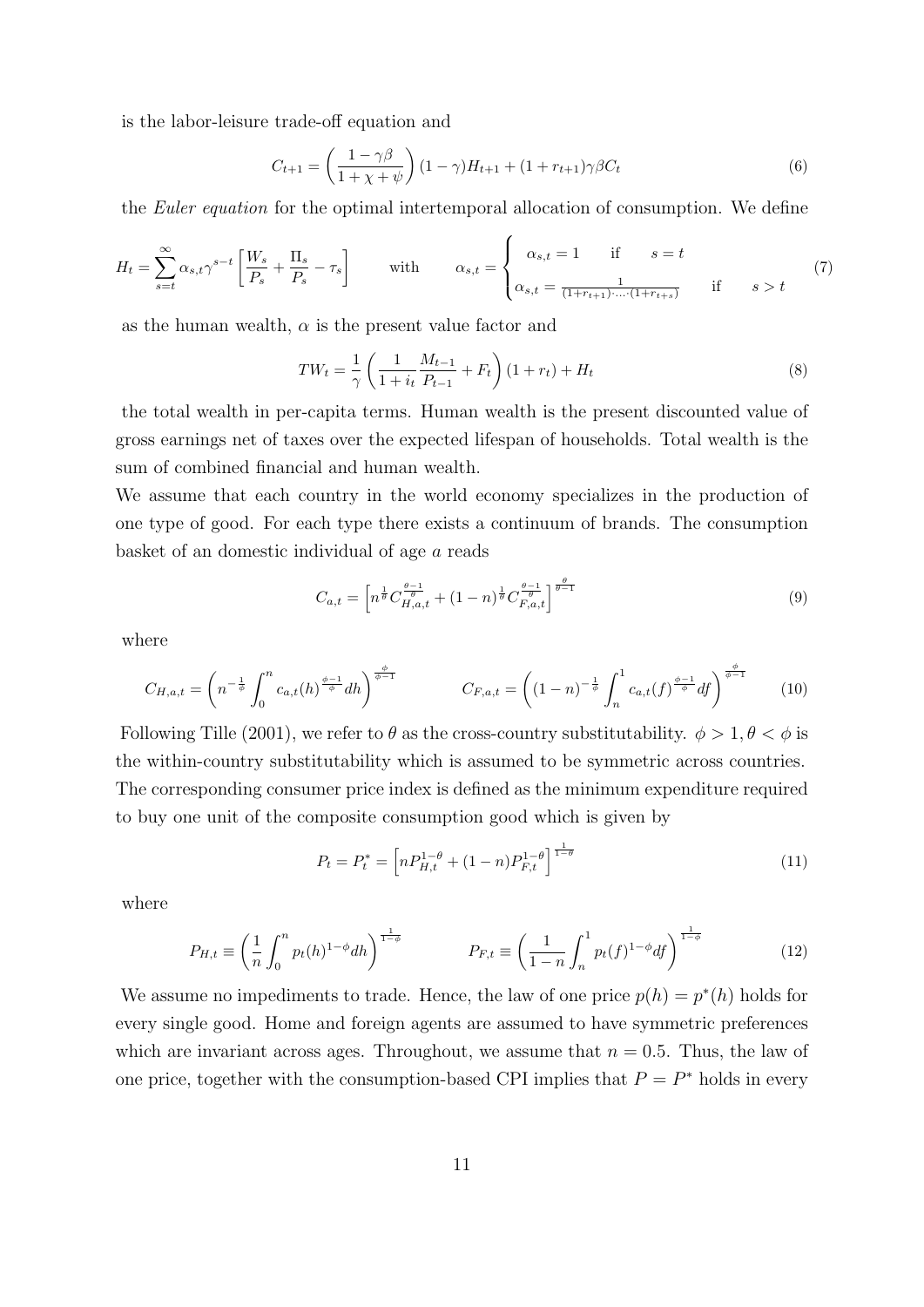period because the two countries in the world economy share a common currency. An asterisk denotes a foreign country's variable.

The terms of trade (TOT) are defined as the ratio of the price of a domestically produced consumption bundle and a bundle of goods produced abroad.

$$
TOT = \frac{P_H}{P_F} \tag{13}
$$

From the domestic household's point of view, an increase in the TOT is an improvement. Each individual domestic household maximizes its utility from consumption given its budget in any period of time. This optimizing behavior results in the following individual demand functions for brands  $h, f$ 

$$
c_{a,t}(h) = \left(\frac{p_t(h)}{P_{H,t}}\right)^{-\phi} \left(\frac{P_{H,t}}{P_t}\right)^{-\theta} C_{a,t} \qquad c_{a,t}(f) = \left(\frac{p_t(f)}{P_{F,t}}\right)^{-\phi} \left(\frac{P_{F,t}}{P_t}\right)^{-\theta} C_{a,t} \qquad (14)
$$

#### 2.2 The monetary and fiscal authorities

Our focus is on fiscal policy. To facilitate the analysis, we assume that monetary policy is delegated to a common monetary authority. We abstract from monetary policy and assume that the common central bank is only obliged to keep the world's money stock constant.

National governments act as individual entities. They decide on the level of public spending and how to finance it. Due to failures of the Ricardian equivalence in the model, debt and taxation are not equivalent instruments. Government spending on goods and debt services can be financed either by lump-sum taxation or by issuing new debt according to the period budget identity

$$
G_t + (1 + r_t) D_t = T_t + D_{t+1}
$$
\n(15)

and the usual no-Ponzi game condition. D denotes the real stock of public debt. We assume that the government's real consumption index takes the same form as that of households

$$
G_t = \left[ n^{\frac{1}{\theta}} G_{H,t}^{\frac{\theta-1}{\theta}} + (1-n)^{\frac{1}{\theta}} G_{F,t}^{\frac{\theta-1}{\theta}} \right]^{\frac{\theta}{\theta-1}}
$$
(16)

where

$$
G_{H,t} = \left(n^{-\frac{1}{\phi}} \int_0^n g_t(h)^{\frac{\phi-1}{\phi}} dh\right)^{\frac{\phi}{\phi-1}} \qquad G_{F,t} = \left((1-n)^{-\frac{1}{\phi}} \int_n^1 g_t(f)^{\frac{\phi-1}{\phi}} df\right)^{\frac{\phi}{\phi-1}} \qquad (17)
$$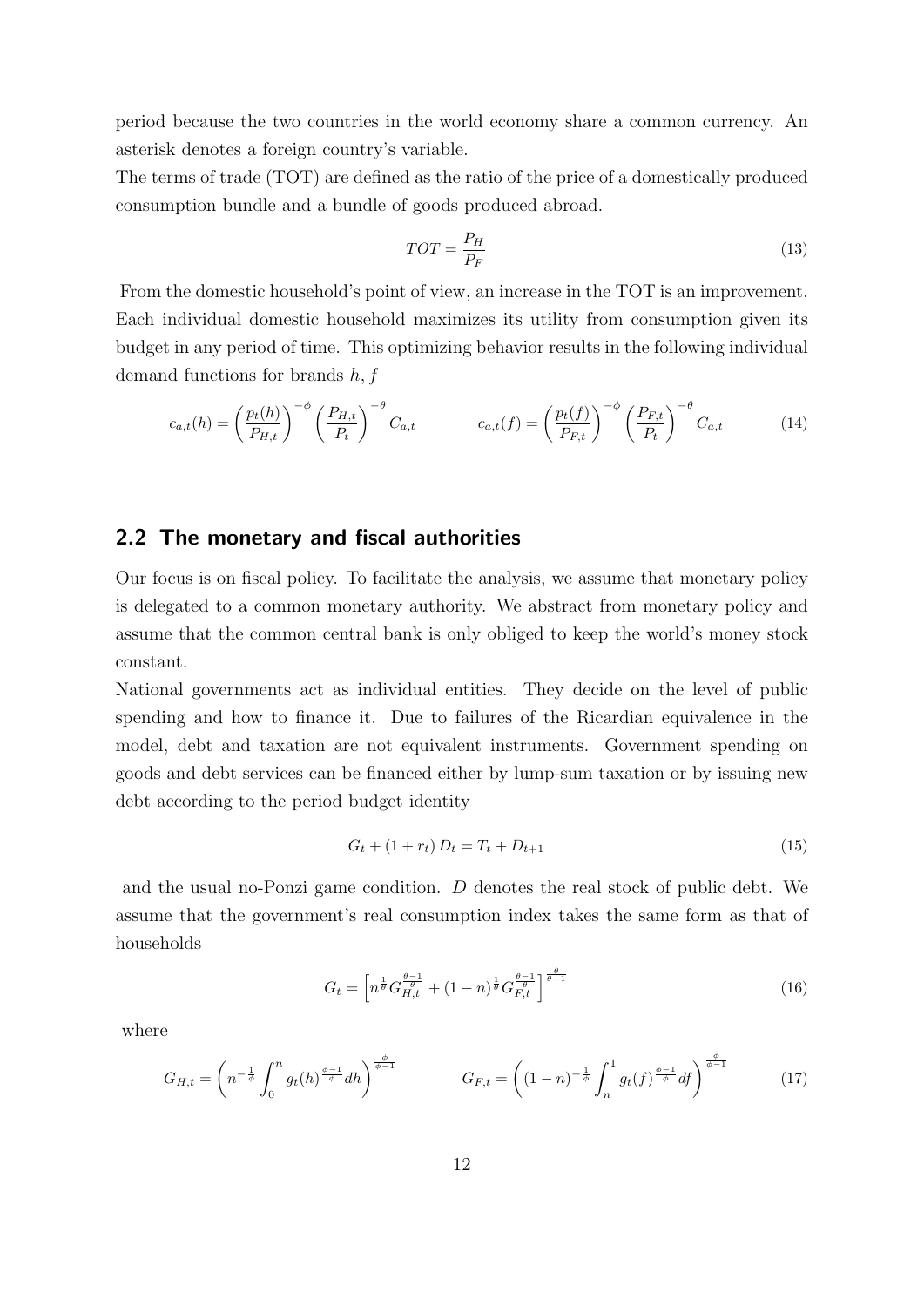The latter assumption implies that there is no home bias in government spending on goods. However, Gali and Monacelli (2008) emphasize the empirical evidence for the home bias in public spending. In fact, the assumption of complete home bias in government consumption is predominant in the literature. Beetsma and Jensen (2005), Gali and Monacelli (2008) and Ferrero (2009) offer examples for such a practice. This modeling decision mirrors the validity of the Ricardian equivalence. When it comes to affecting the aggregate demand at national level, fiscal policy will be a less powerful tool, if it falls equally on all goods produced in the world economy. Moreover, if there is no home bias in Ricardian models, there will be no scope for fiscal policy interaction between the members of a monetary union.

Thus, to facilitate a comparison of our results with the existing literature, we modify our model to allow for complete home bias in government spending. All assumptions are maintained except the real consumption indices of the home and foreign governments which take the following form

$$
G_{hb,H,t} = \left(n^{-\frac{1}{\phi}} \int_0^n g_{hb,t}(h)^{\frac{\phi-1}{\phi}} dh\right)^{\frac{\phi}{\phi-1}} \qquad G_{hb,F,t}^* = \left((1-n)^{-\frac{1}{\phi}} \int_n^1 g_{hb,t}^*(f)^{\frac{\phi-1}{\phi}} df\right)^{\frac{\phi}{\phi-1}} \tag{18}
$$

consequently the domestic period budget identity becomes

$$
\frac{P_{H,t}}{P_t}G_{hb,H,t} + (1 + r_t)D_t = T_t + D_{t+1}
$$
\n(19)

#### 2.3 The current account

The current account equation is derived from the government's budget constraint together with the budget constraint of the private sector. The resulting current account equation in the basic model reads

$$
V_{t+1} - V_t = \frac{\phi - 1}{\phi} \frac{p_t(h)}{P_t} L_t - C_t - G_t + \frac{\Pi_t}{P_t} + r_t V_t
$$
\n(20)

where  $V = F - D$  denotes the net foreign assets' position in a given period. If we assume complete home bias in government consumption, the domestic current account becomes

$$
V_{t+1} - V_t = \frac{\phi - 1}{\phi} \frac{p_t(h)}{P_t} L_t - C_t - \frac{P_{H,t}}{P_t} G_{hb,H,t} + \frac{\Pi_t}{P_t} + r_t V_t
$$
\n(21)

In the aggregate, we assume that  $nV + (1 - n)V^* = 0$  holds for both cases in any period of time.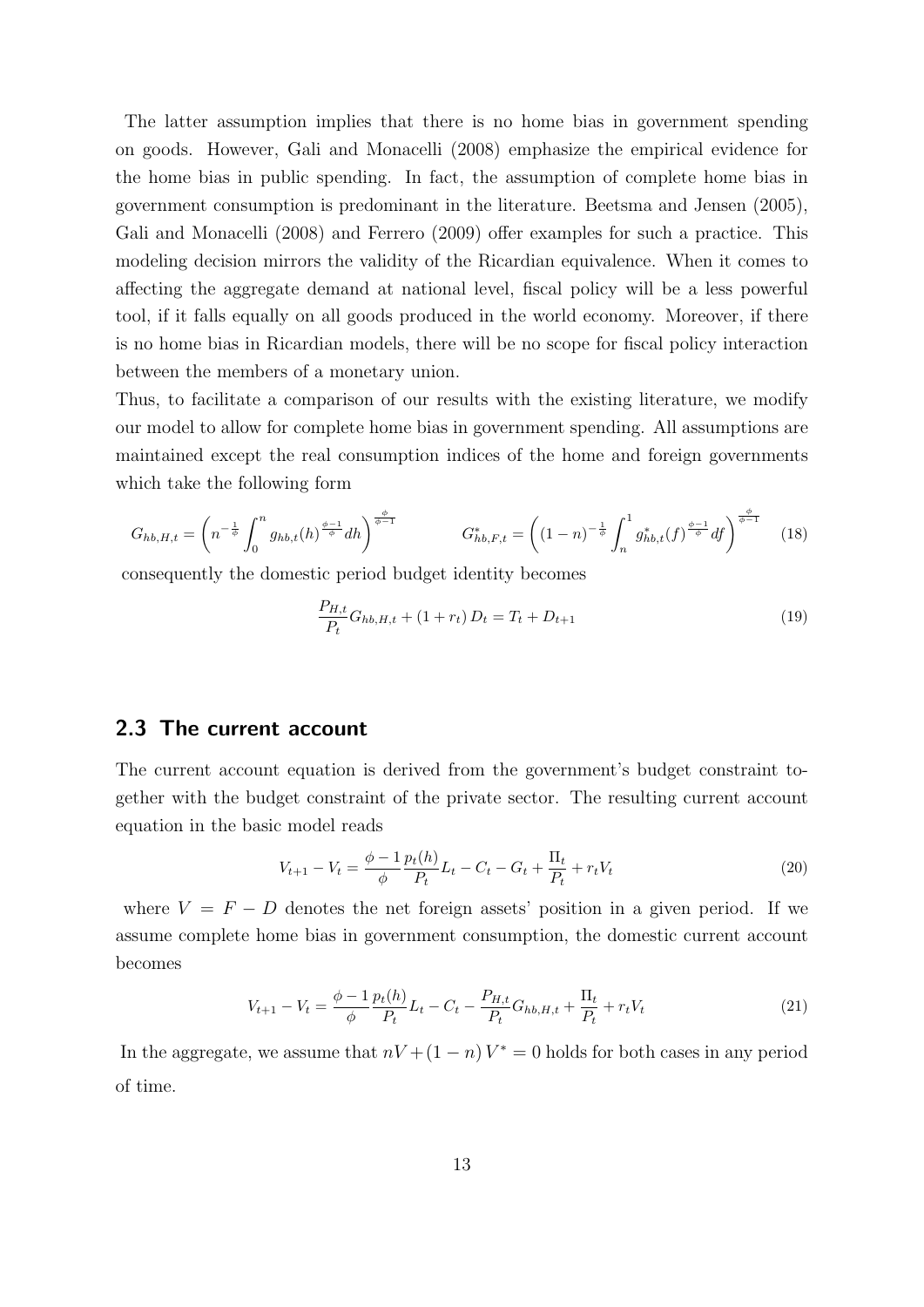#### 2.4 Technology and production

There is a measure one of infinitely lived firms in the world economy of which  $h \in [0, n]$ reside in the home country and  $f \in (n, 1]$  abroad. A representative domestic producer h takes the demand for his production as given. We assume a linear production technology  $Y_t(h) = L_t$ . Firms operate under monopolistic competition in the goods' market while there is perfect competition in the labor market. The demand curve facing each domestic producer is

$$
y_t^d(h) = \left(\frac{p_t(h)}{P_{H,t}}\right)^{-\theta} \left(\frac{P_{H,t}}{P_t}\right)^{-\rho} [C_t^w + G_t^w]
$$
\n
$$
(22)
$$

where  $C_t^w = nC_t + (1 - n)C_t^*$  and  $G_t^w = nC_t + (1 - n)G_t^*$  are the global private and public demand for consumption goods. If the government spends exclusively on national goods the demand curve facing the typical domestic producer will become

$$
y_t^d(h) = \left(\frac{p_t(h)}{P_{H,t}}\right)^{-\phi} \left[ \left(\frac{P_{H,t}}{P_t}\right)^{-\theta} C_t^w + nG_{hb,H,t} \right]
$$
(23)

A typical domestic producer sets its price  $p_t(h)$  to maximize the stream of revenues at any t which yields the following mark-up pricing rule

$$
p_t(h) = \frac{\theta}{\theta - 1} W_t \tag{24}
$$

In a symmetric equilibrium all national producers choose the same price to maximize the stream of revenues at any t.

#### 2.5 The initial steady state

The model has no closed-form solution. The solution technique is to log-linearize around an initial steady state and then solve the resulting system of equations in relative terms. For a detailed discussion of this approach, see Obstfeld and Rogoff (1995, 1996). We assume a fully symmetric initial steady state where the net foreign assets  $V_0 = V_0^* = 0$ , government spending  $G_0 = G_0^* = 0$  and the stock of government debt  $D_0 = D_0^* = 0$ . Prices are set symmetricly in each country and across borders  $P_{H,0} = P_{F,0}$ , supply equals demand on the world's goods market.

Fiscal policy enters the model as an exogenous shock. The variety of fiscal measures includes changes in the level of government spending, debt and the levied lump-sum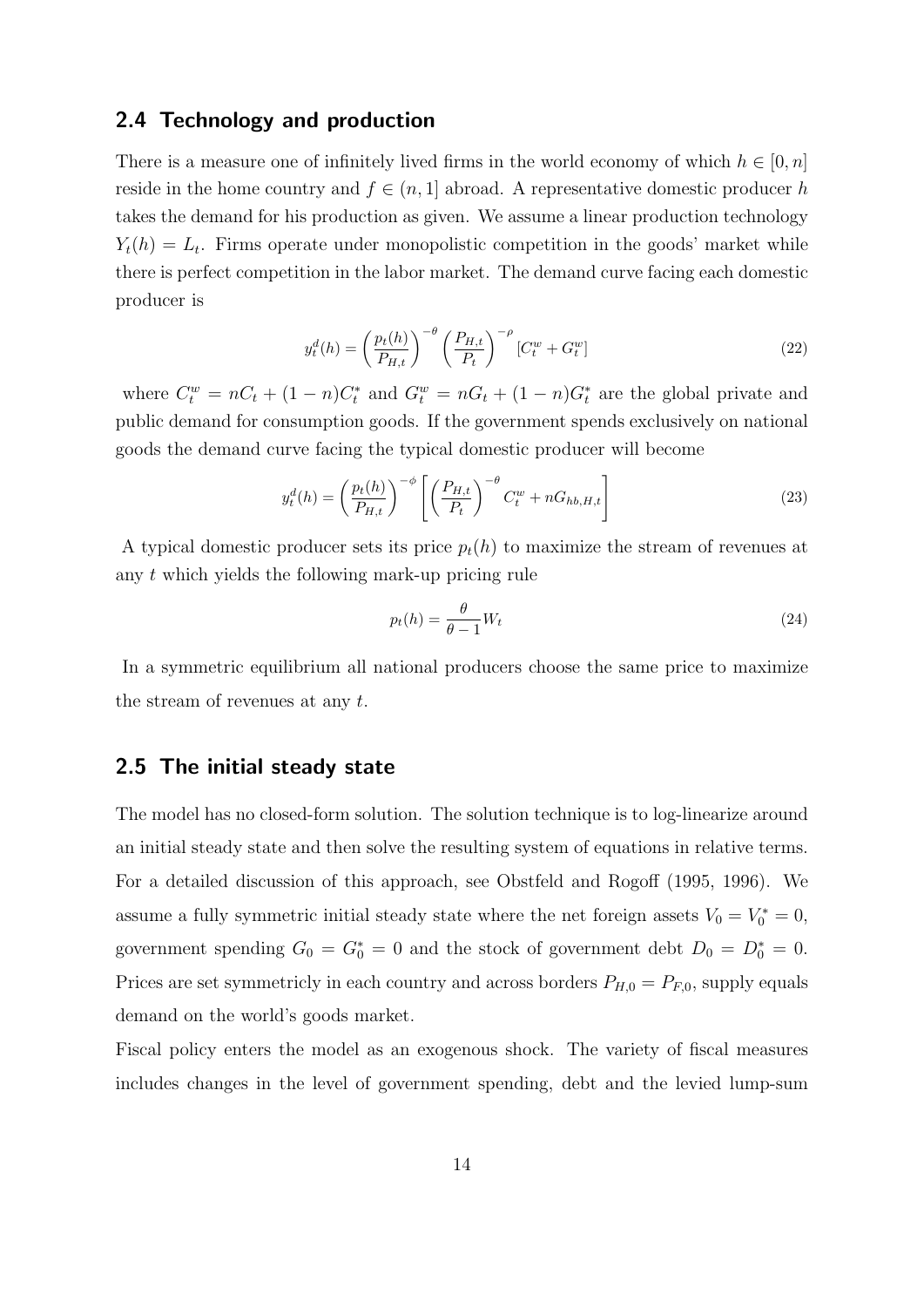taxation.

We follow the timing assumptions of Obstfeld and Rogoff (1995, 1996). Prices are pre-set and fixed for one period. The model's response to an exogenous shock spans over three periods. In the initial steady state (period 0), no shock has occurred and prices are set for the subsequent period. In the short run (period 1), prices are fixed and a shock hits the economy, whereby all other variables are allowed to adjust. From period 2 onwards, in the model's long run, prices adjust and a new steady state is reached. The model will remain in equilibrium, provided that no additional shocks occur.

#### 2.6 The log-linearized model equations

The steady state of the model is fully characterized by the log linearized consumptionbased CPI, the demand schedules for domestic/foreign products, the labor-leisure tradeoff, Euler equations, human wealth, demand for real balances, government budget constraints and the current account equations for the home and foreign country. Throughout, lower case letters denote the log-linear approximation of a variable.  $R_0 = 1 + r_0$  is the real interest rate in the initial steady state.

$$
p_t = p_t^* = np_{H,t} + (1 - n)p_{F,t}
$$
\n(25)

$$
l_{t} = -\psi \frac{\phi}{\phi - 1} (c_{t} + p_{t} - p_{H,t}) \qquad l_{t}^{*} = -\psi \frac{\phi}{\phi - 1} (c_{t}^{*} + p_{t} - p_{F,t}) \qquad (26)
$$

$$
c_{t+1} = \frac{1 - \gamma \beta}{1 + \chi + \psi} (1 - \gamma)(1 + \psi) \left(\frac{R_0}{R_0 - \gamma}\right) h_{t+1} + \gamma \beta R_0 c_t + \gamma \beta (R_0 - 1) r_{t+1}
$$
  

$$
c_{t+1}^* = \frac{1 - \gamma \beta}{1 + \chi + \psi} (1 - \gamma)(1 + \psi) \left(\frac{R_0}{R_0 - \gamma}\right) h_{t+1}^* + \gamma \beta R_0 c_t^* + \gamma \beta (R_0 - 1) r_{t+1}
$$
 (27)

$$
h_{t+1} = -(p_{t+1} - p_{H,t+1}) + \frac{1}{\phi(1+\psi)}y_{t+1} - \frac{\gamma}{R_0 - \gamma}R_{t+1} - \frac{1}{1+\psi}t_{t+1}
$$
  

$$
h_{t+1}^* = -(p_{t+1} - p_{F,t+1}) + \frac{1}{\phi(1+\psi)}y_{t+1}^* - \frac{\gamma}{R_0 - \gamma}R_{t+1} - \frac{1}{1+\psi}t_{t+1}^*
$$
(28)

$$
m_t - p_t = c_t - \frac{r_{t+1}}{R_0} - \frac{p_{t+1} - p_t}{R_0 - 1} \qquad m_t^* - p_t^* = c_t^* - \frac{r_{t+1}}{R_0} - \frac{p_{t+1} - p_t}{R_0 - 1} \tag{29}
$$

$$
g_t = t_t + d_{t+1} - R_0 d_t \qquad \qquad g_t^* = t_t^* + d_{t+1}^* - R_0 d_t^* \tag{30}
$$

$$
y_t = \theta (p_t - p_{H,t}) + c_t^w + g_t^w \qquad \qquad y_t^* = \theta (p_t - p_{F,t}) + c_t^w + g_t^w \qquad (31)
$$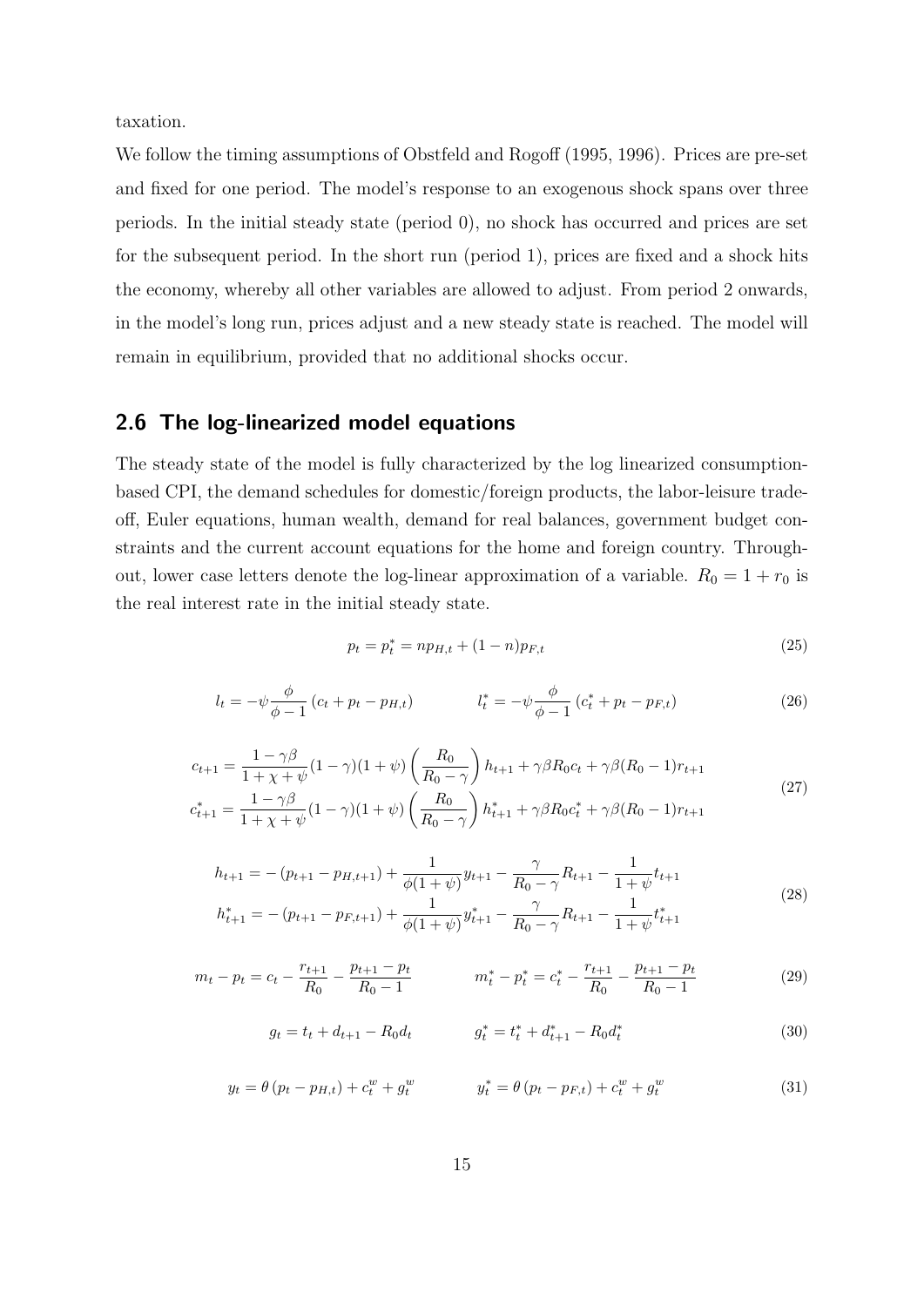$$
v_{t+1} - v_t = (R_0 - 1)v_t - g_t + y_t + p_{H,t} - p_t - c_t
$$
  

$$
v_{t+1}^* - v_t^* = (R_0 - 1)v_t^* - g_t^* + y_t^* + p_{H,t} - p_t - c_t^*
$$
 (32)

where  $nv + (1 - n)v^* = 0$ . To analyze the transmission of fiscal policy under complete home bias, here again we use the system  $(25)-(30)$ . However, the log linearized demand schedules and the current account equations are altered by the assumption of complete home bias in government spending and presented below.

$$
y_t = \theta (p_t - p_{H,t}) + c_t^w + n g_{hb,H,t} \qquad y_t^* = \theta (p_t - p_{F,t}) + c_t^w + (1 - n) g_{hb,F,t}^* \qquad (33)
$$

$$
v_{t+1} - v_t = (R_0 - 1)v_t - g_{hb,H,t} + y_t + p_{H,t} - p_t - c_t
$$

$$
v_{t+1}^* - v_t^* = (R_0 - 1)v_t^* - g_{hb,F,t}^* + y_t^* + p_{H,t} - p_t - c_t^*
$$

$$
(34)
$$

3 Positive analysis

The log-linearized system of equations (25)-(34) given above fully characterizes the steady state of the basic model, respectively the extension of the model to the case of complete home bias in government spending. We solve the model in relative terms following Obstfeld and Rogoff (1995, 1996). Applying the timing assumptions  $x_0$  denotes a variable in the initial steady state while the short run value of a variable carries no index and  $\bar{x}$  refers to the long run value of a variable. The solution of the model provides the endogenous variables as functions of exogenous variables in relative terms. We solve for the levels of home and foreign variables by utilizing Aoki (1981)'s formula.

Aoki (1981)'s formulas decompose the effect of a policy shock in the effect on the global variable and a relative effect whose weight depends on the size of the countries. This allows us to consider changes in the levels of endogenous variables as consumption or output without solving explicitly for the reduced forms. And thus, a discussion of the effects of national fiscal policy changes on the levels of domestic variables and the spillover on foreign variables.

Finally, we can show that the long run levels of world consumption and output are not affected by the accumulated stocks of public debt

$$
\bar{c}^w = -\frac{\phi - 1}{(\psi + 1)\phi - 1}\bar{g}^w \qquad \qquad \bar{y}^w = \frac{\psi\phi}{(\psi + 1)\phi - 1}\bar{g}^w \tag{35}
$$

but are functions of public spending decisions in both, the home country and abroad. This is also true under the assumption of complete home bias in government spending

$$
\bar{c}^w = -\frac{\phi - 1}{(\psi + 1)\phi - 1} \left( n^2 \bar{g}_H + (1 - n)^2 \bar{g}_F^* \right) \qquad \bar{y}^w = \frac{\psi \phi}{(\psi + 1)\phi - 1} \left( n^2 \bar{g}_H + (1 - n)^2 \bar{g}_F^* \right) \tag{36}
$$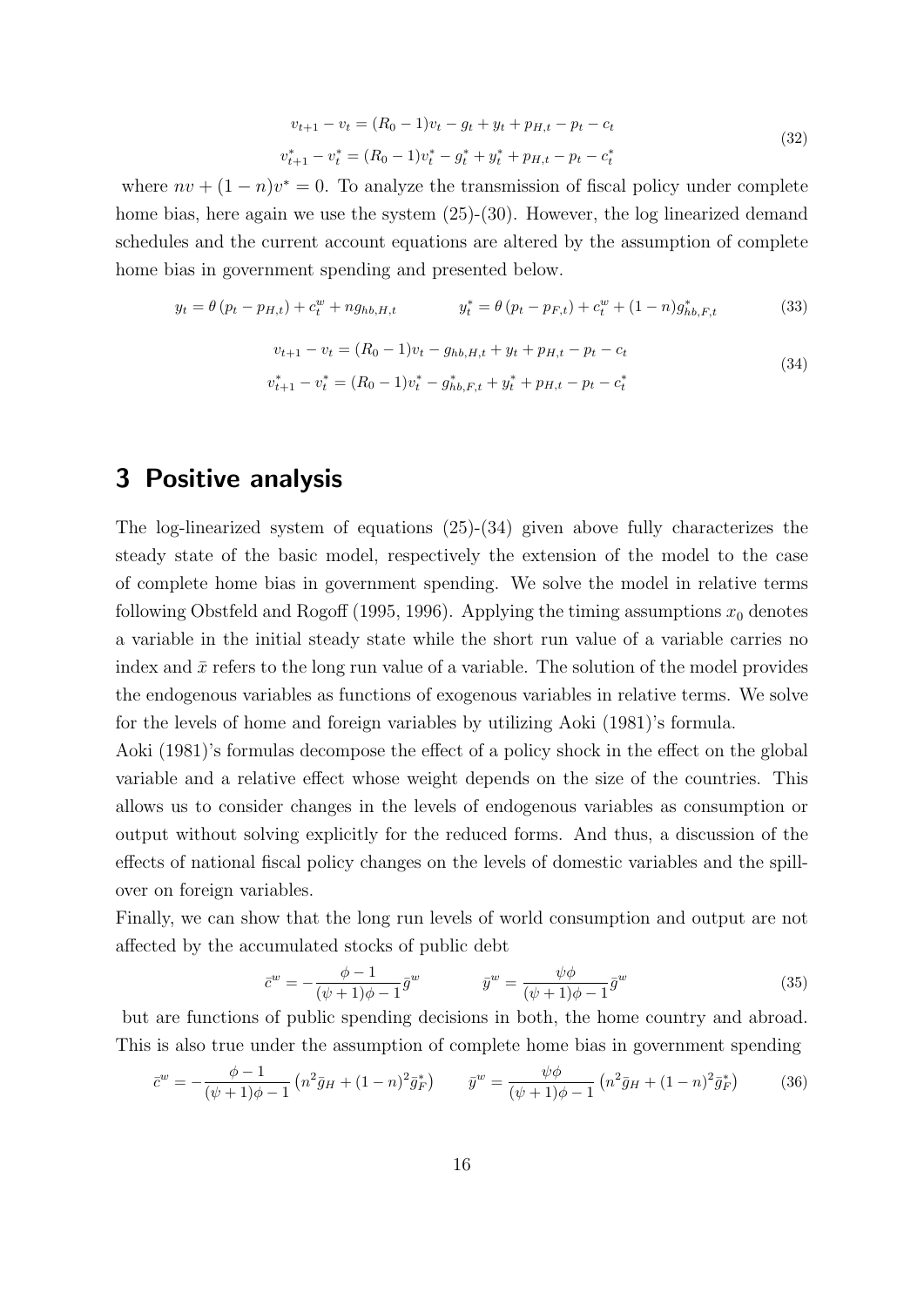We explore the international transmission of fiscal policy shocks by conducting a number of policy experiments that involve different ways of financing a given level of government expenditures. Furthermore, we undertake a comparison of temporary versus permanent changes in public spending. We analyze a debt-financed tax cut, deficit spending and a temporary or permanent balanced budget increase in domestic government spending. Moreover, we explore the spillover effects of fiscal measures within a monetary union.

#### 3.1 Balanced-budget changes in government spending

Consider a permanent increase in domestic public consumption  $g_0 < g = \bar{g}$  by one percent measured in terms of domestic output in the initial steady state. The fiscal expansion is financed by an equal increase in taxation  $t = \bar{t} > t_0$ . Following the literature for now, we assume complete home bias in government spending.

Domestic households react by decreasing their demand for consumption goods. Private consumption demand (3) is a function of current and future total wealth. A permanent increase in taxation reduces the household's disposable income over all time horizons. We label this the *direct wealth effects* of fiscal policy.

In the short run, the labor-leisure trade off does not bind and output is demand determined. Domestic households benefit from the fiscal expansion by increased dividend payments and labor income. We refer to this as the indirect wealth effect of fiscal policy. Overall, the direct wealth effect dominates. Domestic households reduce their demand for home and foreign goods.

Domestic output is increased one-to-one by public spending. Consumption demand by domestic households is decreased, but less than the increase in taxation. This is partly explained by household consumption smoothing behavior and partly because the increase in taxation is offset by the indirect wealth effects in the short run.

The assumption of complete home bias in government spending redistributes demand in favor of domestic producers. The demand for foreign output is decreased as compared to the initial steady state. Foreign households receive lower dividend payments and labor income and reduce their demand for consumption goods.

The relative solutions for consumption, output and the current account in the short run are given by

$$
c - c^* = \frac{\gamma_{EU}}{\gamma \beta \omega + \gamma_{cc}} (\bar{d} - \bar{d}^*) - \frac{\gamma_{cc}}{\gamma \beta \omega - \gamma_{cc}} [(1 - n)g_H - ng_F^*]
$$

$$
-\frac{\gamma_{cc}}{\gamma \beta R_0 + \gamma_{cc}(R_0 - 1)} [(1 - n\gamma_{gg})\bar{g}_{hb,H} - (1 - (1 - n)\gamma_{gg})\bar{g}_{hb,F}^*]
$$
(37)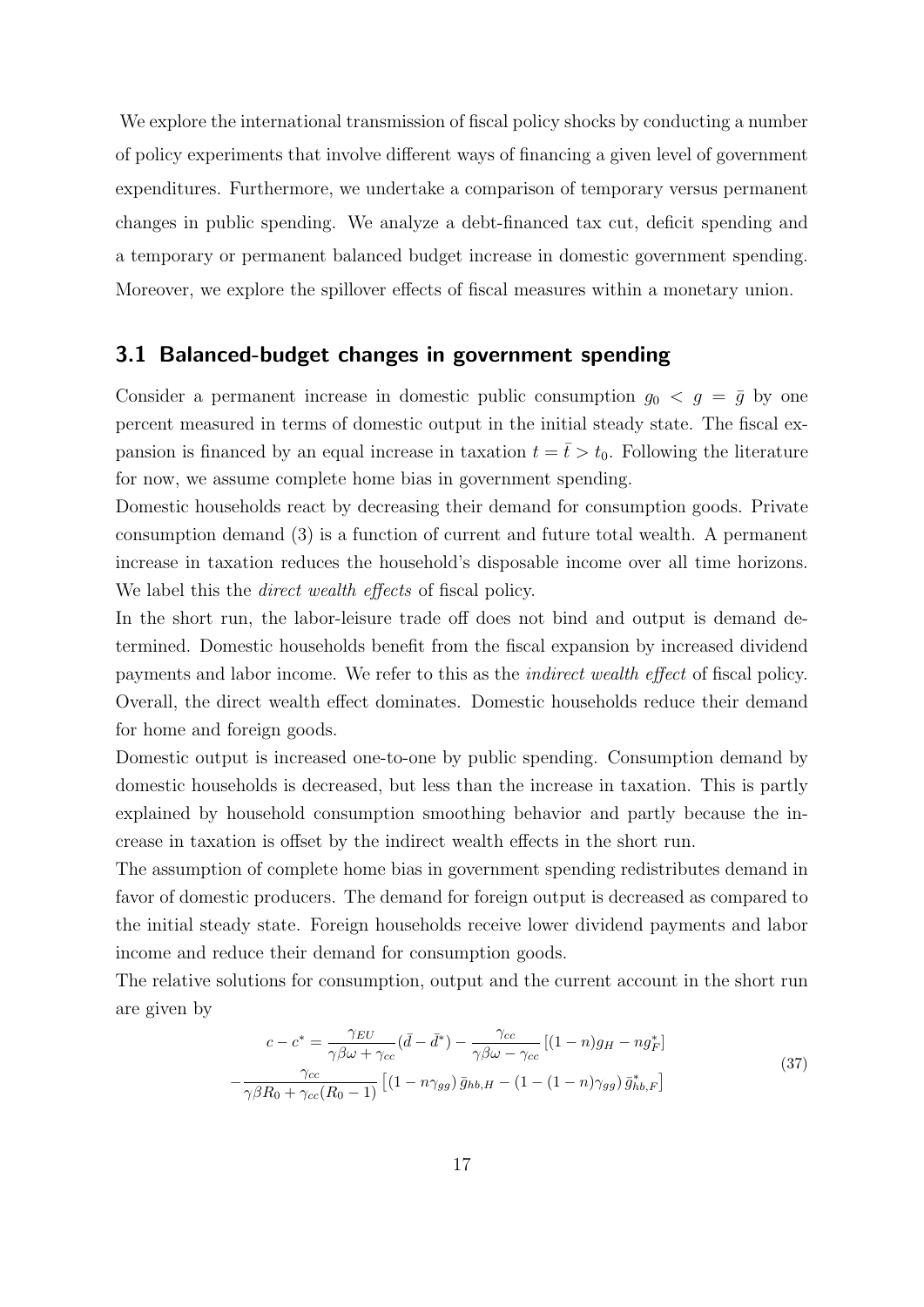$$
y - y^* = n g_{hb,H} - (1 - n) g^*_{hb,F}
$$
\n(38)

$$
\bar{v} = -(1-n) \left[ \frac{\gamma_{EU}}{\gamma_{cc} + \gamma \beta \omega} (\bar{d} - \bar{d}^*) - \left[ \frac{\gamma_{cc}}{\gamma \beta \omega + \gamma_{cc}} - 1 \right] \left[ (1-n)g_H - ng_F^* \right] + \frac{\gamma_{cc}}{\gamma \beta R_0 + \gamma_{cc} (R_0 - 1)} \left[ (1-n)\gamma_{gg} \right] \bar{g}_H - (1-(1-n)\gamma_{gg}) \bar{g}_F^* \right]
$$
\n(39)

where  $\gamma_{EU} = \frac{1-\gamma\beta}{1+\gamma+1}$  $\frac{1-\gamma\beta}{1+\chi+\kappa}(1-\gamma)\frac{R_0}{R_0-\gamma}$  $\frac{R_0}{R_0-1}, \ \omega \ = \ \frac{R_0}{R_0-1}$  $\frac{R_0}{R_0-1},\ \gamma_{gg}\ =\ \biggl[\frac{1+\psi\Phi}{\theta+\psi\Phi}-\frac{\gamma_{EU}}{\gamma_{cc}}\left(\frac{\Psi}{\theta+\psi\Phi}+\frac{1}{\phi}\right)$  $\left(\frac{1}{\phi}\right)\right], \ \gamma_{cc} =$  $\rho + \kappa \frac{\theta}{\theta-1} \left(1 - \gamma_{EU} \left(\kappa + 1 - \frac{\rho}{\theta}\right)\right)$  $\frac{\rho\left(1-\gamma_{EU}(\kappa+1-\frac{\mu}{\theta})\right)}{\rho\left(1+\kappa\frac{\theta}{\theta-1}\right)}$  and  $\bar{d}=\frac{1}{R_0}$  $\frac{1}{R_0-1}\bar{t}.$ 

The marginal response of a relative variable to exogenous shocks is derived by taking the first order conditions and adding the partial effects. To provide some intuition, we illustrate our policy experiments with numerical examples<sup>2</sup>. Fig. 1 shows the marginal response of short run relative consumption, the current account as well as relative consumption, output and the terms of trade in the long run to a permanent balanced-budget increase in public spending as functions of the cross-country substitutability.

If government spending is biased towards national products, a permanent balancedbudget increase will induce two asymmetries: Firstly, the composition of public spending differs from that of household demand and determines the indirect wealth effects. Secondly, the direct wealth effects due to changes in taxation. The tax burden falls exclusively on domestic households. The response of relative consumption is negative in the short run. As public spending falls exclusively on domestic production, the response of relative output is strictly positive. The current account effect of fiscal policy depends on the household income in the long run. Households smooth consumption over time.

A well-known feature of two-country general equilibrium models is the so-called expenditure switching. It reflects the intratemporal optimizing behavior of households in demand for home and foreign output. Households maximize their consumption in each period of time. The allocation of demand between home and foreign products depends on their relative prices. Domestic households will substitute foreign for domestic goods, if the TOT improve. However, in a MU under the given timing assumptions, the TOT are fixed in the short run.

Households anticipate the long run effects of fiscal measures and adjust their behavior. The response of relative consumption and the current account are functions of the survival probability  $\gamma$  and the cross-country substitutability. We follow Tille (2001) and assume  $\theta < \phi$ . The elasticity of substitution between home and foreign goods is smaller

<sup>&</sup>lt;sup>2</sup>The numerical examples given in figure 1-4 are based on the following parametrization:  $\beta = 0.99$ ,  $\psi = 1, \chi = 0.1, \phi = 6, \gamma = 0.7$  and  $n = 0.5$ . We vary the cross-country substitutability  $\theta \in [0.1, 6]$ .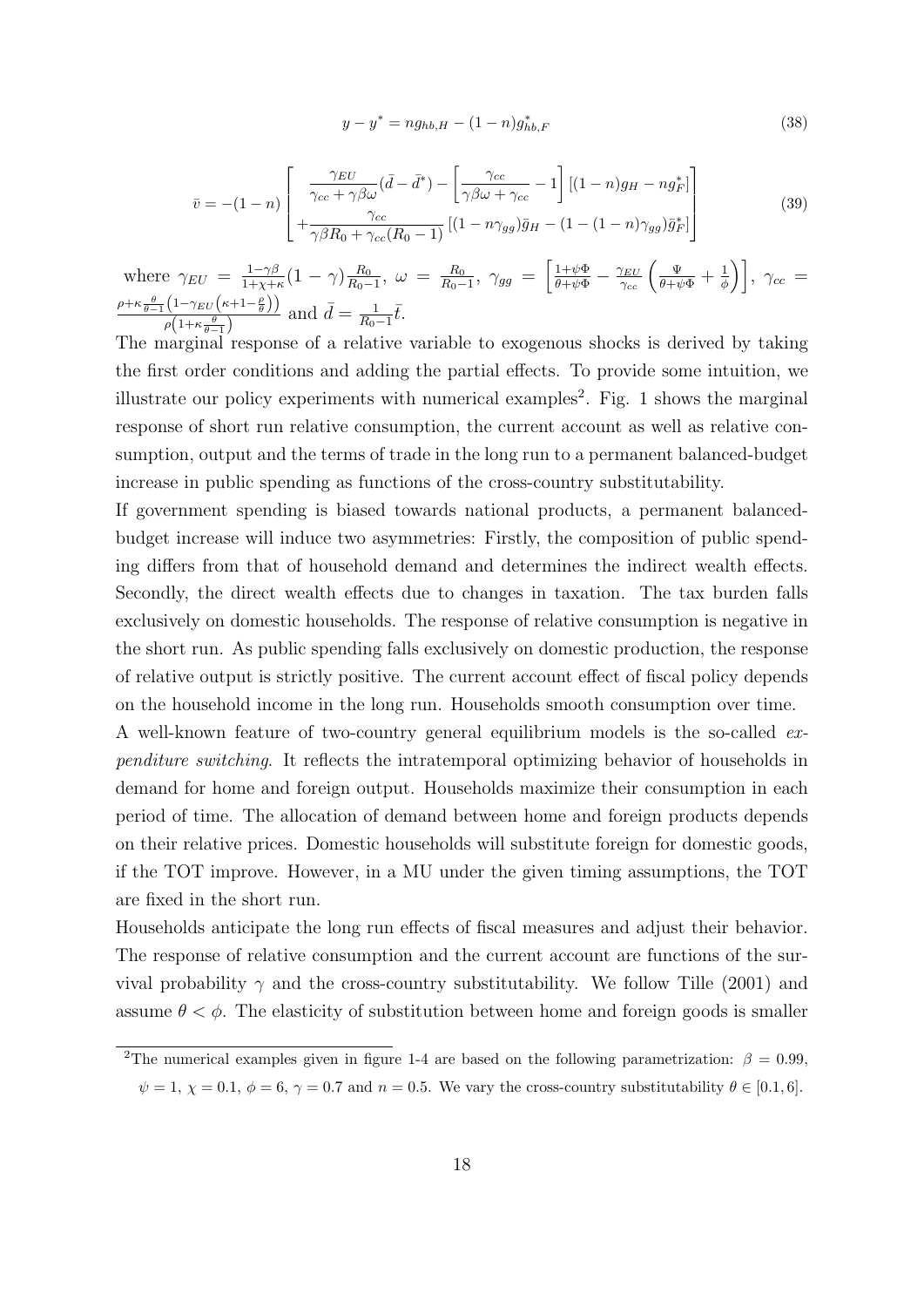than within groups of national brands. A wide range of assumptions to the cross- and within-country elasticity of substitution can be found in the literature. Empirically, the estimates of the cross-country substitutability vary between  $\theta \in [0.2, 6]$ , for a recent discussion, see Corsetti et al. (2008).

In a series of papers, Corsetti and Pesenti (2001, 2005) as well as Corsetti (2006) show that in a Ricardian two-country model with flexible exchange rates, the assumption of  $\theta = 1 < \phi$  implies that all adjustments to exogenous shocks is determined by changes in the TOT. This finding is very robust. It holds under monetary and fiscal shocks and is also true in our model for  $\gamma = 1$ .

A permanent increase of domestic government spending implies that the domestic government absorbs a larger fraction of domestic output as compared to the initial steady state. The supply of domestic goods at the world market is decreased and the overall production in the home country as well as on the global level is increased. Thus, the price of domestic output at the world market is increased in the long run and the TOT improve.

By exploiting the relative price improvement in the long run, domestic households have the opportunity to obtain more foreign output per unit of domestic production. However, the permanent direct wealth effect diminishes the level of real income of domestic households. They have to work more and consume less to pay the higher tax rate.

In the long run, the labor-leisure trade off binds. Households maximize their consumption of goods and leisure. They substitute foreign for domestic goods as to enjoy more leisure. The described mechanism implies that foreign goods are substitutes for domestic output in the consumption basket of the domestic household. Thus, the cross-country substitutability determines the scope for expenditure switching.

In general, households will exploit improvements in the TOT until they have reached the point where the utility loss induced by deviations from the initial steady state consumption basket equals the utility gains from the corresponding increase in leisure.

Following Tille (2001), we differentiate two cases. Home and foreign goods are poor substitutes ( $\theta$  < 1 if  $\gamma$  = 1) and home and foreign goods are close substitutes ( $\theta$  > 1 if  $\gamma = 1$ ). For the Corsetti-Pesenti threshold,  $\theta = 1, \gamma = 1$ , the current account is balanced and all adjustment is done by changes in the TOT.

If home and foreign goods are poor substitutes, domestic households cannot exploit improvements of the TOT. The disutility induced by deviations from the preferred consumption basket exceeds the utility derived from additional leisure. Thus, fixed TOT imply that domestic households are wealthier in the short run than in the long run. As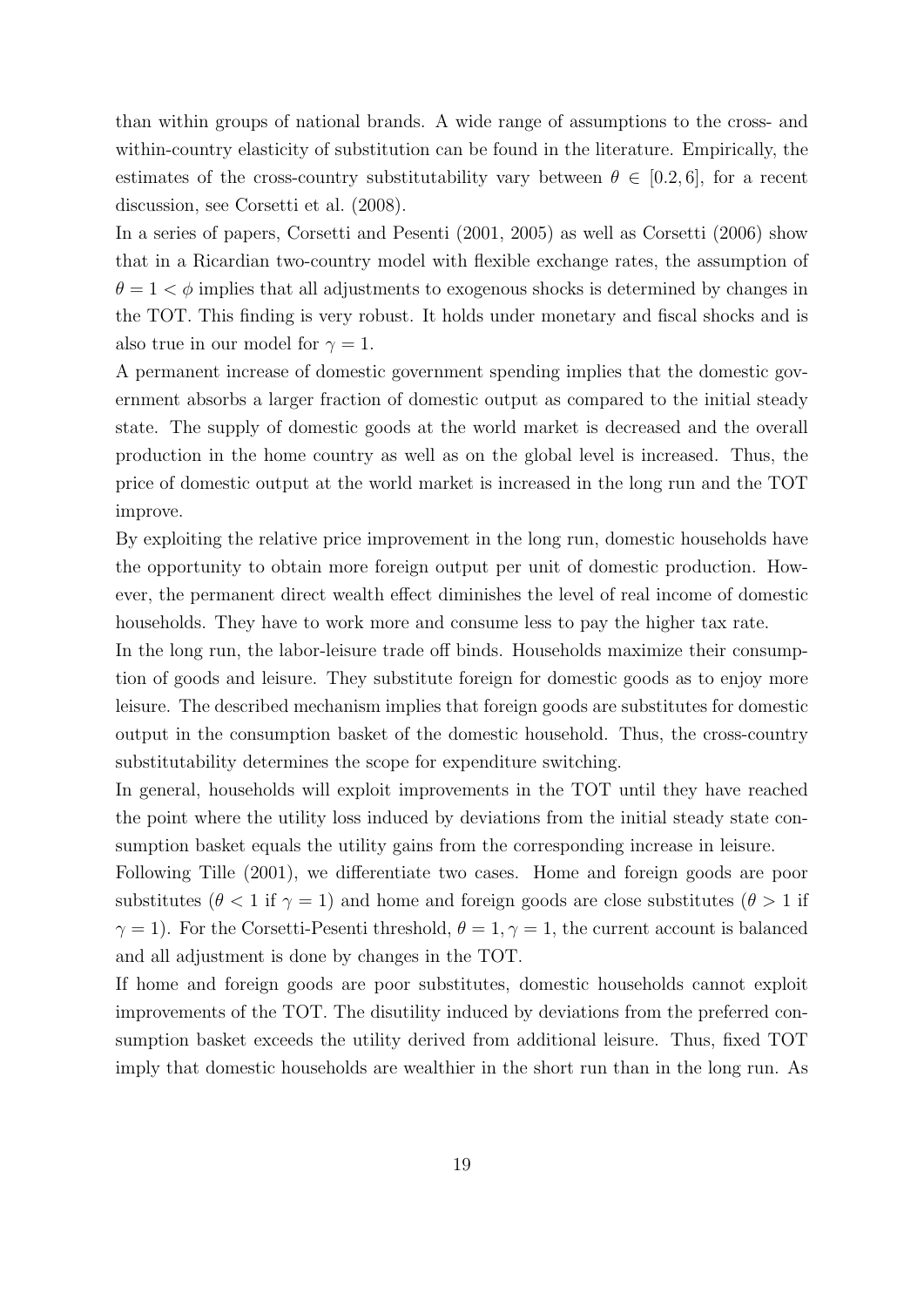households adjust their behavior to the new steady state, the domestic country runs a current account surplus.

If home and foreign goods are close substitutes, households will exploit the improved TOT in the long run. Expenditure switching in the long run implies a rising demand for foreign goods. In such cases, fixed TOT in the short run imply that the income of domestic households is lower than in the new steady state. The overall result is that the home country runs a current account deficit. We conclude that the response of relative consumption in the short run depends quantitatively, but not qualitatively on the value of the cross-country substitutability.

The domestic country runs a current account deficit, if home and foreign goods are close substitutes, and a surplus, if home and foreign output are poor substitutes. Magnitude and sign of the current account response are a function of the cross-country substitutability. The threshold for a balanced current account is a function of the probability to survive which governs the rate of time preference.

In the long run, domestic households always work more and consume less in order to finance the increased tax burden which has to be paid exclusively by them. Furthermore, they have to settle imbalances of the current account.

We begin the discussion of the long run effects with the solutions for relative consumption, output and the TOT in the long run

$$
\bar{c} - \bar{c}^* = \frac{\psi \Phi + \theta}{\theta (1 + \psi \Phi)} \left[ \frac{R_0 - 1}{1 - n} \bar{v} + \left[ \left[ n \gamma_{cchb} - 1 \right] \bar{g}_H - \left[ (1 - n) \gamma_{cchb} - 1 \right] \bar{g}_F^* \right] \right]
$$
(40)

$$
\bar{y} - \bar{y}^* = -\frac{\psi \Phi}{\psi \Phi - 1} \left[ \left( \frac{R_0 - 1}{1 - n} \right) \bar{v} - (\bar{g}_H - \bar{g}_F^*) \right]
$$
(41)

$$
\bar{tot} = \frac{\psi \Phi}{\theta (1 + \psi \Phi)} \left[ \left( \frac{R_0 - 1}{1 - n} \right) \bar{v} + \left( \left[ 1 - n \gamma_{totlr} \right] \bar{g}_H - \left[ 1 - (1 - n) \gamma_{totlr} \right] \bar{g}_F^* \right) \right]
$$
(42)

Because of the direct wealth effect, the response of relative consumption is negative and that of relative output positive. Both are functions of the cross-country substitutability and the short run current account response. However, the direct wealth effect dominates all other effects and determines the outcome of the model in the long run. In the standard model with Ricardian consumers, there is no strategic interaction of fiscal policy, if there is not at least some home bias in government spending. This is no longer true, if we assume failures of the Ricardian equivalence.

Suppose a permanent balanced-budget increase in domestic government spending under the assumption that public demand aggregates in the same way as household demand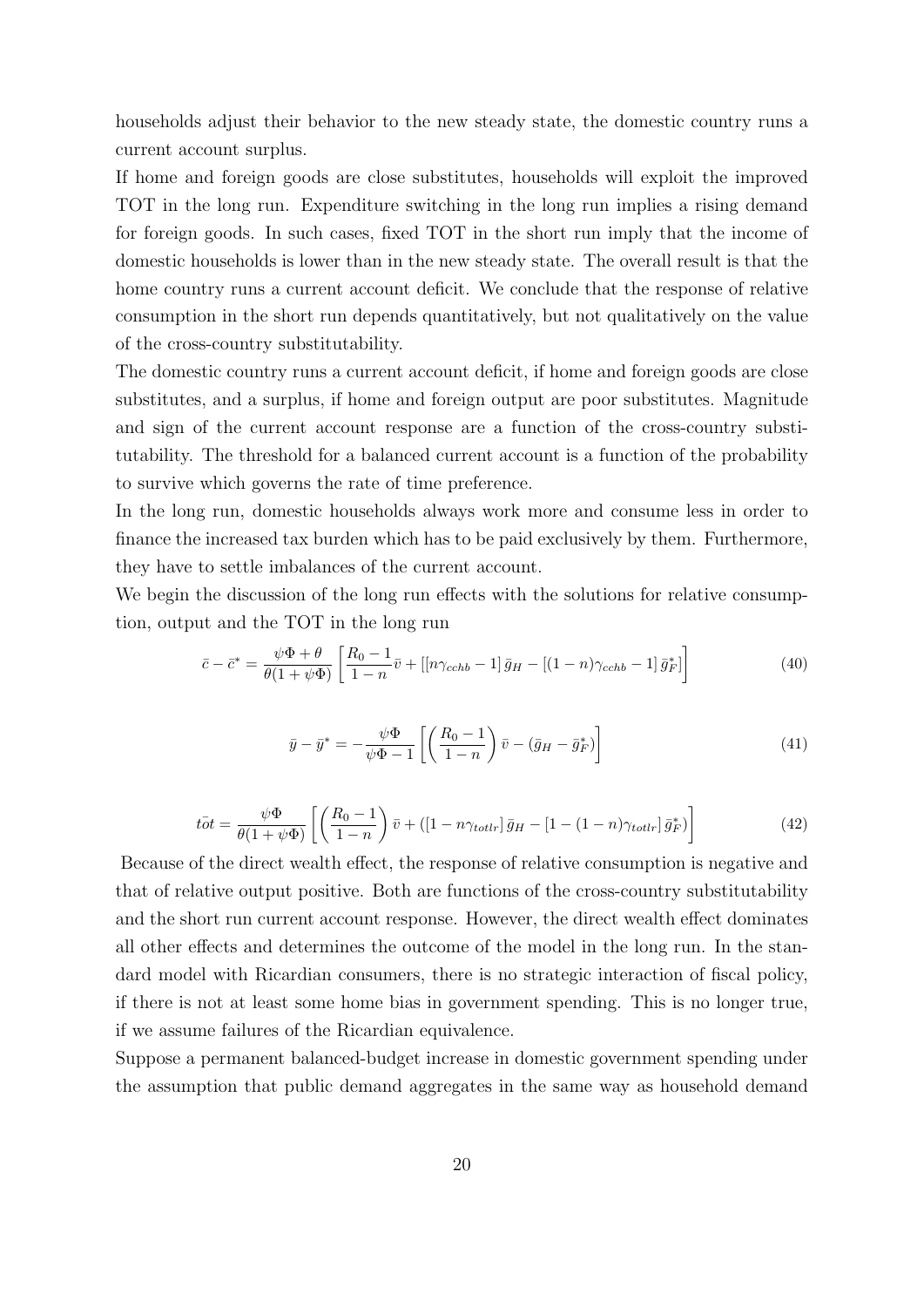does. The government levies taxes to finance the permanent increase in public spending. The tax burden falls exclusively on domestic households and induces a permanent negative direct wealth effect.

A permanent fiscal expansion translates in an increased demand for home and foreign goods. In the short run, output is demand-determined, thus world production increases. Home and foreign households benefit from a positive indirect wealth effect. Thus, domestic households are worse off than in the case of complete home bias in government spending. While the increased tax burden falls exclusively on them, they have to share the benefits with households abroad. The decrease in domestic household income over all time horizons is more pronounced. Consumption demand of domestic households is lower as compared to the initial steady state. Foreign household increase their demand for consumption goods and leisure because their disposable income increases in the short run.

Public and private demand aggregate in the same way. Thus, there is no response of relative output in the short run. The relative solutions for consumption, output and the current account in the short run are given by

$$
c - c^* = \frac{\gamma_{EU}}{\gamma_{cc} + \gamma \beta \omega} \left( \bar{d} - \bar{d}^* \right) - \frac{\gamma_{cc}}{\gamma_{cc}(R_0 - 1) + \gamma \beta R_0} \left[ (R_0 - 1) \left( g - g^* \right) + \left( \bar{g} - \bar{g}^* \right) \right] \tag{43}
$$

$$
y - y^* = 0 \tag{44}
$$

$$
\bar{v} = -(1-n)\left[\frac{\gamma_{EU}}{\gamma_{cc} + \gamma\beta\omega}(\bar{d} - \bar{d}^*) + \frac{\gamma\beta\omega}{\gamma_{cc} + \gamma\beta\omega}(g - g^*) - \frac{\gamma_{cc}}{\gamma_{cc}(R_0 - 1) + \gamma\beta R_0}(\bar{g} - \bar{g}^*)\right]
$$
(45)

Fig. 1 gives the marginal response of short run relative consumption, the current account as well as the relative consumption, output and the TOT in the long run.

If government spending falls on domestic and foreign goods, a balanced-budget increase withdraws resources from domestic households. Domestic households share the benefits of this policy with foreign households. The responses of relative consumption and the current account have the same sign as under the assumption of complete home bias, but are more pronounced. This is true in the short as well as in the long run.

We conclude the discussion of a permanent balanced budget increase with the presentation of the relative solutions for consumption, output and the terms of trade in the long run

$$
\bar{c} - \bar{c}^* = \frac{\psi \Phi + \theta}{\theta (1 + \psi \Phi)} \left( \frac{R_0 - 1}{1 - n} \right) \bar{v} - \frac{\psi \Phi + \theta}{\theta (1 + \psi \Phi)} (\bar{g} - \bar{g}^*)
$$
(46)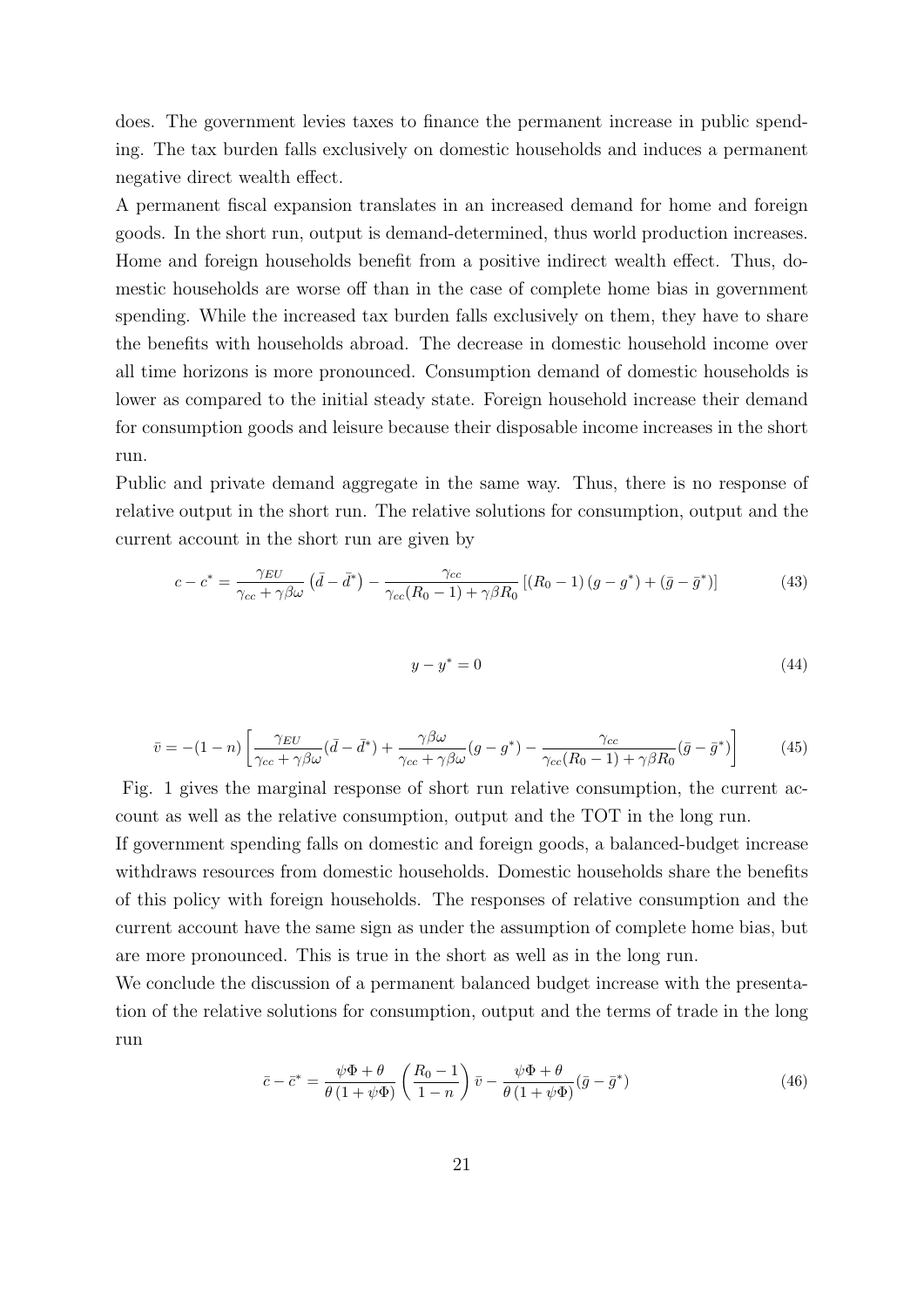

Figure 1: A permanent balanced-budget increase of government spending.

$$
\bar{y} - \bar{y}^* = -\frac{\psi \Phi}{1 + \psi \Phi} \left[ \left( \frac{R_0 - 1}{1 - n} \right) \bar{v} - (\bar{g} - \bar{g}^*) \right]
$$
\n(47)

$$
t\bar{\omega}t = \frac{\psi\Phi}{\theta(1+\psi\Phi)}\left[\left(\frac{R_0-1}{1-n}\right)\bar{v} - (\bar{g}-\bar{g}^*)\right]
$$
(48)

We focus on fiscal shocks that have no effects in a Ricardian model, e.g. temporary deficit-financed fiscal policy measures. As a reference point, we discuss a temporary balanced budget increase in domestic government spending. The domestic government decides to expand its demand for goods for one period  $g_0 = \bar{g} < g$ . The fiscal expansion is financed by an equal temporary increase in taxation  $t_0 = \overline{t} < t = g$ .

Again, we start with the assumption of complete home bias in public consumption. Numerical examples are given in Fig. 2. There is a fundamental difference between temporary and permanent balanced-budget changes in public spending. Permanent changes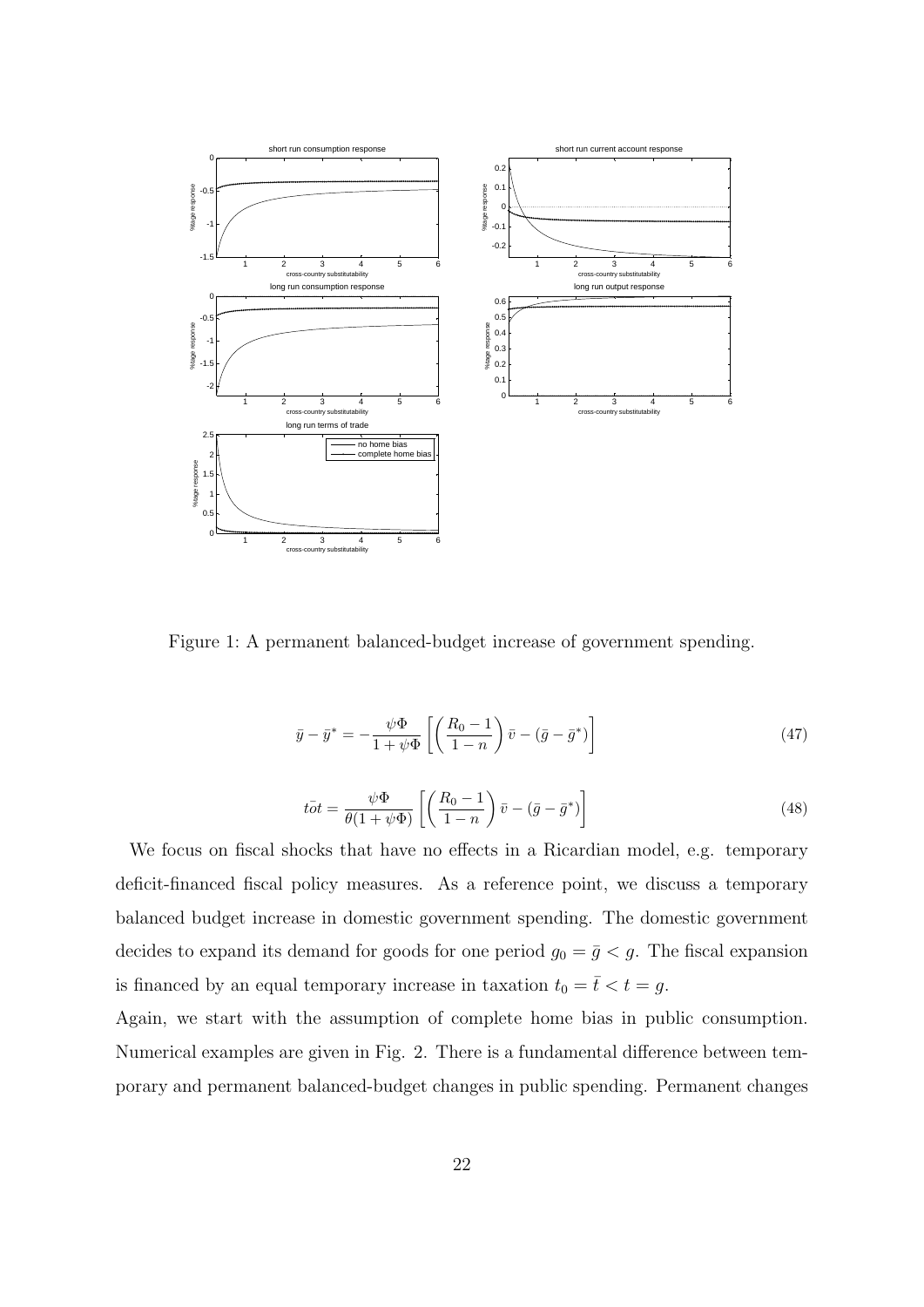

Figure 2: A temporary balanced-budget increase of government spending.

in fiscal policy imply changes in household income in the long run. If the fiscal measure is temporary, direct wealth effects are restricted to the short run.

Domestic consumption demand is a function of total income over average life expectancy. A temporary tax increase to finance public spending implies a reduction of current income, while future total wealth is not directly affected. We have shown that temporary fiscal measures do not alter the equilibrium level of neither world output nor consumption.

However, the distribution of consumption goods and labor effort between home and foreign households in the long run depends on the distribution of global wealth. Thus, the long run effect of a temporary change in fiscal policy depends on its current account effect. This is the crucial difference between temporary and permanent changes in government spending.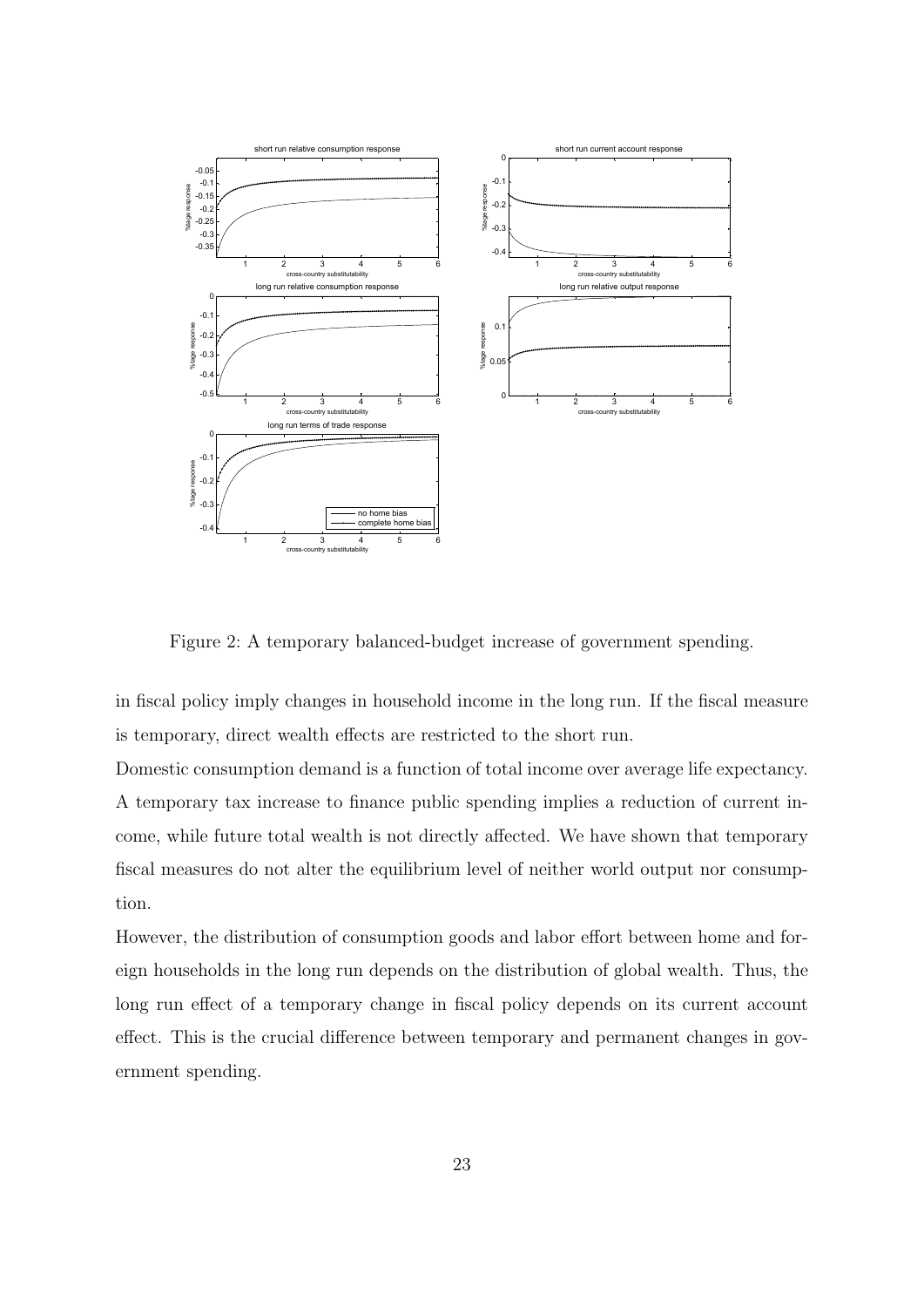In the scenario of complete home bias in government spending, the increase in government spending induces certain asymmetries. The tax burden falls exclusively on domestic households and the government spends exclusively on home production. The cost and benefits of the assumed policy measure occur exclusively to domestic households. Households recognize the temporary nature of the fiscal measure. Because of the direct wealth effect, domestic income in the short run is below its long run level. Households use the international capital market to smooth consumption. For the complete range of the assumed values of the cross-country substitutability, the domestic country runs a current account deficit in the short run. This has to be settled by domestic households in the long run: They work more and consume less. The TOT adjust and the labor-leisure trade-off binds.

The supply of domestic output on the world market increases compared to the initial steady state. Thus, the TOT of the home country worsen.

The response of foreign consumption demand clearly mirrors this phenomenon. There is a redistribution of world wealth in favor of foreign households in the long run. They benefit from both, improved TOT and their improved net foreign asset position. Because of the asymmetric distribution of world wealth, foreign households consume a larger fraction of world output and enjoy more leisure than in the initial equilibrium. All long run responses depend in magnitude, but not in sign on the cross-country substitutability, which determines the short run current account response.

To complete the discussion of balanced budget changes in domestic fiscal policy, we discuss a temporary balanced budget increase in public spending under the assumption that public demand aggregates in the same way as household demand does. For a numerical example, see Fig. 2. The important difference to the case of complete home bias is again an asymmetric tax burden which is combined with symmetric indirect wealth effects. Domestic household income is reduced more than under the assumption of complete home bias in public spending. As government demand falls both, on home and foreign goods, there is no short run response of relative output. The benefits of the domestic fiscal expansion, increased wage and dividend payments are shared with foreign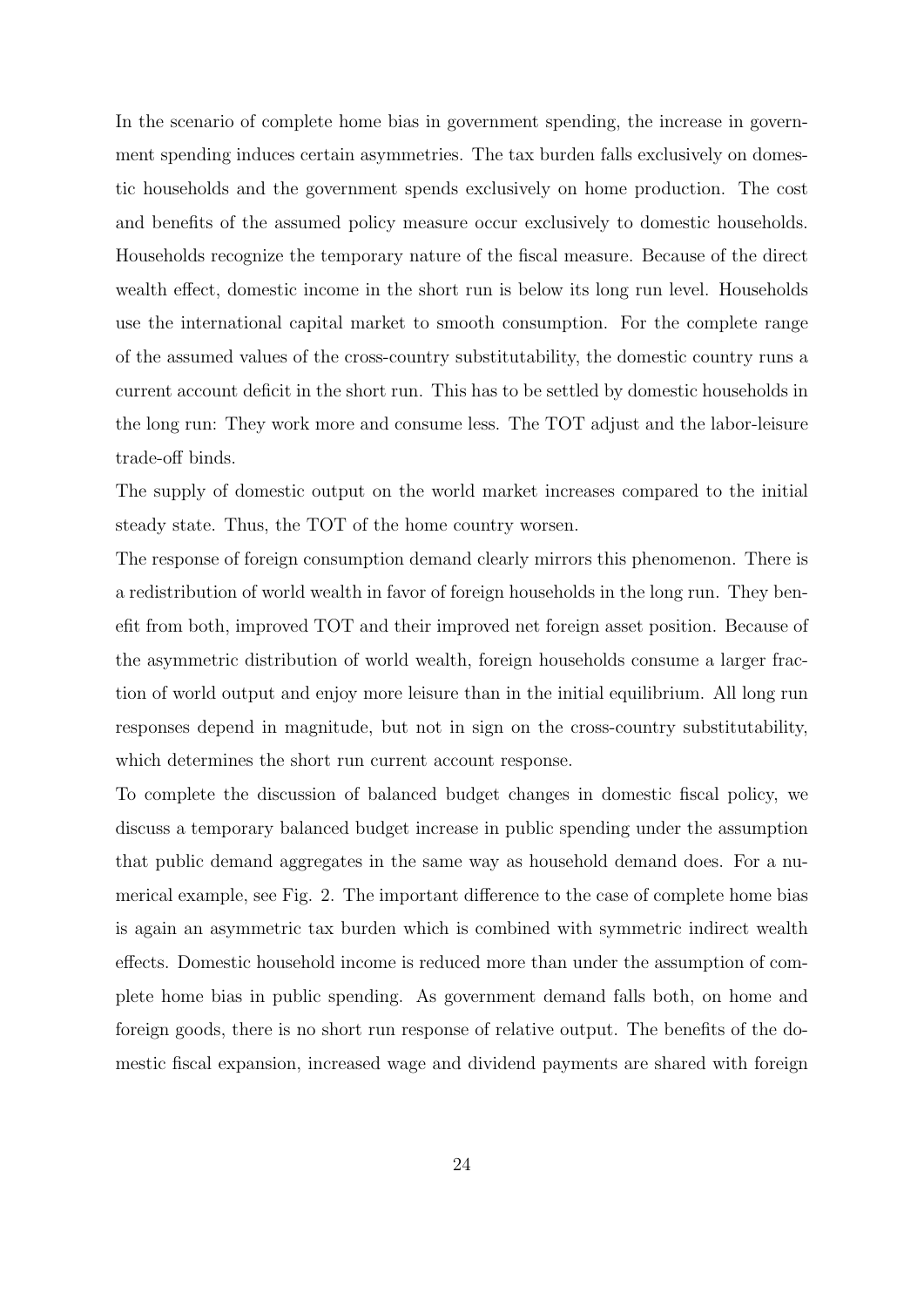households. The transmission mechanism is similar to that of the case of complete home bias. However, if the domestic government spends on home as well as on foreign goods, the current account response and thus the long run effects will be amplified.

We conclude the analysis with the discussion of the effects on the level of domestic consumption and output as well as the spillovers to the foreign country. A balanced-budget increase in domestic public spending increases domestic production in both, the short and long run, no matter, whether it is temporary or permanent and independently of the composition of domestic public demand. The domestic household's consumption of goods and leisure is decreased over all time horizons.

The effects on the levels of domestic variables are qualitatively independent of the assumed duration and the composition of public spending. But in general, the effects on domestic output are more pronounced, if we assume complete home bias. Intuitively, this is clear as in cases of complete home bias, the government redistributes demand in favor of domestic producers and thus stimulates domestic production. This implies that the benefits of this policy exclusively occur to domestic households.

If we assume that government spending aggregates in the same way as private demand does, the effect on output is much smaller and domestic consumption is decreased. Again, this is intuitively evident as domestic households do not only have to bear the complete cost of this policy in form of increased taxation but also have to share the benefits with households abroad.

The spillover effects on output and consumption abroad are much richer. In case of a permanent balanced-budget increase in domestic spending under the assumption of complete home bias, the spillover on output as well as on consumption over all time horizons are negative. The domestic government takes away resources from domestic consumers and spends these exclusively on domestic products. Thus, the demand as well as the wage and dividend payments for foreign households decrease over all time horizons. Output and consumption abroad are decreased.

If we assume that domestic spending aggregates in the same way as private demand does, a permanent balanced-budget increase in domestic public spending will enable a higher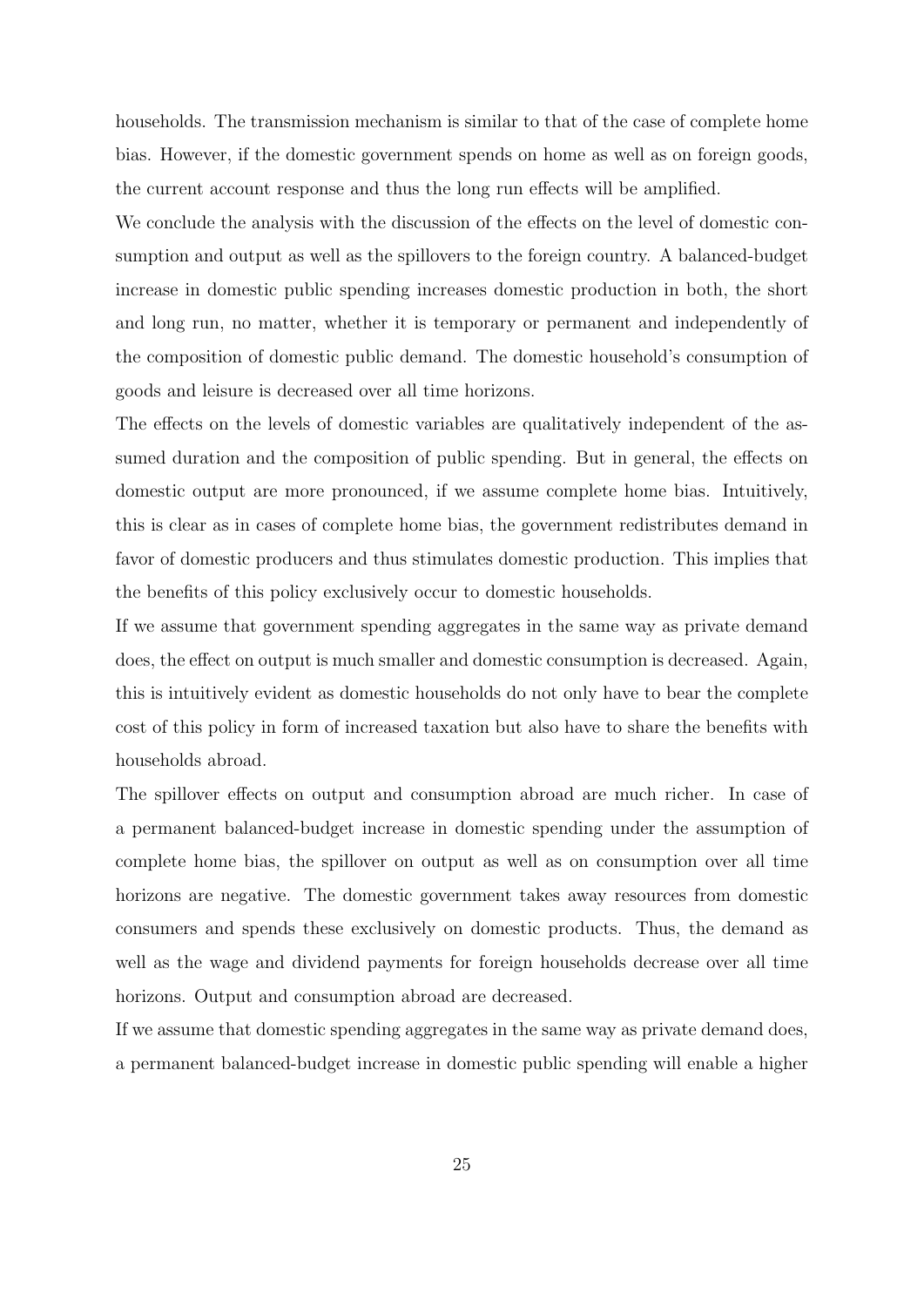consumption abroad, in the short as well as the long run. Foreign output is increased in the short run. In the long run, foreign households are enabled to consume more goods and leisure.

A temporary balanced-budget increase has similar short run effects. In the long run, foreign households will always benefit from the possibility of expanded consumption and a reduced workload. Foreign output is always lower than domestic production. This is explained by the fact that temporary balanced-budget changes do not alter the world equilibrium output and consumption in the long run. The long run effects of a temporary fiscal measure are determined by the current account effects. As the domestic country runs a current account deficit in the short run for all cases to smooth consumption, a temporary balanced-budget increase in domestic public spending always implies a redistribution of world wealth in favor of foreign households.

We conclude that a balanced budget increase in domestic government spending always has an expansionary effect on domestic output. Like in the basic representative agent model, the response of domestic household consumption is always negative. The spillovers depend on the precise assumptions to the composition of public spending and the persistence of a fiscal shock.

#### 3.2 Deficit spending of the domestic government

Suppose a temporary increase in government spending which is financed by debt. The domestic government issues bonds  $d_0 < d = \overline{d}$  to finance a temporary increase of public spending on goods  $g_0 = \bar{g} < g = d$ . Taxes remain fixed in the short run  $t = t_0$ . In the long run, the domestic government levies taxes  $\bar{t} = (R_0 - 1)\bar{d}$  to finance the interest payments on the accumulated stock of public liabilities. A key characteristic of our model are failures of the Ricardian equivalence. In general, Ricardian equivalence describes models in which there are no real effects of the financing decision on aggregate demand. Thus, a temporary balanced-budget increase in government spending and deficit spending are equivalent.

We start the comparison of a deficit-spending and a temporary balanced-budget increase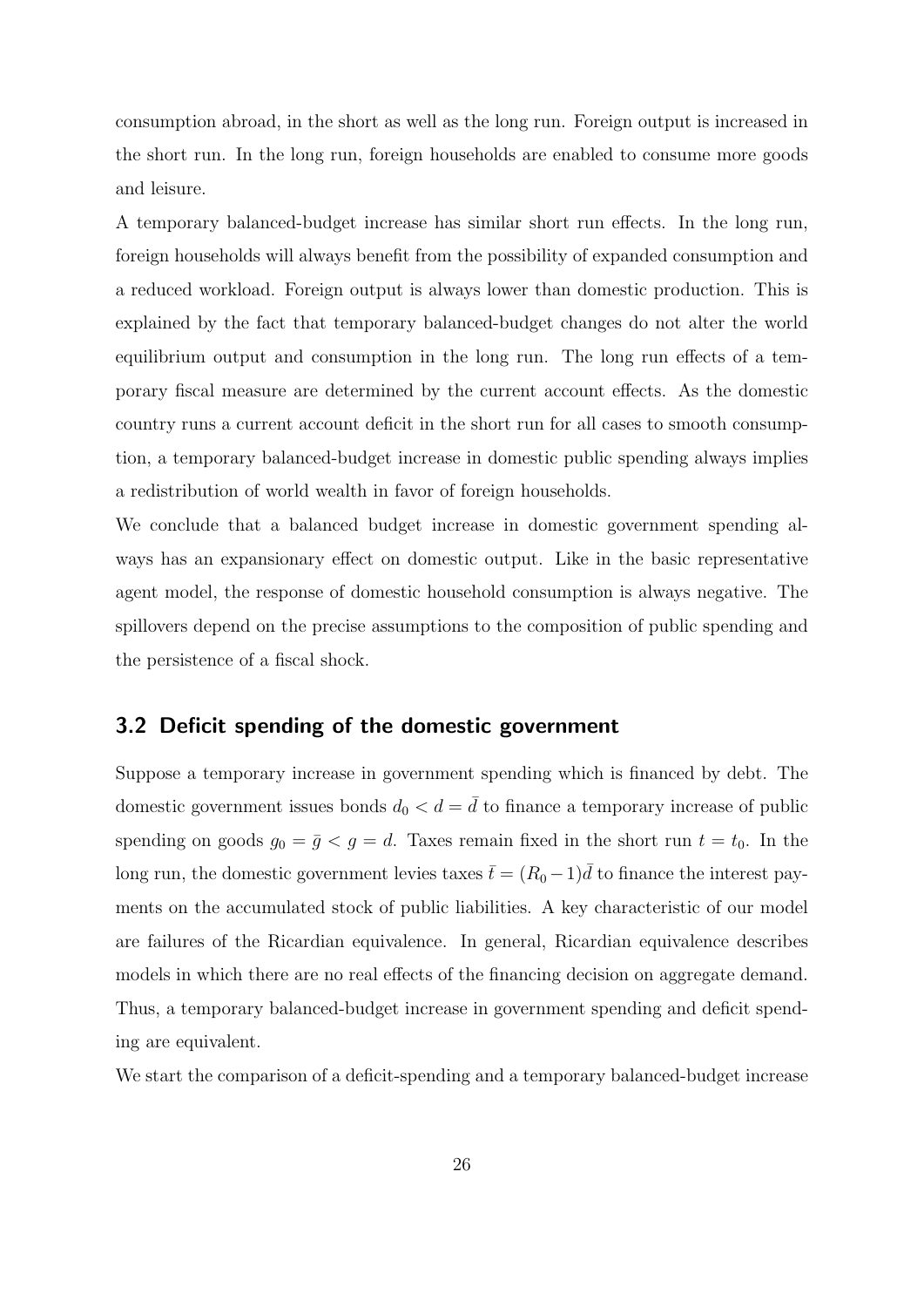

Figure 3: Deficit-spending of the domestic government.

in government spending under the assumption of complete home bias in public spending. By the numerical examples in Figs. 2, 3, we see that the responses of the relative variables are qualitatively the same but quantitatively different.

According to the consumption function (3), consumption is a function of current and future wealth. Future wealth enters the consumption decision with a weight  $\frac{\gamma}{R_0-1}$  which depends on the average life expectancy.

Households base their consumption decision on the permanent income over the average life expectancy. A debt-financed fiscal expansion differs from a temporary balancedbudget increase in domestic public spending. This is because of the intertemporal allocation of the cost and benefits implied by this policy measure. Balanced-budget changes in public spending imply that the costs and benefits of fiscal measures come into effect during the same period of time. Deficit-spending has a temporary effect in the short run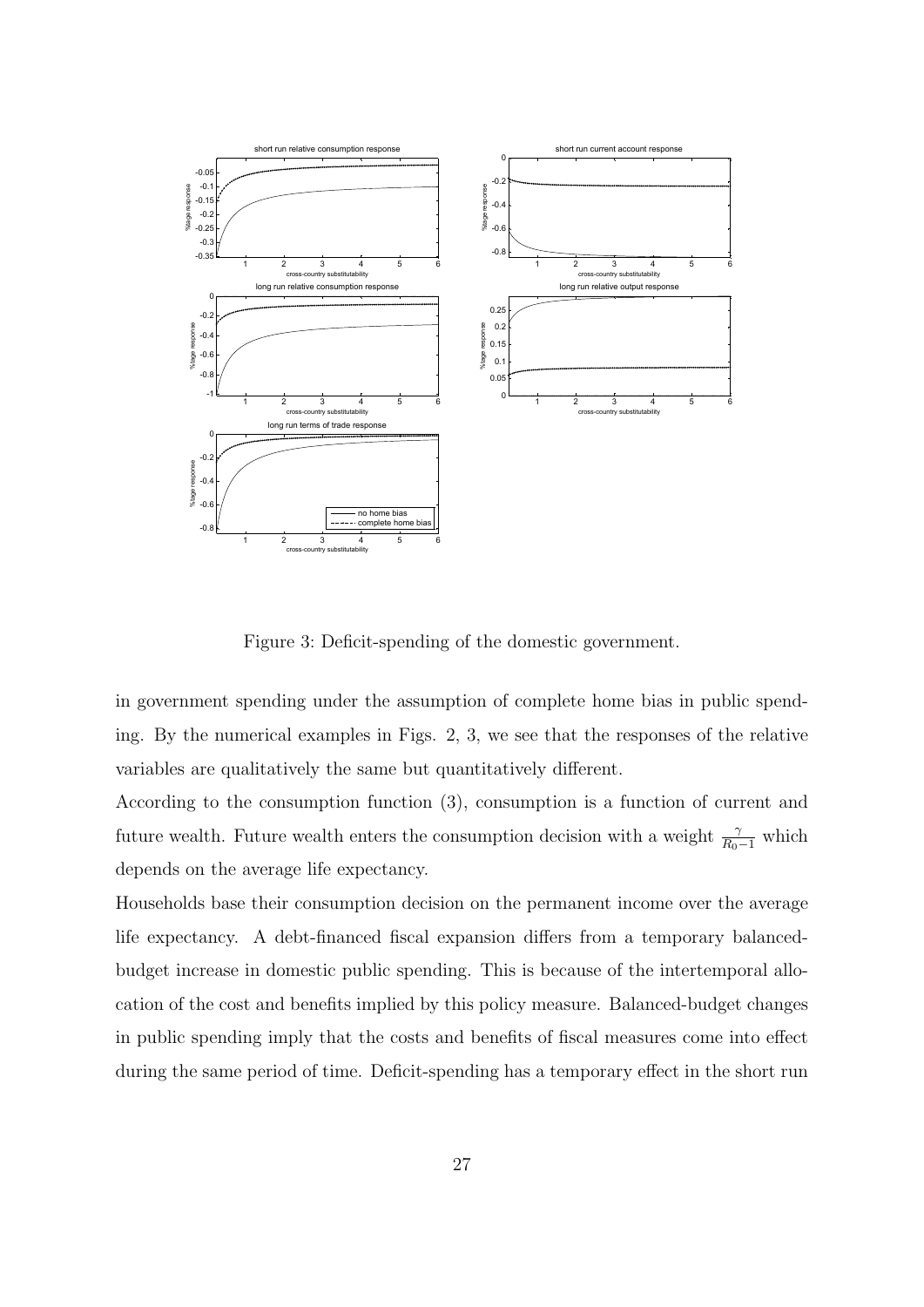and a permanent effect in the long run. The benefits of a positive indirect wealth effect occur in the short run, while the increase in taxation to finance this policy is deferred to the long run. The permanent income over the average life expectancy is increased compared to the case of a temporary balanced-budget change in public spending.

The transmission mechanism of the fiscal shock remains unaffected by the financing decision. The intertemporal allocation of the financing decision alters the effect on the domestic household's consumption decision in the short run.

Domestic households reduce their consumption to a lesser account as compared to the balanced budget case. To enable this, households borrow abroad which in turn implies an increased current account deficit as compared to the case of a temporary balanced budget increase in domestic public spending.

The long run responses of relative output, consumption and the TOT, all depend on the current account response. Thus, all responses are amplified. We conclude that by manipulating the intertemporal allocation of disposable income, fiscal authorities have an additional policy instrument at hand. It allows the government to mitigate the effects of fiscal expansion on current consumption. However, in case of deficit spending, it also implies that the tax increase required to finance current government spending falls entirely on the shoulders of future generations.

The effects on the level of domestic consumption are negative, but smaller than in case of a temporary balanced-budget increase in domestic public spending. Domestic output is increased in the short as well as in the long run.

Again, the sign of the spillover effects depends on the precise assumption we make with regard to the composition of public spending. If the home government spends exclusively on national goods, foreign consumption and output will be decreased in the short run. However, if domestic public spending aggregates in the same way as household demand does, the foreign consumption and output are increased in the short run.

This implies that the domestic country always runs a current account deficit. Domestic households borrow abroad to smooth consumption in the short run. The world distribution of wealth determines the long run responses at home and abroad. Thus, foreign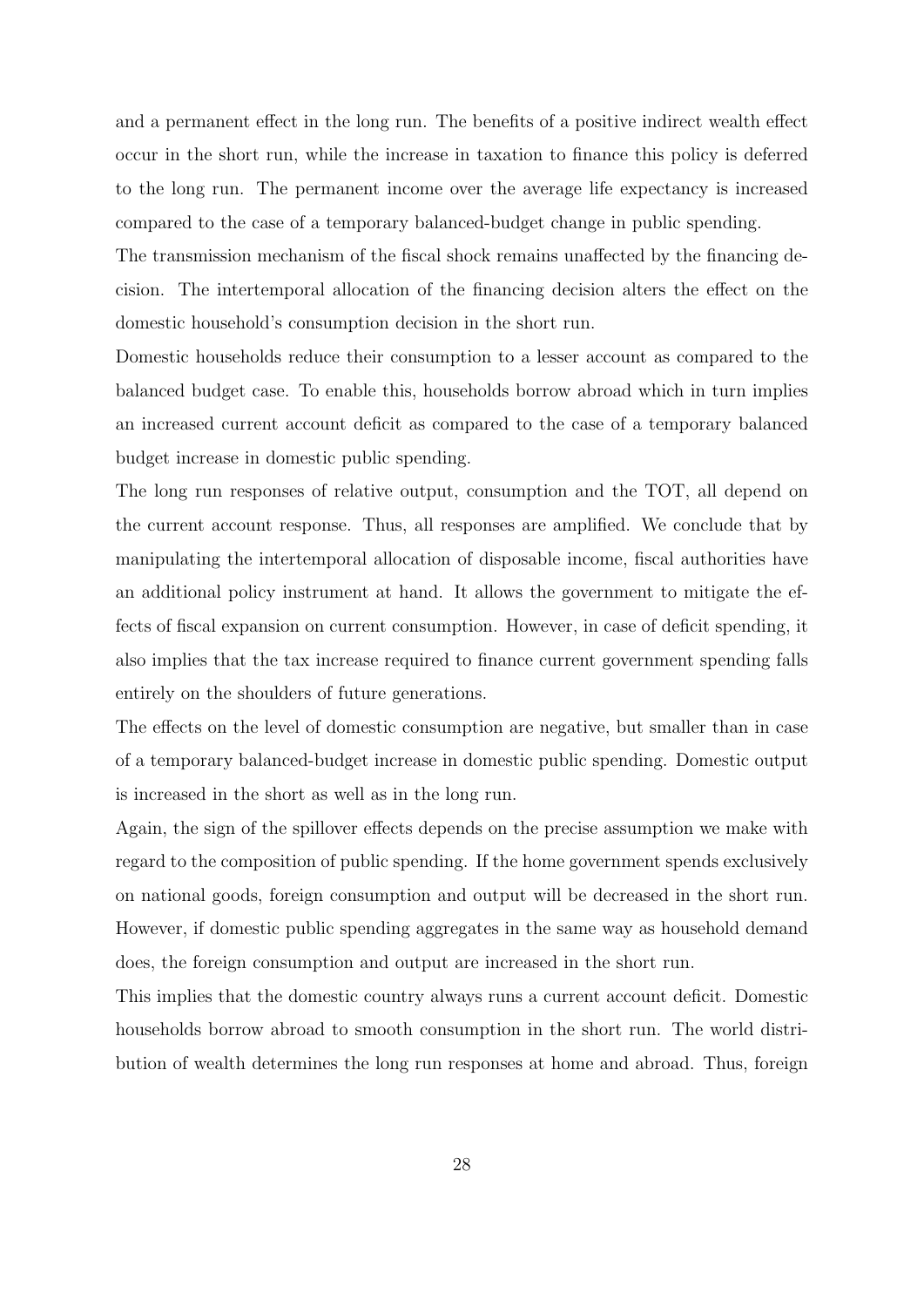

Figure 4: A debt-financed tax cut by the domestic government.

households are enabled to consume more and work less in the long run.

We conclude that deficit-spending always stimulates domestic production and triggers a decline in domestic consumption of goods and leisure over all time horizons. Foreign households benefit from a redistribution of world wealth to their favor in the long run.

### 3.3 A debt financed tax cut in the domestic country

We conclude the evaluation of fiscal policy measures with a debt-financed tax cut in the domestic country. The home government issues bonds  $d_0 < d = \overline{d}$  to finance a temporary tax cut  $\bar{t} > t_0 > t$ . In the long run, taxes are levied to finance the interest payments on the accumulated stock of public liabilities  $\bar{t} = (R_0 - 1)\bar{d}$ .

In a model featuring Ricardian agents, debt and taxation are equivalent financing decisions. Thus, Ricardian consumers do not respond to this policy measure at all.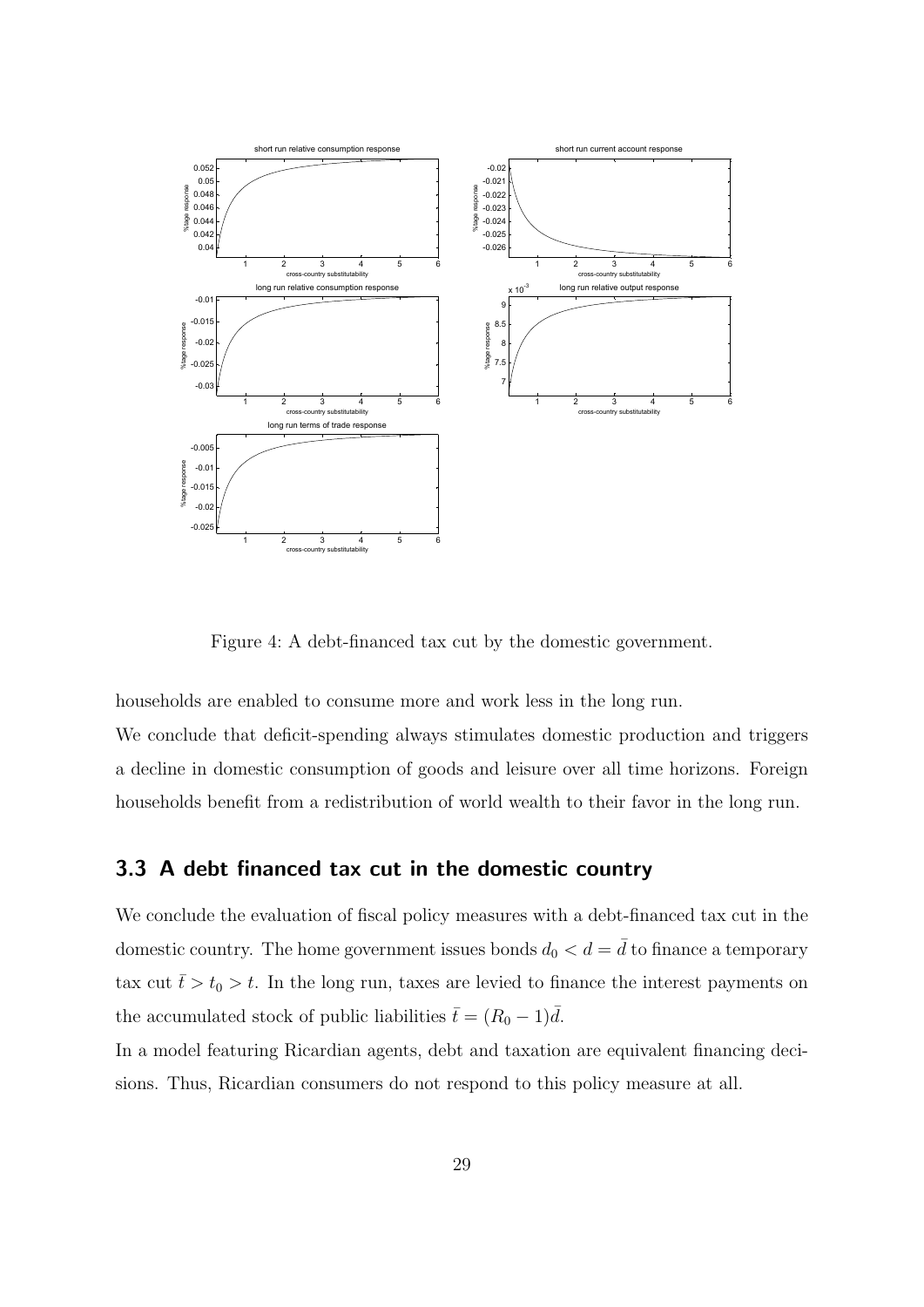The key to the real effects of this policy is the finite horizon. Households in the Blanchard (1985)-Yaari (1965) OLG maximize utility over their average life expectancy. Individuals are aware that part of the stream of future taxation, which is levied to finance the interest payments on debt issued in the short run, falls in the periods of time after their death. They expect to repay only a fraction of public liabilities, depending on their probability to survive  $\gamma$  < 1. Thus, part of the issued government debt is perceived as net wealth. In the Blanchard (1985)-Yaari (1965) OLG a debt-financed tax cut is an intertemporal redistribution of real income in favor of the current generation. The resources obtained by the government by issuing debt, in the short run, are completely redistributed to households. Public spending is fixed at the initial steady state level.

We illustrate this policy experiment with a numerical example in, Fig. 4. Domestic households benefit from the direct wealth effect of a tax cut in the short run. In the long run, the direct wealth effect is reversed as taxes are levied to cover the interest payment on public debt. If  $\gamma$  is sufficiently small, the positive direct wealth effect prevails in the short run.

As a result, domestic households increase their demand for consumption goods. Output at home and abroad are increased as compared to the initial steady state. This is explained by the fact that short run movements in output are determined by demand and not by the supply-side labor-leisure decisions. An increase in domestic consumption drives up demand for world production. However, as only part of government debt is perceived as net wealth, the effects on output and consumption are positive, but small. Households at home and abroad benefit from an indirect wealth effect. Labor and dividend income are increased in the home country and abroad. As private consumption demand falls on both, home and foreign goods, there is no response of relative output in the short run. A change in relative consumption implies that domestic households consume a larger fraction of world production than in the initial steady state which implies that they have to borrow abroad.

Again, the magnitude of the relative consumption response as well the current account response depend on the assumed cross-country elasticity. If home and foreign goods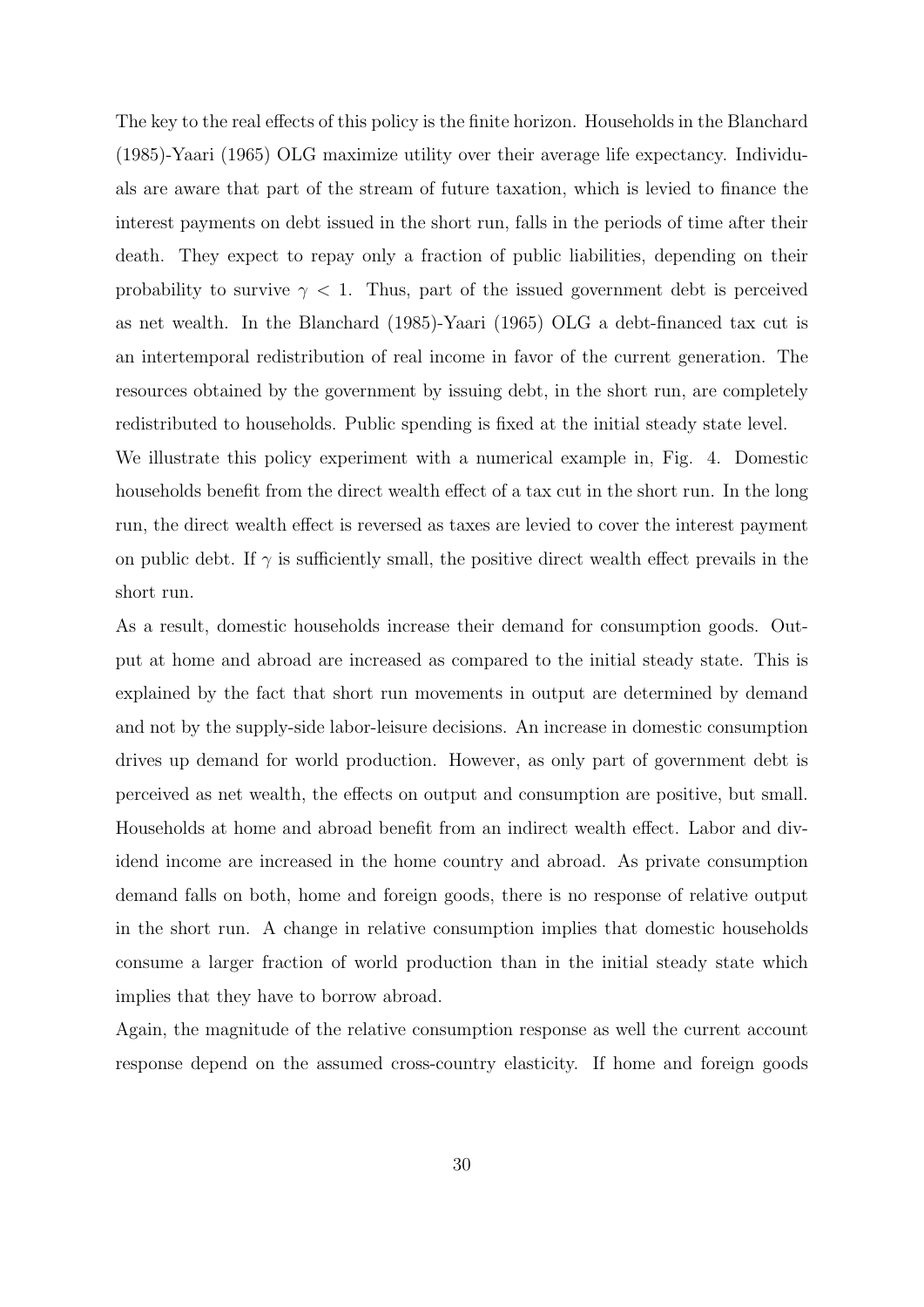are poor substitutes, there is only little scope for international lending. Thus, a low cross-country elasticity nearly shuts down the current account channel.

We conclude that the cross-country substitutability determines the international distribution of gains that are deriving from of a debt-financed tax cut. If home and foreign goods are poor substitutes, the benefits of a debt-financed tax cut are shared between home and foreign households in the short run. The response of relative consumption and the current account effects are only small.

In the long run, the model response is driven by the current account effect. A debtfinanced tax cut always worsens the domestic country's net foreign asset position. In addition, the long run tax burden has to be carried exclusively by domestic households. Hence, the response of relative consumption in the long run is always negative. Domestic households have to work more to finance tax payments to the home government and interest payments to households abroad. The response of relative output in the long run is positive, whereas the TOT worsen.

The spillovers are positive, in the short as well as in the long run. The levels of domestic and foreign output as well as consumption are always increased in the short run. In the long run, households abroad profit from a redistribution of world wealth in their favor. We conclude that failures of the Ricardian equivalence allow for fiscal measures that increase short run consumption as well as output in the world economy by the intertemporal redistribution of income.

## 4 Normative analysis

The Blanchard (1985)-Yaari (1965) OLG poses a problem for normative policy analysis. Namely, the choice of an adequate welfare criterion. Blanchard and Fischer (1989) argue that an appropriate welfare criterion must be as such so that households agree to it, independently of the period of their birth. They suggest a weighted average of the welfare of current and future generations

$$
(U - U^*)_{total} = \lambda (U - U^*)_{current} + (1 - \lambda) (U - U^*)_{future}
$$
\n
$$
(49)
$$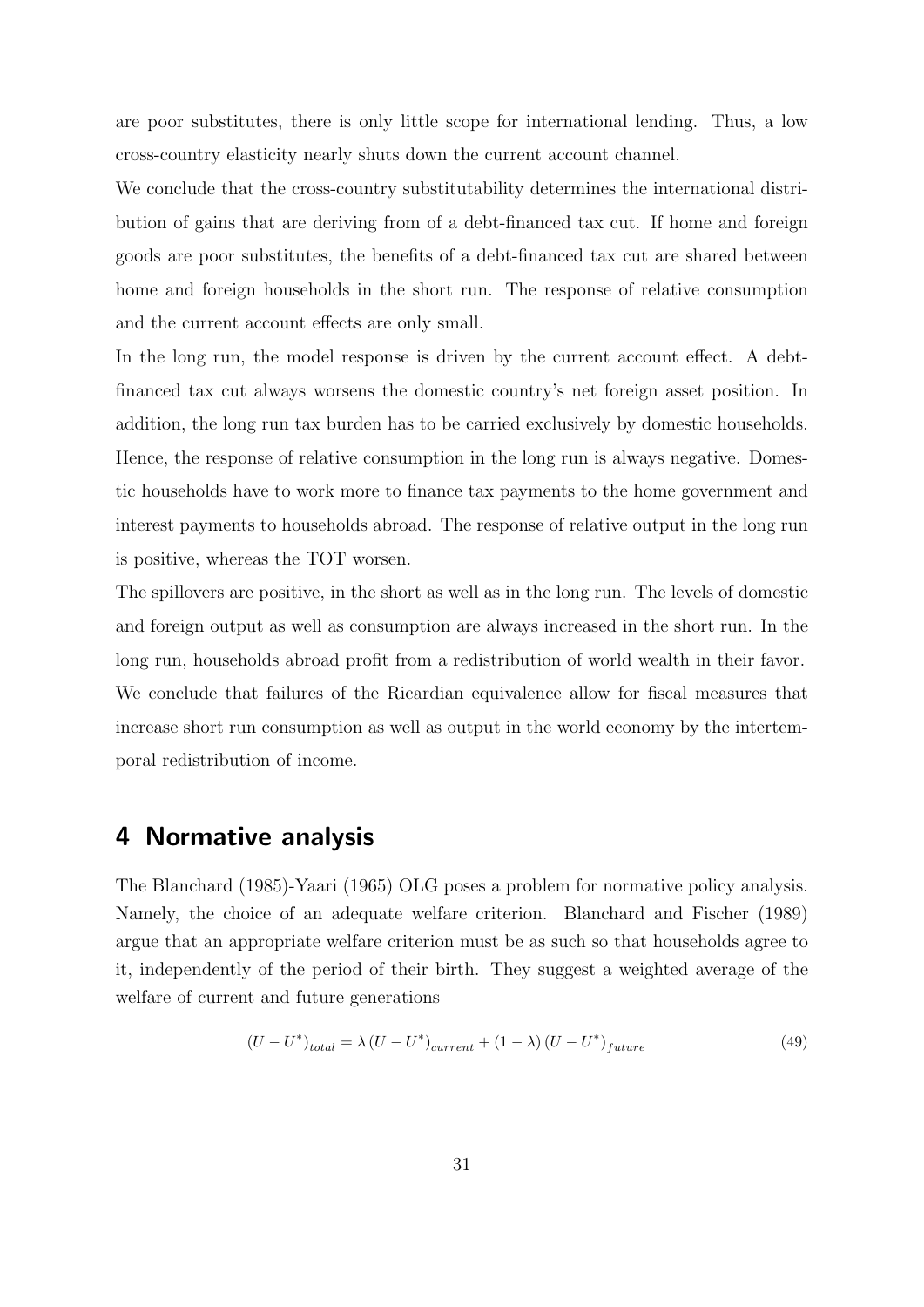

Figure 5: Welfare. A permanent balanced budget increase in public spending.

where  $0 < \lambda < 1$ ,  $(U - U^*)_{current} = (c - c^*) - \frac{\phi - 1}{\phi}$  $\frac{-1}{\phi}(y-y^*)+\frac{\gamma\beta}{1-\gamma\beta}\left[(\bar{c}-\bar{c}^*)-\frac{\phi-1}{\phi}\right]$  $\frac{-1}{\phi}(\bar{y}-\bar{y}^*)\Big]$ and  $(U - U^*)_{future} = \frac{1}{1 - \gamma \beta} \left[ (\bar{c} - \bar{c}^*) - \frac{\phi - 1}{\phi} \right]$  $\frac{-1}{\phi}(\bar{y}-\bar{y}^*)\Big].$ 

The welfare criterion is derived by log-linearizing the utility function in per-capita terms. We measure utility in relative terms<sup>3</sup>, where  $\lambda$  assigns weights to the utility of current and future generations. We abstract from utility that is derived from real balances. To illustrate the welfare effects of the various fiscal measures, we provide numerical examples<sup>4</sup>. Fig. 5 displays the welfare effects of a balanced budget increase in domestic public spending by one percent of the domestic output in the initial steady state. A

<sup>3</sup>We follow Ganelli (2005) and measure utility in the two-country Blanchard (1985)-Yaari (1965) OLG in relative terms.

<sup>&</sup>lt;sup>4</sup>The numerical examples given in figures 5-8 are based on the following parametrization:  $\beta = 0.99$ ,  $\psi = 1, \chi = 0.1, \phi = 6, \gamma = 0.7$  and  $n = 0.5$ . We vary the cross-country substitutability  $\theta \in [0.1, 6]$ and calculate total welfare for different values of  $\lambda$ ,  $\lambda = 0.1, 0.5, 0.9$ .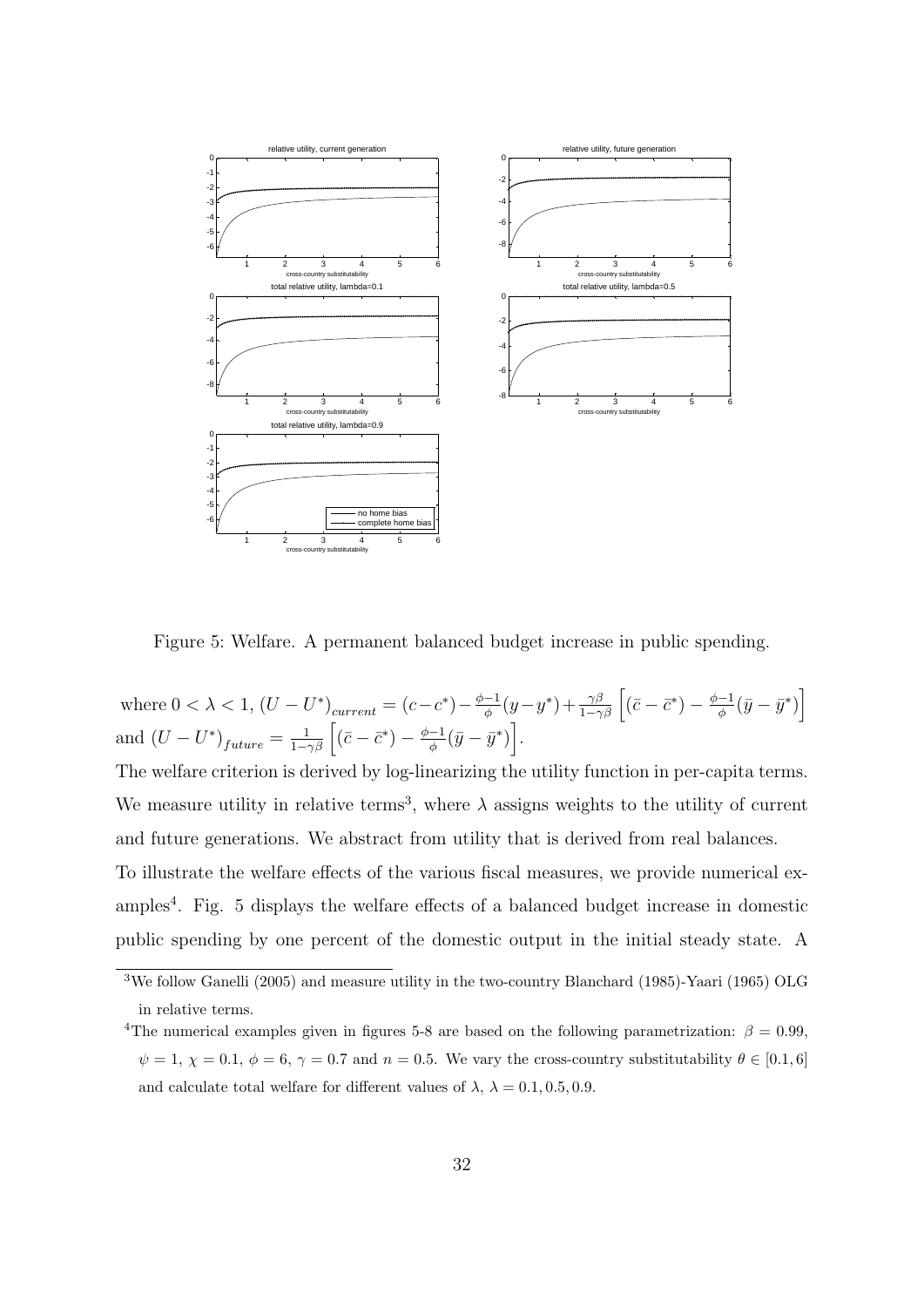

Figure 6: Welfare. A temporary balanced budget increase in public spending.

permanent balanced budget rise in government spending decreases the real income of households over all time horizons. Domestic current and future generations suffer from a decrease in relative utility.

Nevertheless, the welfare effect on current and future generations is not identical. The current generation has to pay the higher tax rate and borrows abroad to smooth the transition in the path of consumption and leisure. Future generations have to carry the burden of increased taxation and to settle the current account imbalance which they have inherited from the current generation. Thus, the future generations suffer a welfare loss that is more severe than the loss experienced by the current generation.

However, the difference in the welfare loss of current and future generations is small. The reason is that the change in taxation determines the welfare impact. Thus, the effect of changes in the weights on welfare of current and future generations on total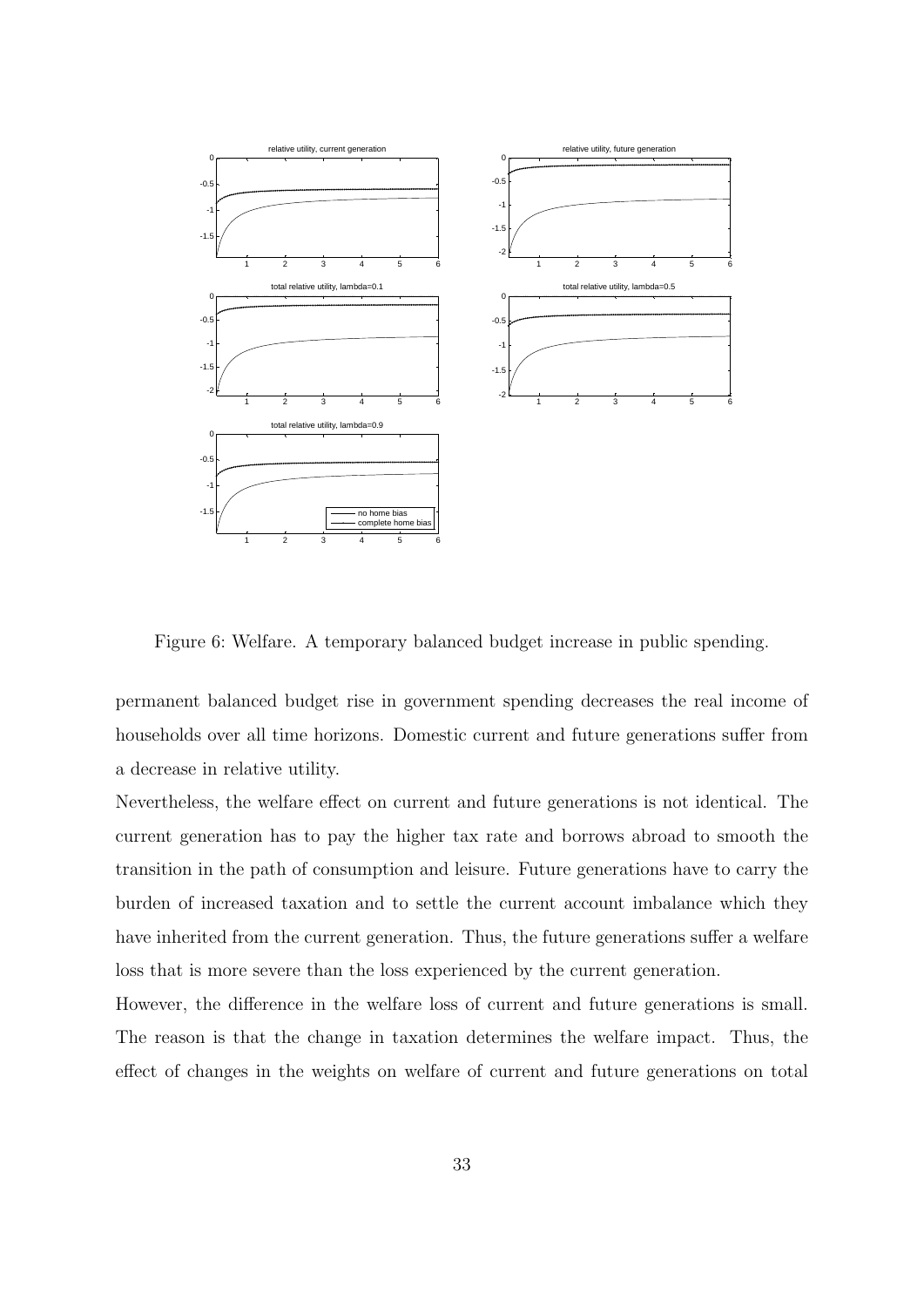

Figure 7: Welfare. Deficit spending.

welfare is small. The same is true for changes in the probability to survive. A change in the probability to survive affects the optimizing behavior of individual households. Again, as the tax increase dominates the welfare effect, changes in  $\gamma$  do not affect total welfare substantially.

The substitutability between home and foreign goods determines the expenditure switching effects and the scope for international lending. Thus, changes in the cross-country substitutability have considerable welfare effects.

An illustration of the welfare effects of a temporary balanced budget increase in government consumption is given in Fig. 6. In general, the welfare loss of current and future generations is lower than in the permanent case.

The reason is found in the temporary nature of the assumed policy. There are notable differences in the effects of a temporary balanced budget change in public consumption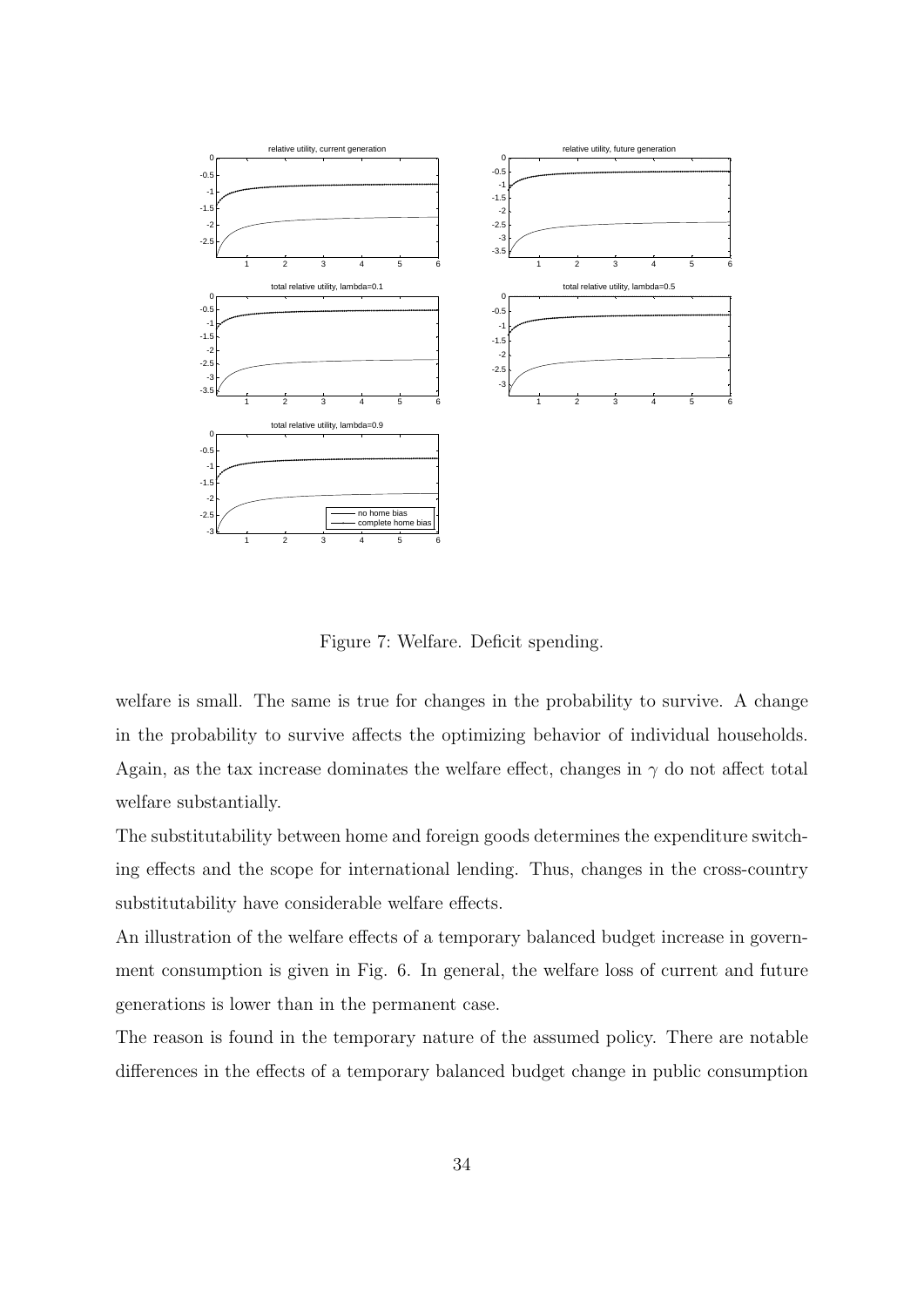

Figure 8: Welfare. A debt-financed tax cut.

on current and future generations. The current generation has to finance the increase in government spending by an increased tax rate. To smooth the decrease in real income the current generation borrows abroad. In turn, this redistribution of world wealth determines the long run effects. Future generations have to settle the implied imbalance in world wealth but do not suffer from increased tax rates.

The effects of changes in the probability to survive and the cross-country substitutability are similar to the case of a permanent change in public spending. But now changes in the relative weight of the current and future generations have considerable effects on total welfare. This is explained by the circumstance that the long run effect of such a policy depends on its current account effects. The current generation internalizes the welfare loss of future generations for low values of  $\lambda$ .

We depict the welfare effects of deficit spending in Fig. 7. Deficit spending differs from a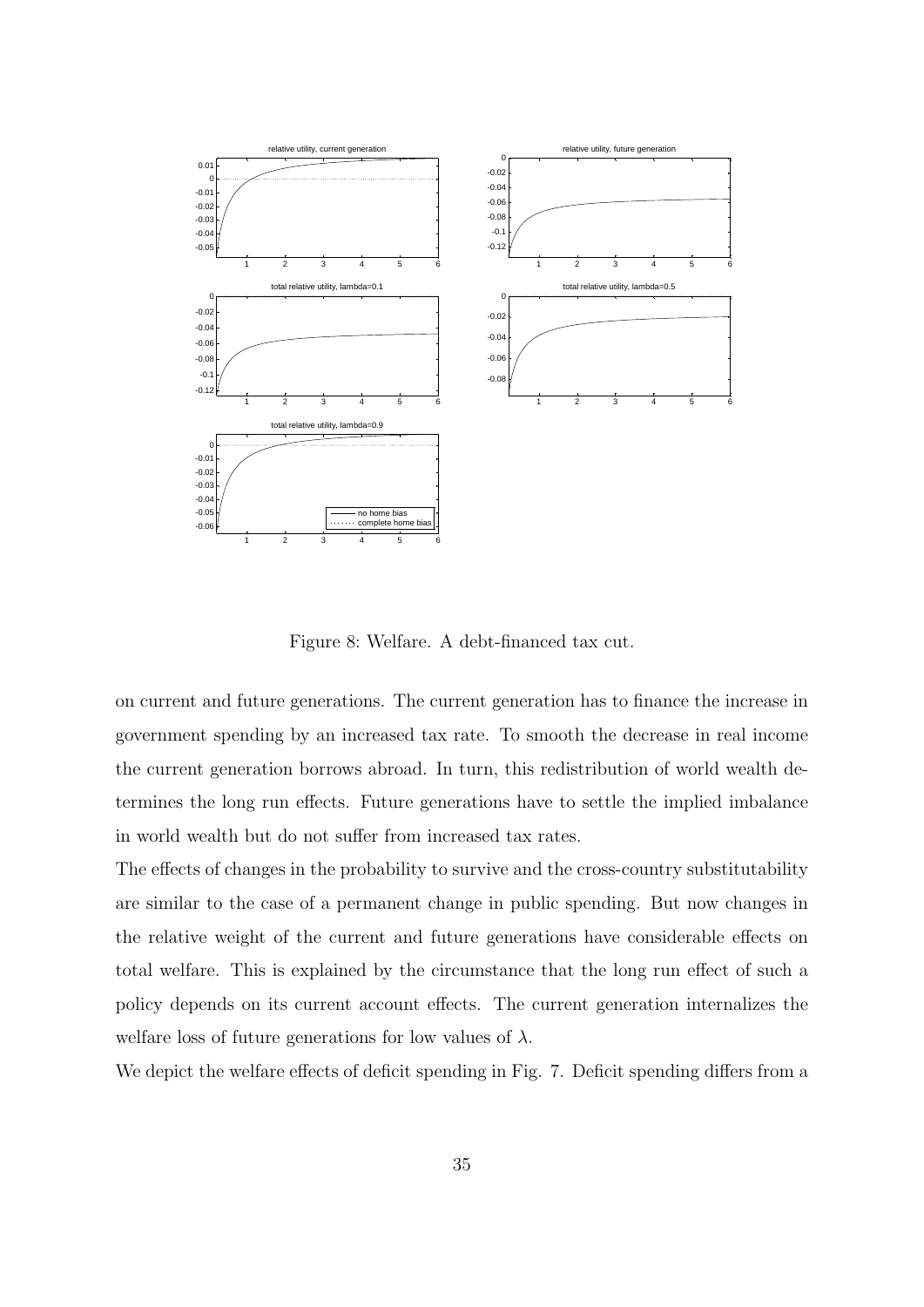temporary balanced budget increase in government spending by the financing decision of the government. The temporary increase in public demand is financed by issuing public debt. Future generations have to finance the debt service by a permanent increase in taxation.

However, given our simple timing assumptions and the underlying assumption that the government only pays the interest rate on the accumulated debt stock, the welfare effects are similar to the case of a temporary balanced budget increase in public consumption. We want to emphasize that this is a result of the applied timing assumptions. This statement is not true, if we allow the government to shift changes in taxation to finance the debt services further into the future.

The assumption to the composition of government spending does not alter the qualitative welfare effects of the fiscal measures. In general, the assumption of complete home bias decreases the welfare losses which are implied by an increase in government spending. This is because all benefits of the fiscal expansion, i.e. an increased demand for consumption goods occurs to domestic producers. Assuming complete home bias in the standard model potentially underestimates welfare losses that are implied by an increase in government spending, no matter how it is financed.

Fig. 8 illustrates the welfare impact of a debt financed tax cut. This fiscal measure differs from the above mentioned in two dimensions: Firstly, it implies an intertemporal reallocation of real income in favor of the current generation and secondly, it does not involve changes to the level of public consumption.

The current generation profits from this phenomenon in terms of an increase in real income. It enables an increased consumption of the current generation which implies welfare gains. In the long run, future generations have to cover the cost of such a policy measure by higher taxation in order to cover the interest payments on the accumulated stock of government debt.

Thus, a debt-financed tax cut increases the welfare of the current generation and implies welfare losses for future generations. As a consequence, the probability to survive together with the weight on the welfare of the current and future generations are impor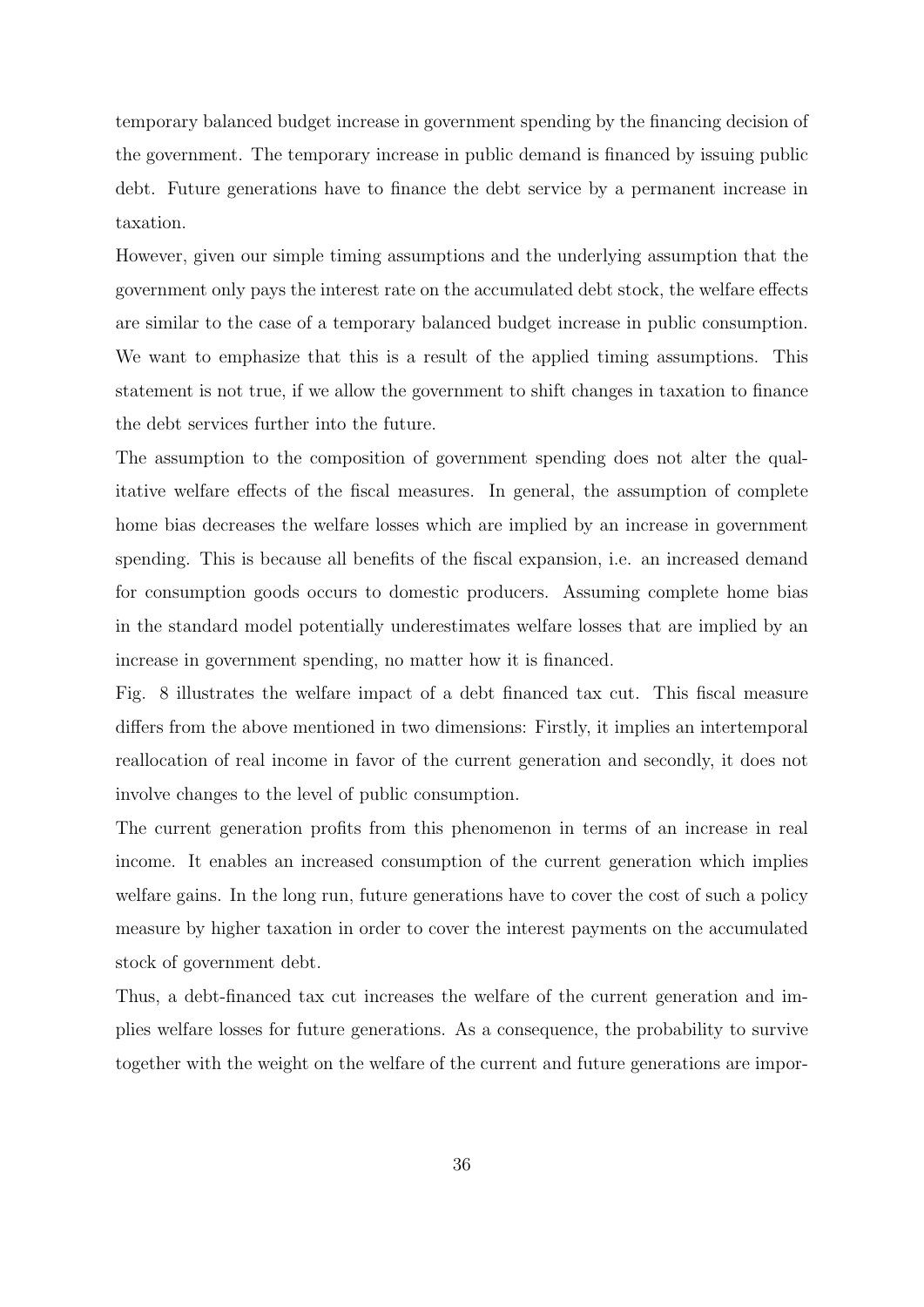tant elements to determine the total welfare effects of such a fiscal measure.

If  $\gamma$  is close to one, households expect to survive long enough to repay a relatively large fraction of the issued debt. Thus, the utility of the current generation decreases. Small values of  $\lambda$  imply that the current generation cares for their descendants. Total welfare decreases with the weight on the utility of the current generation and increasing life expectancy which mirrors the famous result of Barro (1974).

Changes in the cross-country substitutability affect the welfare of households in the same way as discussed above.

We conclude that in the two-country Blanchard (1985)-Yaari (1965) OLG, fiscal measures have the potential to increase short run output and private consumption demand at the same time. Moreover, a fiscal stimulus does not necessarily diminish total household welfare in the implementing country. It is evident that the positive as well as the normative effects of fiscal policy depend on the precise type of the assumed policy measure.

## 5 Conclusions

We present a two-country model of a currency union featuring failures of the Ricardian equivalence. The model allows us to study the transmission and welfare effects of fiscal measures in a monetary union, apart from balanced budget policies. We explore the role of the cross-country substitutability and look at the composition of public spending in view of the transmission of fiscal shocks. The model solution yields some intuitive insights into the mechanisms that are underlying the transmission of fiscal policy in a currency union.

Firstly, a permanent balanced budget increase in domestic public spending decreases consumption, but stimulates output in the home country. The real income loss due to increased taxation determines the overall effects of this policy measure. This implies welfare losses for the domestic households, in the short as well as the long run. The spillover effects on the foreign country depend on the precise assumptions regarding the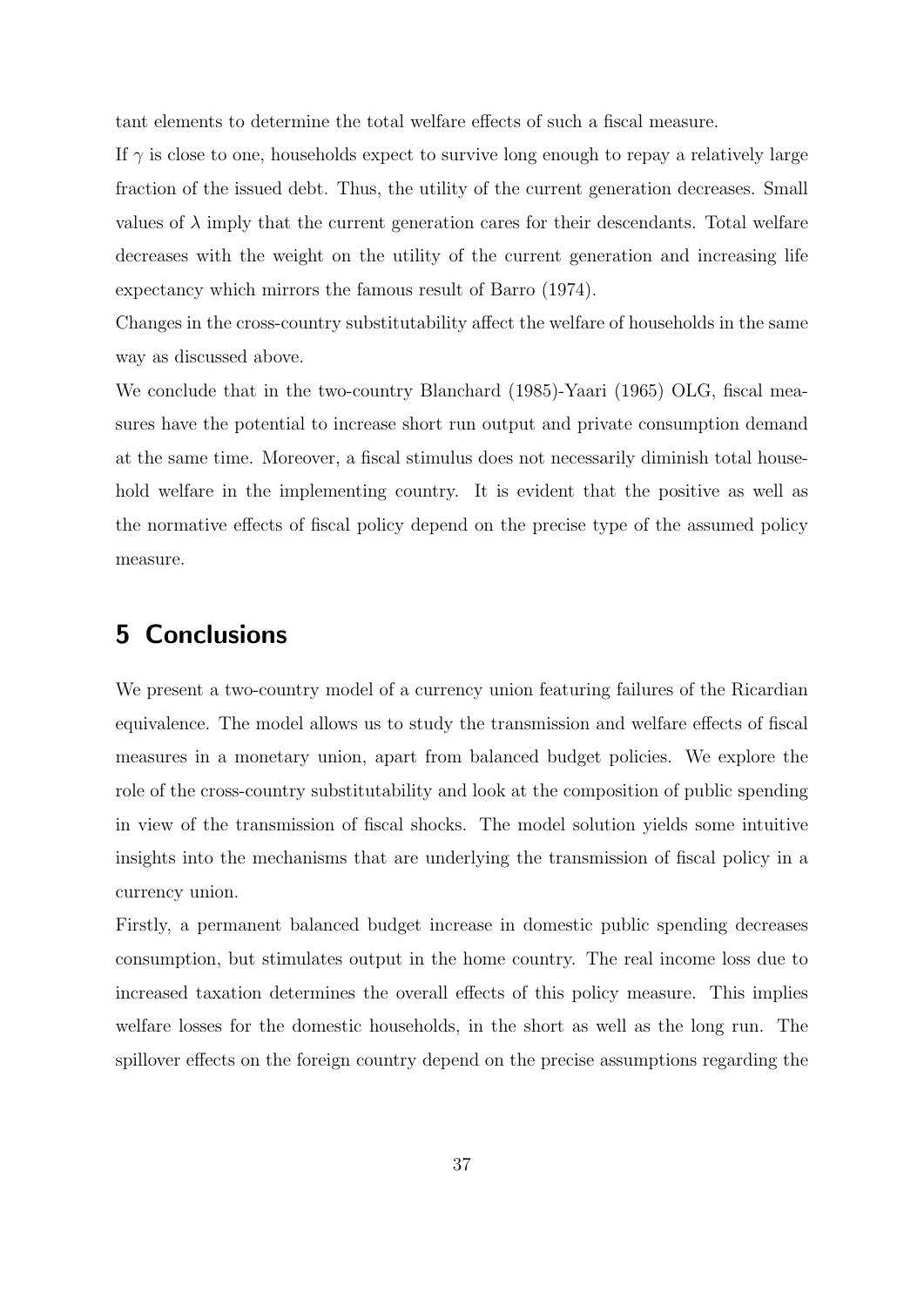composition of public spending. Under complete home bias in domestic public spending, real income abroad is decreased over all time horizons. The spillover effects are unambiguously negative. If we assume that public spending aggregates in the same way as household consumption does, then the spillover will switch sign. A permanent balanced budget increase in domestic government spending rises real income and welfare abroad. Secondly, temporary balanced budget increases in the domestic country have similar effects. However, the transmission mechanism is very different. In the case of permanent changes, the tax effects determine the short as well as the long run model response. This is not true for cases of temporary fiscal measures whose impact hinges on their current account in the short run.

We have shown that world output and consumption return to their steady state level in the long run, given that a fiscal measure does not alter the permanent level of public spending. The long run effects of temporary fiscal measures depend on how they affect the distribution of world wealth, i.e. the current account impact of such measures. The magnitude of changes in the distribution of world wealth in the long run depend on the cross-country substitutability which determines the scope for international lending and borrowing.

Thirdly, deficit spending is not equivalent to a temporary balanced budget increase in public spending. Under our simple timing assumptions, the transmission and welfare effects are identical as in case of a temporary balanced budget increase in domestic public spending, but quantitatively smaller. Although deficit spending implies an intertemporal dispersion of the cost and benefits of public spending; this is just a shift by one period in our setting. Technically, deficit spending is a combination of a long run change in taxation and a temporary change in government spending which is not equivalent to a temporary balanced budget change in government spending.

Fourthly, a debt financed tax cut has no effects in Ricardian models. In our model, it affects the consumption decision of households and domestic output. This is explained by a redistribution of real income from future to current generations. Domestic households increase their demand for consumption goods. Production home and abroad increases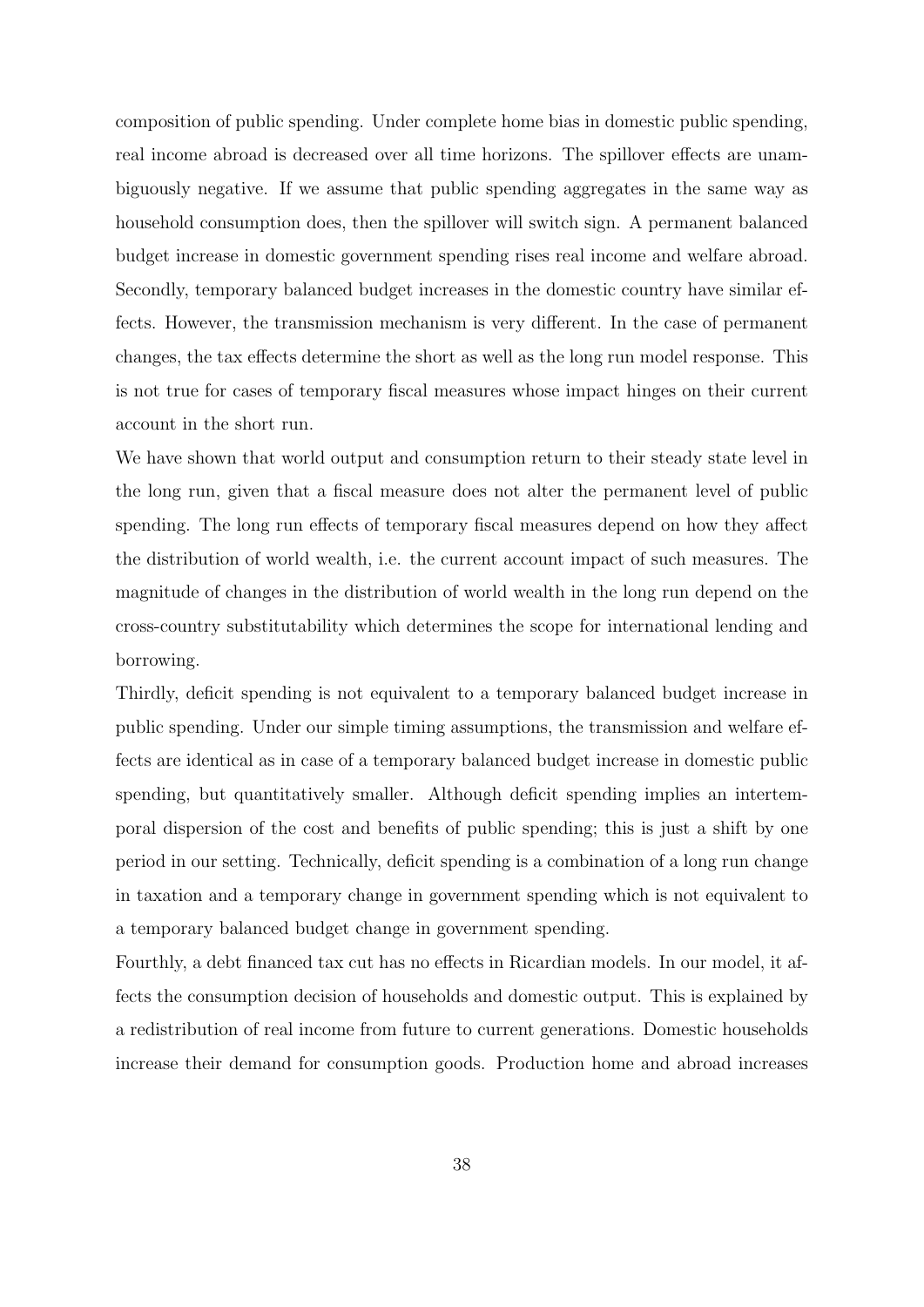in the short run. Depending on the assumptions we make on the expected lifetime of domestic households and their selfishness, a debt-financed tax cut can be welfare improving. The spillovers are positive, foreign households benefit from an increased real income over all time horizons and thus lead to improved welfare.

Overall, our results are close to the empirical findings of Mountford and Uhlig (2005) as far as the domestic consumption and output response to fiscal measures are concerned. The European Economic Recovery Plan as well as the OECD (2009) rely on increases in public spending and tax cuts that are targeted to households in order to stimulate the economy during the recent economic downturn. In our model, a temporary debtfinanced increase in public spending stimulates output and at the same time decreases consumption in the home country. The spillovers depend on the precise assumptions to the composition of public demand. If the government spends exclusively on national goods, the spillovers on foreign output and consumption are negative. However, although the spillovers on foreign consumption remain negative, the assumption that the home government spends on home and foreign goods changes the sign of the spillover on foreign production. Finally, we can state that the welfare effects of debt-financed increases in public spending are always negative and this in both countries.

A debt-financed tax cut stimulates domestic output and consumption and has positive spillover effects on both variables abroad. In our model, the before mentioned measure is the only policy capable of stimulating private consumption. The welfare effect of a debt-financed tax cut depends on the survival probability of households and how much they care for future generations. The result can be either positive or negative. In the long run, both policies lead to increased taxation and welfare losses for future generations.

We conclude that from our model's point of view, the choice of policy measures employed to stimulate the economy depends on the macroeconomic variable the government wants to target. If the government intends to stimulate private consumption, tax cuts will be the only instrument at hand. Moreover, from a welfare perspective, a debt-financed tax cut can be implemented in such a way so that it does not decrease the welfare of current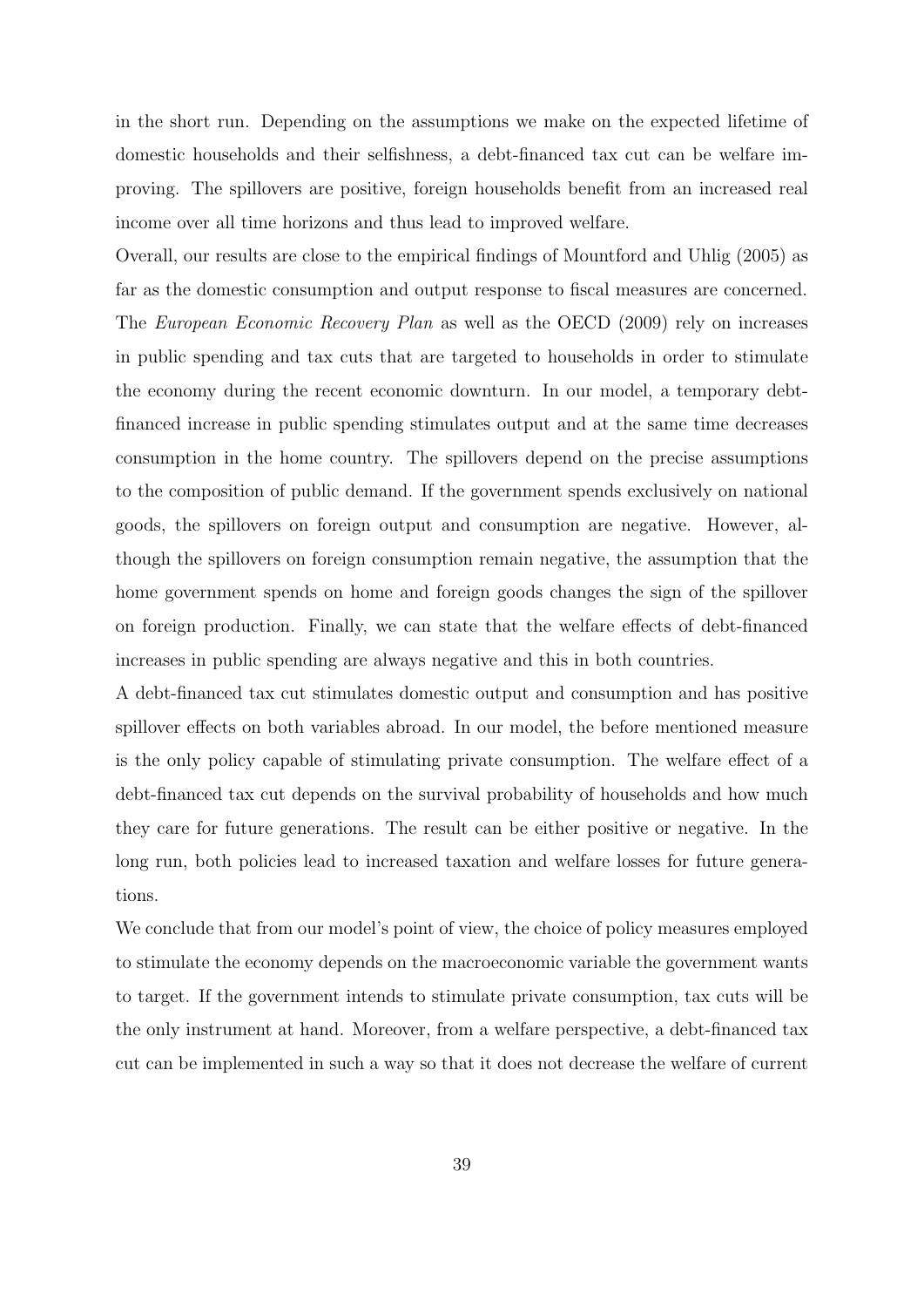generations.

The spillover effects depend on the precise fiscal measure employed, the composition of public spending, the financing decision of the government and the cross-country substitutability. A result that corresponds to the mixed findings regarding the expected spillovers in the literature.

## **References**

- Aoki, Masanao, Dynamic Analysis of Open Economies, New York: Academic Press, 1981.
- Barro, Robert J, "Are government bonds net wealth?," Journal of Political Economy, 1974, 82, 1095–1117.
- Beetsma, Roel, Massimo Giuliodori, and Franc Klaassen, "Trade spill-overs of fiscal policy in the European Union: a panel analysis," Economic Policy, October 2006, 21 (48), 639–687.
- Beetsma, Roel M.W.J. and Henrik Jensen, "Monetary and fiscal policy interactions in a micro-founded model of a monetary union," Journal of International Economics, December 2005, 67 (2), 320–352.
- Blanchard, Olivier J., "Debt, Deficits, and Finite Horizons," Journal of Political Economy, April 1985, 93 (2), 223–47.
- and Roberto Perotti, "An Empirical Characterization Of The Dynamic Effects Of Changes In Government Spending And Taxes On Output," The Quarterly Journal of Economics, November 2002, 117 (4), 1329–1368.
- and Stanley Fischer, Lectures on Macroeconomics, Cambridge, Massachusetts: The MIT Press, 1989.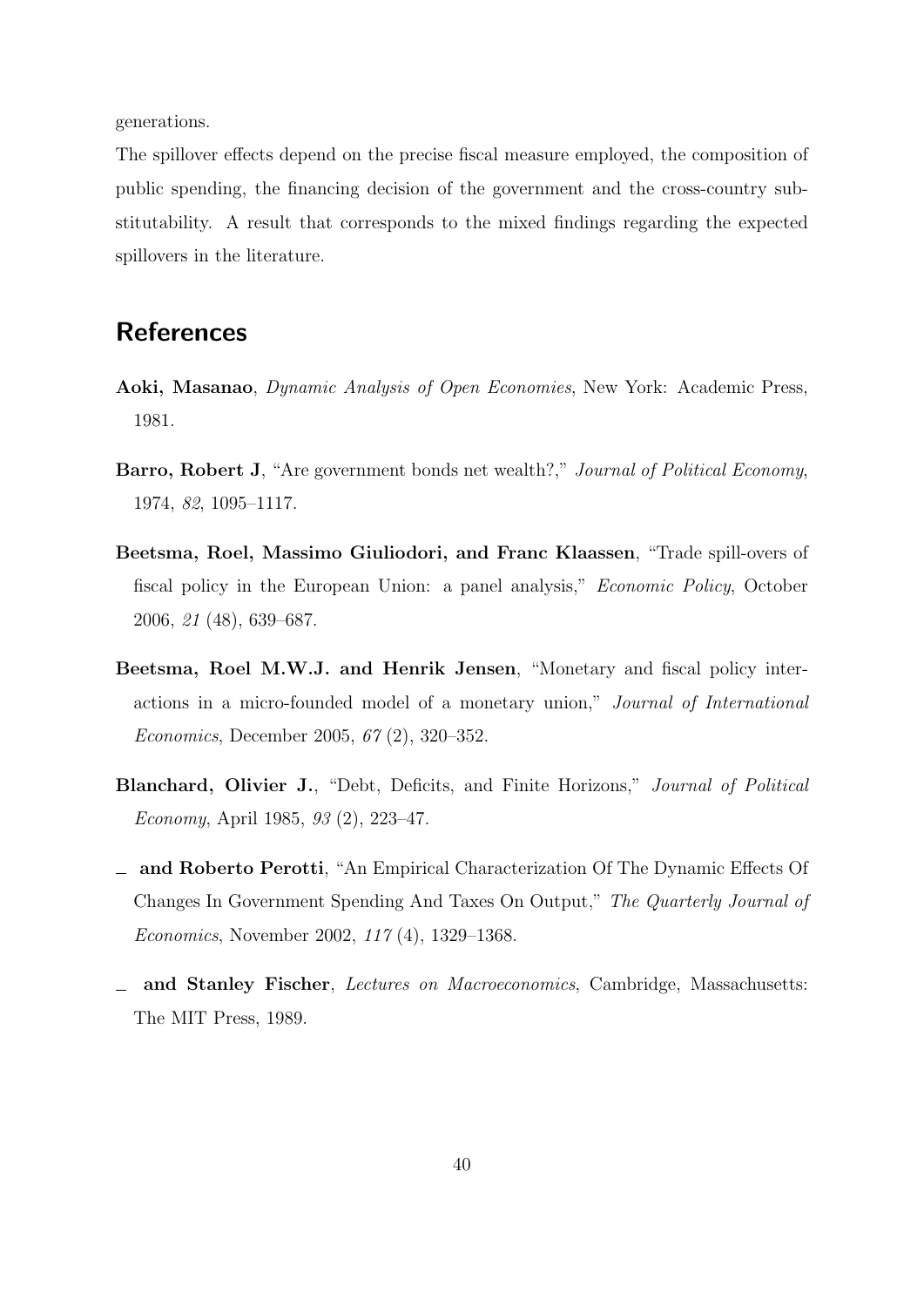- Coenen, Günter, Roland Straub, and Mathias Trabandt, "Fiscal policy and the 'Great Recession' in the euro area," Working Paper Series 1429, European Central Bank March 2012.
- $-$ ,  $-$ , and  $-$ , "Gauging the effects of fiscal stimulus packages in the euro area," Journal of Economic Dynamics and Control, 2013, 37 (2), 367–386.
- Commission, European, "A European Economic Recovery Plan," Commission of the European Communities, 2008, COM(2008) 800.
- , "Scoreboard for the surveillance of macroeconomic imbalances," European Economy - Occasional Paper 66, European Commission, Directorate-General Economic and Financial Affairs, Brussels 2012.
- , "Macroeconomic imbalances Germany 2014," European Economy Occasional Paper 174, European Commission, Directorate-General Economic and Financial Affairs, Brussels 2014.
- Corsetti, Giancarlo, "Openness and the case for flexible exchange rates," Research in *Economics*, March 2006,  $60(1)$ , 1–21.
- and Paolo Pesenti, "Welfare and macroeconomic interdependence," The Quarterly Journal of Economics, 2001, 116 (2), 421–445.
- $\Box$  and  $\Box$ , "International dimensions of optimal monetary policy," *Journal of Monetary* Economics, 2005, 52 (2), 281–305.
- $\Box$ , Andre Meier, and Gernot J. Müller, "Cross-Border Spillovers from Fiscal Stimulus," International Journal of Central Banking, March 2010, 6 (1), 5–37.
- $-$ ,  $-$ , and Gernot Müller, "Fiscal Stimulus with spending reversals," CEPR Discussion Papers 7302, C.E.P.R. Discussion Papers May 2009.
- , Luca Dedola, and Sylvain Leduc, "International Risk Sharing and the Transmission of Productivity Shocks," Review of Economic Studies, 04 2008, 75 (2), 443–473.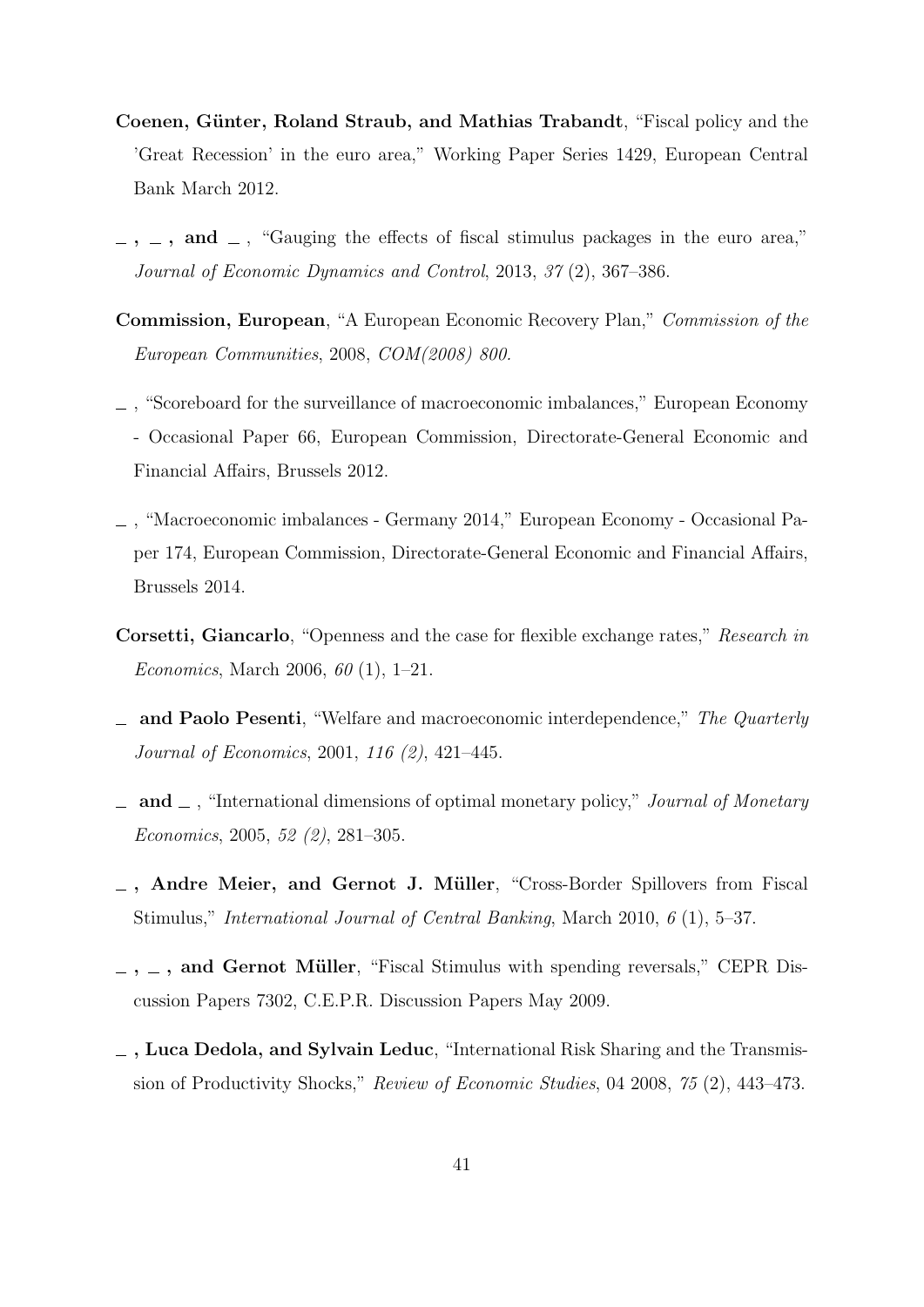- Cwik, Tobias and Volker Wieland, "Keynesian government spending multipliers and spillovers in the euro area," Working Paper Series 1267, European Central Bank November 2010.
- $\Box$  and  $\Box$ , "Keynesian government spending multipliers and spillovers in the euro area," Economic Policy, 07 2011, 26 (67), 493–549.
- Ferrero, Andrea, "Fiscal and monetary rules for a currency union," *Journal of Inter*national Economics, 2009,  $77(1)$ ,  $1 - 10$ .
- Frenkel, Jacob A., Chi-Wa Yuen, and Assaf Razin, Fiscal Policies and Growth in the World Economy - 3rd Edition, Cambridge, Massachusetts: The MIT Press, 1996.
- Gadatsch, Niklas, Klemens Hauzenberger, and Nikolai Stähler, "German and the rest of euro area fiscal policy during the crisis," Discussion Papers 05/2015, Deutsche Bundesbank, Research Centre 2015.
- Gali, Jordi and Tommaso Monacelli, "Optimal monetary and fiscal policy in a currency union," Journal of International Economics, 2008, 76 (1), 116–132.
- , J. David Lopez-Salido, and Javier Valles, "Understanding the Effects of Government Spending on Consumption," Journal of the European Economic Association, 03 2007, 5 (1), 227–270.
- Ganelli, Giovanni, "The new open economy macroeconomics of government debt," Journal of International Economics, 2005, 65, 167–184.
- in 't Veld, Jan, "Fiscal consolidations and spillovers in the Euro area periphery and core," European Economy - Economic Papers 506, Directorate General Economic and Financial Affairs (DG ECFIN), European Commission October 2013.
- Leeper, Eric M., "Equilibria under 'active' and 'passive' monetary and fiscal policies," Journal of Monetary Economics, February 1991, 27 (1), 129–147.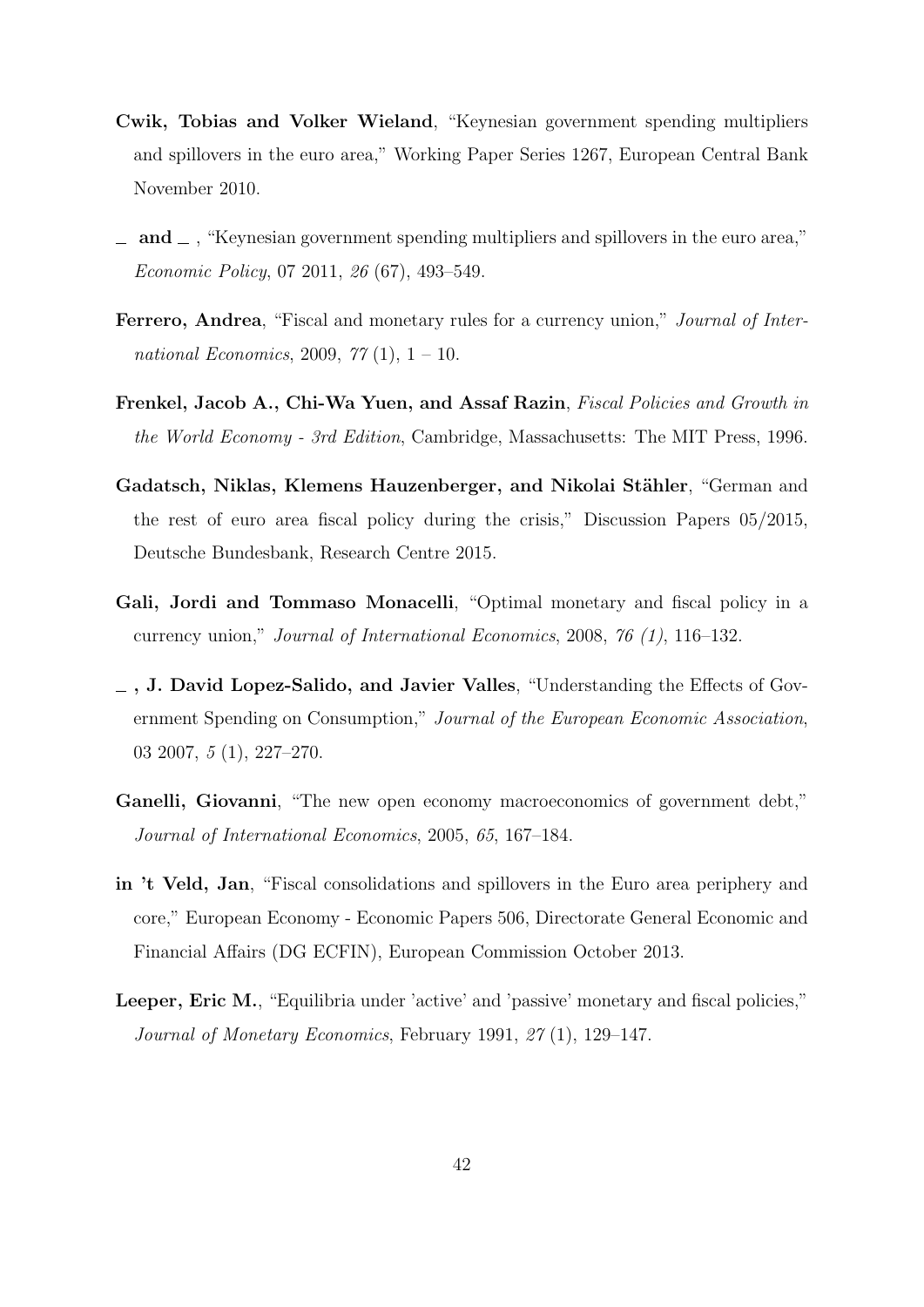- Linnemann, Ludger and Andreas Schabert, "Productive Government Expenditure In Monetary Business Cycle Models," Scottish Journal of Political Economy, 02 2006, 53 (1), 28–46.
- Mountford, Andrew and Harald Uhlig, "What are the Effects of Fiscal Policy Shocks?," SFB 649 Discussion Papers SFB649DP2005-039, Sonderforschungsbereich 649, Humboldt University, Berlin, Germany July 2005.
- $\Box$  and  $\Box$ , "What are the effects of fiscal policy shocks?," *Journal of Applied Econo*metrics, 2009, 24 (6), 960–992.
- Obstfeld, Maurice and Kenneth Rogoff, "Exchange Rate Dynamics Redux," Journal of Politcal Economy, 1995, 102, 624–660.
- and  $\Box$ , Foundations of International Macroeconomics, Cambridge, Massachusetts: The MIT Press, 1996.
- OECD, OECD Economic Outlook, Interim Report March 2009, OECD Publishing, 2009.
- Perotti, Roberto, "In Search of the Transmission Mechanism of Fiscal Policy," NBER Working Papers 13143, National Bureau of Economic Research, Inc June 2007.
- Ramey, Valerie A., "Identifying Government Spending Shocks: It's All in the Timing," NBER Working Papers 15464, National Bureau of Economic Research, Inc October 2009.
- and Matthew D. Shapiro, "Costly capital reallocation and the effects of government spending," Carnegie-Rochester Conference Series on Public Policy, June 1998, 48 (1), 145–194.
- Tille, Cedric, "The role of consumption substitutability in the international transmission of monetary shocks," Journal of International Economics, 2001, 53(2), 421–444.